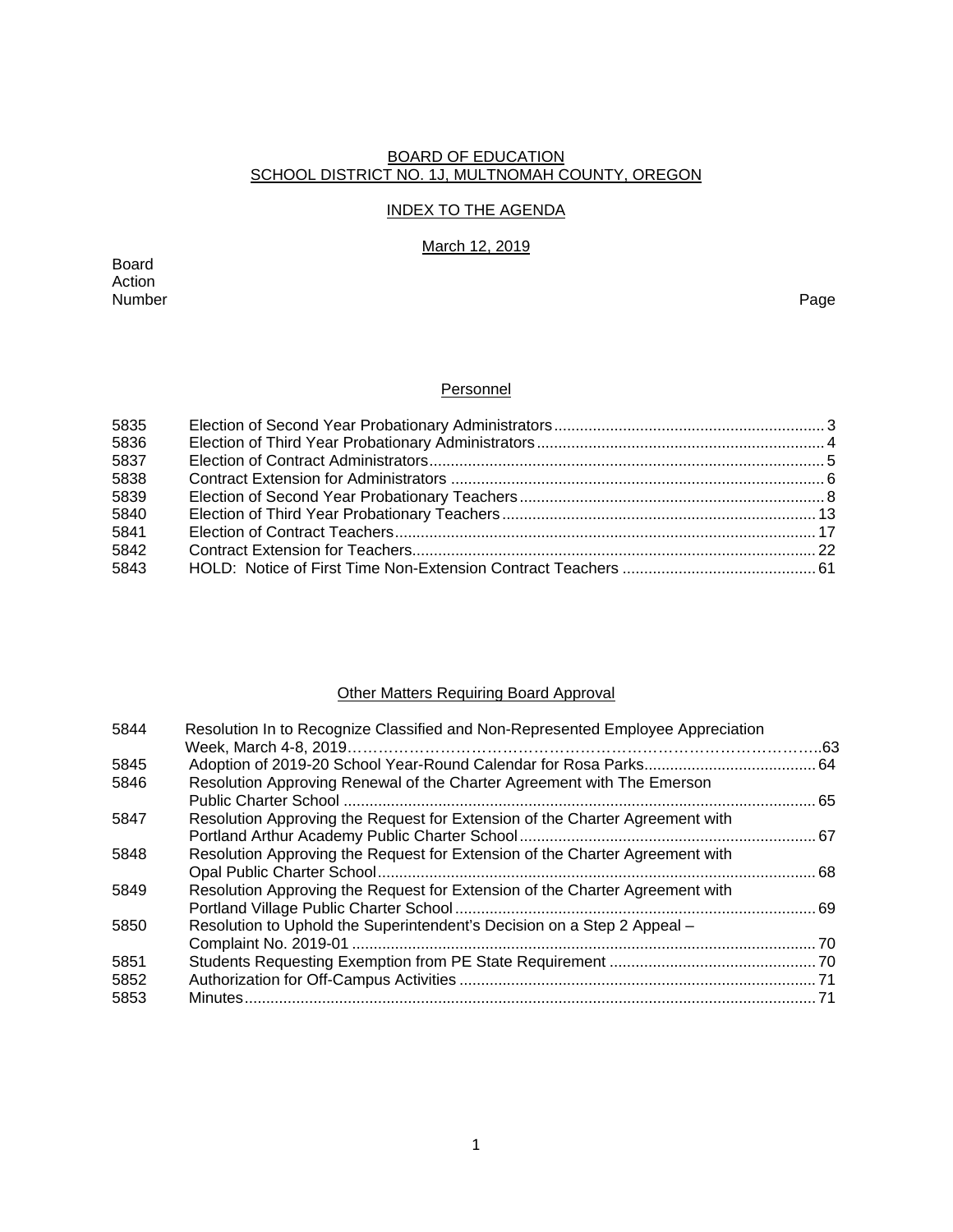**Personnel** 

Resolutions 5835 through 5843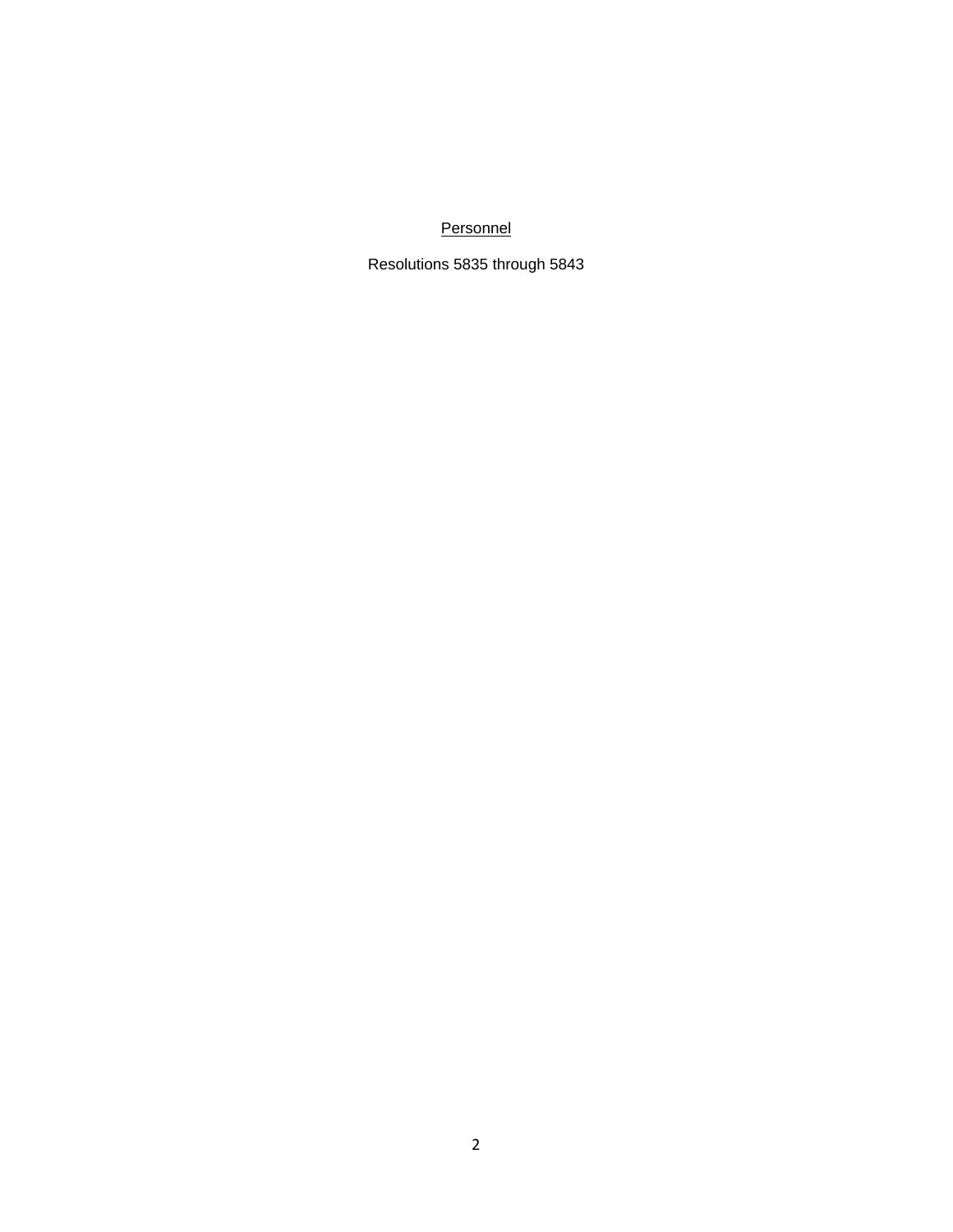### Election of Second Year Probationary Administrators

### **RECITAL**

On the advice of the Chief Human Resources Officer, the Superintendent recommends the following persons serving in administrative positions are elected as Second Year Probationary Administrators.

## **RESOLUTION**

The Board of Education accepts the Superintendent's recommendation and by this resolution hereby elects as Second Year Probationary Administrators for the 2019-2020 school year the following persons, according to the employment terms and conditions set out in the standard District contract.

| Last            | <b>First</b> |
|-----------------|--------------|
| Allen           | Lauraine     |
| Arnold          | Tonya        |
| Brayson         | Kristen      |
| <b>Bryant</b>   | Anjene       |
| Burns           | Scott        |
| Bustamante-     |              |
| Jenkins         | Angela       |
| <b>Butler</b>   | Natasha      |
| Cogan           | Daniel       |
| Cruz            | Angelica     |
| Curley          | Patricia     |
| Davis           | Robbie       |
| Erdman          | Jeffrey      |
| Fish            | Sarah        |
| Gianotti        | Maria        |
| Green-Mitchell  | Aaron        |
| Hawking         | Lisa         |
| Howard          | Kristina     |
| Kappes-Levine   | Nicole       |
| Lo              | Jeremy       |
| Mateja          | Alayna       |
| <b>McCarter</b> | Megan        |
| McGee           | James        |
| Melvin          | John         |
| <b>Mitacek</b>  | Joseph       |
| Mize            | Kristeen     |
| Montelongo      | Naomi        |
| Munoz Nabielski | Risa         |
| Murray          | Catherine    |

| Pickett         | Alix      |
|-----------------|-----------|
| Pierce-Cummings | Laura     |
| Santiago De     |           |
| Vasquez         | Keyla     |
| Schlag          | Gretchen  |
| Slaughter       | Amy       |
| Smith           | Linda     |
| Smith           | Richard   |
| Velazquez       | Alma      |
| Villescas       | Daniel    |
| Wadkins         | JoAnn     |
| Waltrip         | Sarah     |
| Wilson-Cooper   | Chandra   |
| Withycombe      | Jenny     |
| Yoder-Corvi     | Stephanie |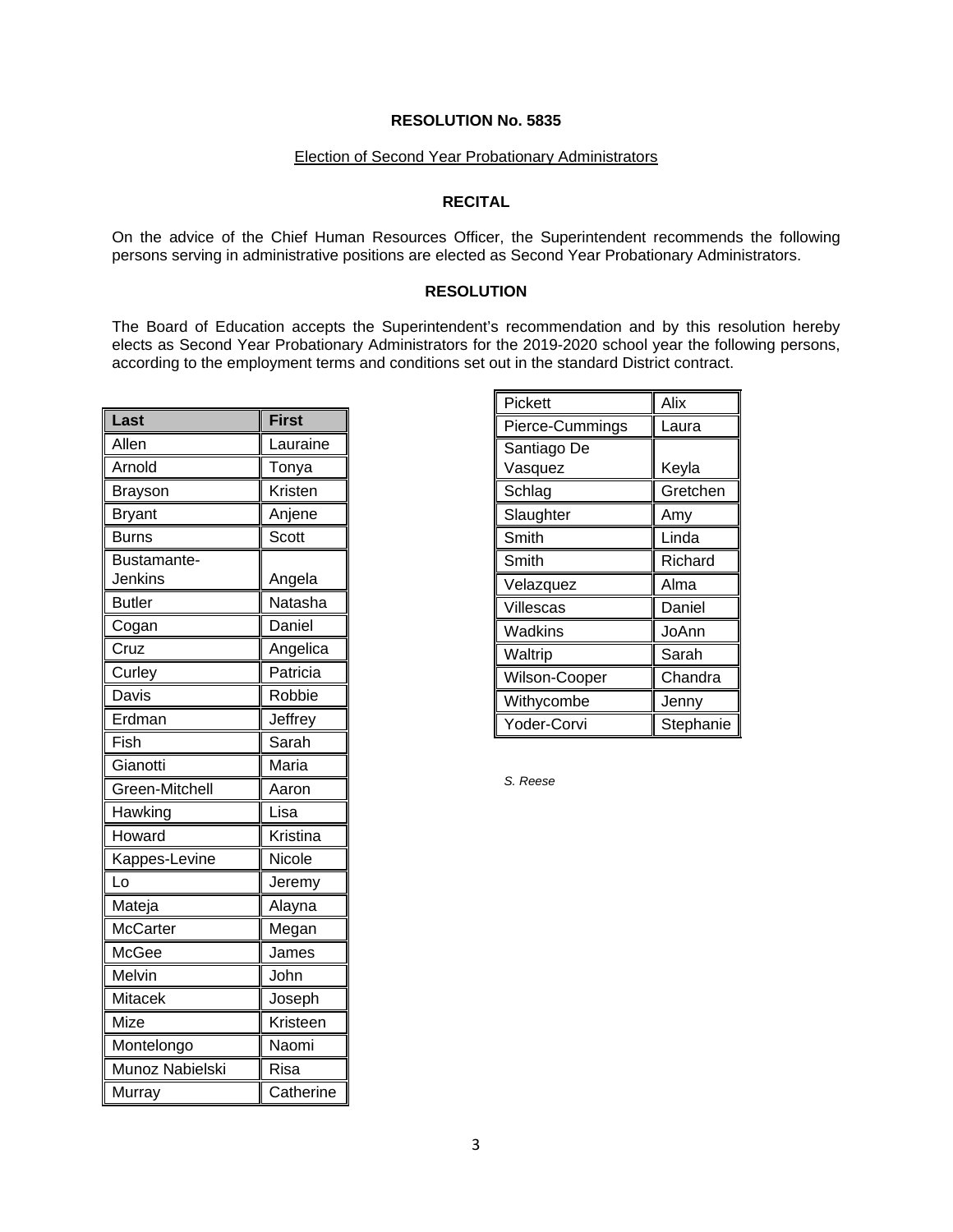### Election of Third Year Probationary Administrators

### **RECITAL**

On the advice of the Chief Human Resources Officer, the Superintendent recommends the following persons serving in administrative positions are elected as Third Year Probationary Administrators.

## **RESOLUTION**

The Board of Education accepts the Superintendent's recommendation and by this resolution hereby elects as Third Year Probationary Administrators for the 2019-2020 school year the following persons, according to the employment terms and conditions set out in the standard District contract.

| Last           | <b>First</b> |
|----------------|--------------|
| Aguirre        | <b>BG</b>    |
| <b>Breaker</b> | Jason        |
| Gregoricka     | Gary         |
| Keating        | Sean         |
| Munoz          | Myrna        |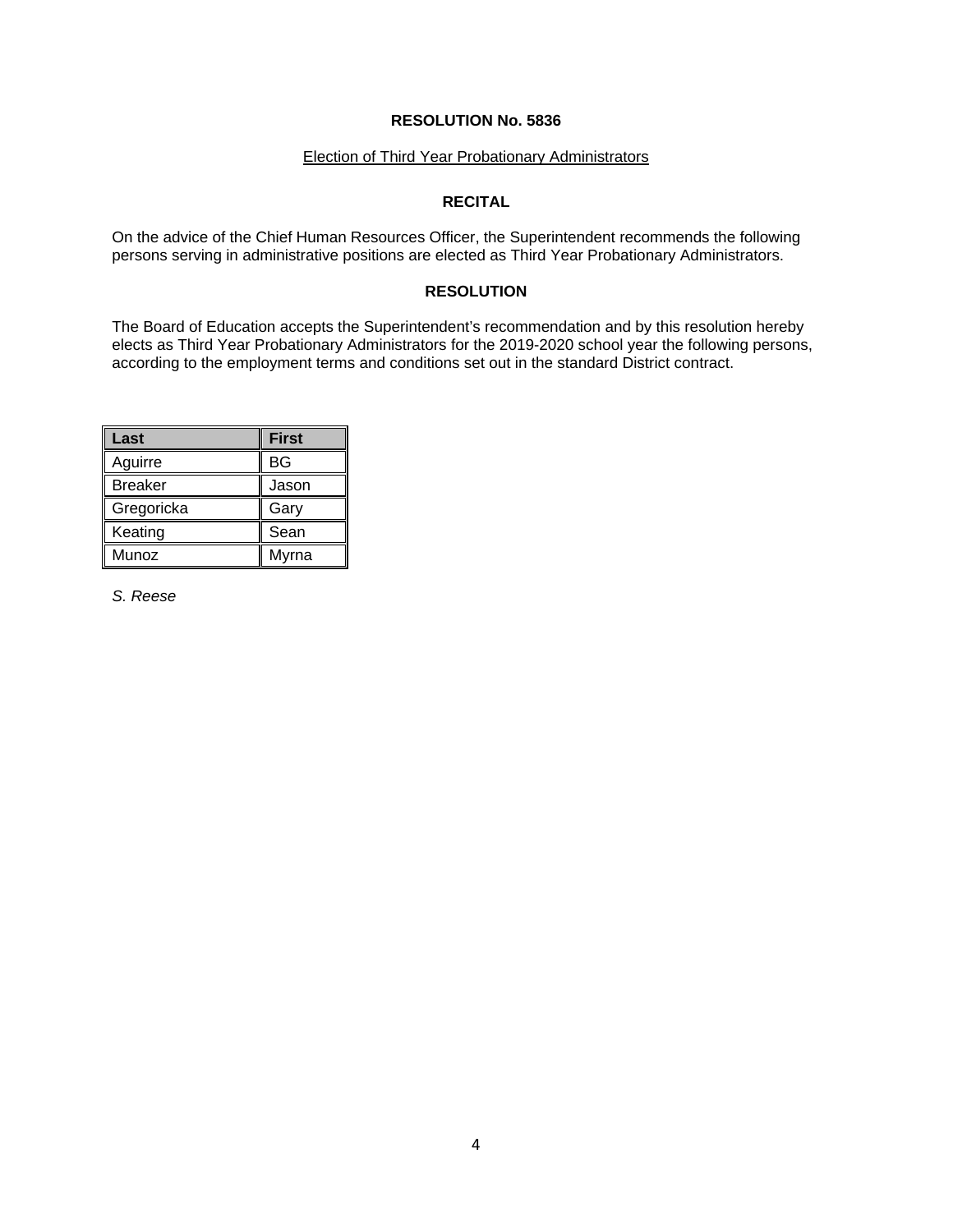#### Election of Contract Administrators

#### **RECITAL**

On the advice of the Chief Human Resources Officer, the Superintendent recommends the following probationary administrators who have been employed as regularly appointed administrators for three successive school years are elected as Contract Administrators.

#### **RESOLUTION**

The Board of Education accepts the Superintendent's recommendation and by this resolution hereby elects the following persons as Contract Administrators and extends the employment contracts of the following persons until June 2021, subject, according to the employment terms and conditions set out in the standard District contract.

| Last          | <b>First</b>  |
|---------------|---------------|
| <b>Berry</b>  | Rebecca       |
| <b>Blovad</b> | Krista        |
| <b>Bryant</b> | Jill          |
| <b>Burns</b>  | Christopher   |
| Eide          | Matthew       |
| Gwynn         | Pamela        |
| Harold        | Jane          |
| Holm          | David         |
| Jamieson      | David         |
| Johnson       | <b>Travis</b> |
| Kelly         | Patrick       |
| Kruger        | Diana         |
| Lockhart      | John          |
| Loveland      | James         |
| O'Daniel      | Thelina       |
| Peeler        | Jeffrey       |
| Robertson     | <b>Blake</b>  |
| Roepel        | Jason         |
| Self          | Denise        |
| <b>Silas</b>  | Shaunice      |
| <b>Stubbs</b> | Teresa        |
| Sun           | Regina        |
| Vawter        | Julie         |
| Walker        | Kevin         |
| Williams      | Karmin        |
| Wood          | Lavell        |
| Zeller        | Joshua        |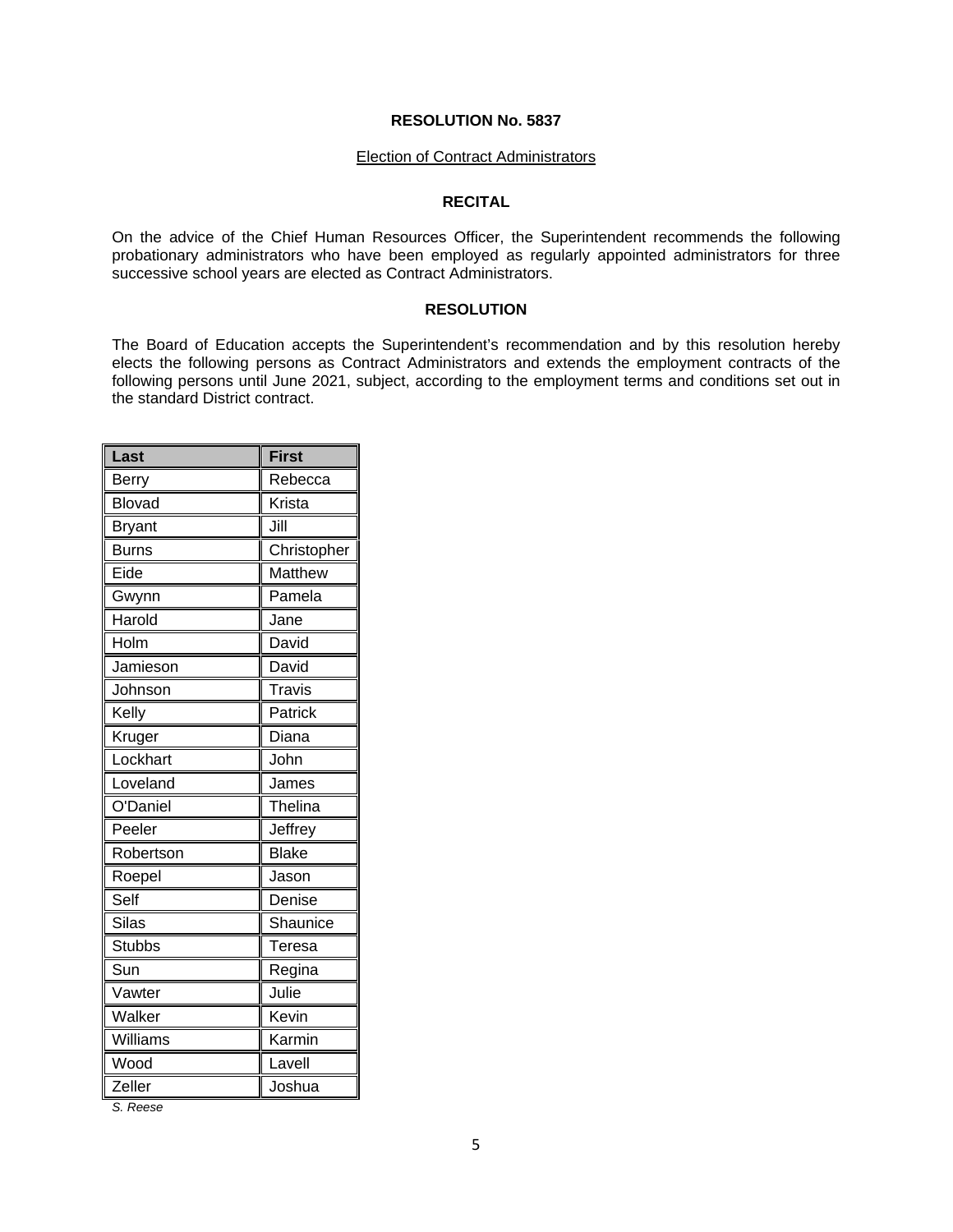#### Contract Extension for Administrators

### **RECITAL**

On the advice of the Chief Human Resources Officer, the Superintendent recommends that the employment contracts of the contract administrators listed below be extended.

#### **RESOLUTION**

The Board of Education accepts the Superintendent's recommendation and by this resolution hereby extends the employment contracts of the following persons until June 2021, subject to the employment terms and conditions contained in the standard form contract approved by the legal counsel for the District.

| Last               | <b>First</b>   |
|--------------------|----------------|
| Acker              | Tina           |
| Allen              | Ricky          |
| Berthoin-Hernandez | Diane          |
| Bertram            | Serene         |
| <b>Blount</b>      | Lisa           |
| <b>Broadous</b>    | Lajena         |
| <b>Brown</b>       | Jeffrey        |
| Callin             | Petra          |
| Calvert            | Margaret       |
| Cantwell           | Robert         |
| Chapman            | Peyton         |
| Clark              | Lori           |
| Cohen              | William        |
| Crotchett          | Kevin          |
| Dauch              | Andrew         |
| Dickey             | Leah           |
| Ferraro            | John           |
| Frazier            | Christopher    |
| Freeman            | Ayesha         |
| Gaitan             | Kathleen       |
| Galindo            | Carlos         |
| Gandarilla         | Maria          |
| <b>Haskins</b>     | Marshall       |
| Haupu              | Kehaulani      |
| Hendershott        | <b>Bradley</b> |
| Isham              | Eileen         |
| Jardine            | Dawn           |
| Johnson            | William        |
| Kuether            | <b>Britt</b>   |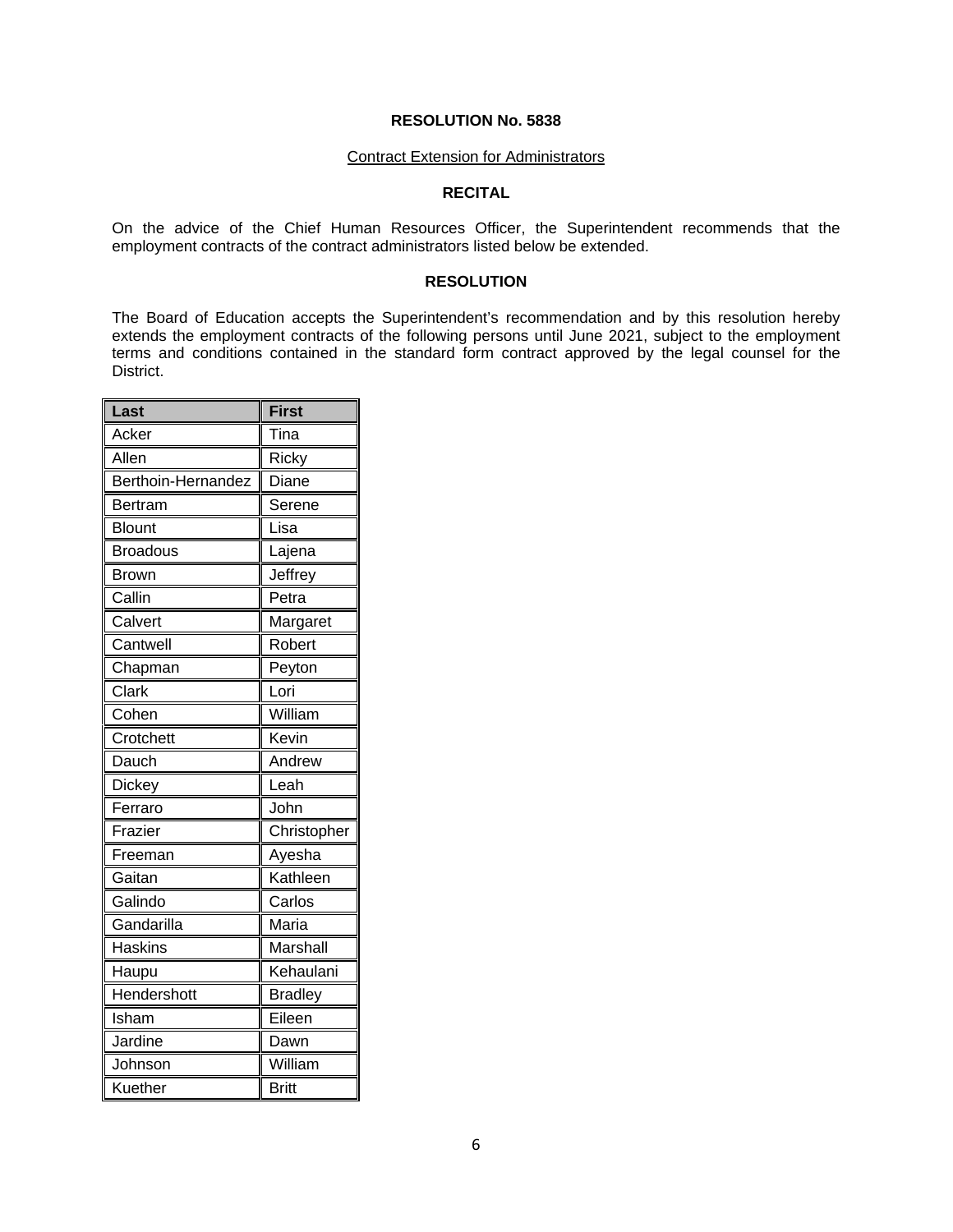| Lamont         | Maude     |
|----------------|-----------|
| Lewins         | Sarah     |
| Locke          | Frederic  |
| Lurie          | Radislav  |
| MacLeod        | Cynthia   |
| Madison        | Elizabeth |
| Mjelde         | Tonya     |
| Nerenberg      | Dana      |
| Newsome        | Karl      |
| Newsome        | Tamala    |
| Nguyen-Johnson | Anh       |
| O'Dell         | Leslie    |
| Penley         | Lana      |
| Phillips       | Barry     |
| Plotzke        | Meisha    |
| Polizos        | Katherine |
| Poole          | Lydia     |
| Porter-Lopez   | Andrea    |
| Quintero       | Alfredo   |
| Rierson        | Julie     |
| Robertson      | Lavert    |
| Rowell         | Michael   |
| Sage           | Jill      |
| Sasaki         | Katherine |
| Tabshy         | Ann       |
| Taylor         | Ginger    |
| Van Hoomissen  | Mark      |
| Whitney        | Amy       |
| Williams       | Jonathan  |
| Wilson         | Curtis    |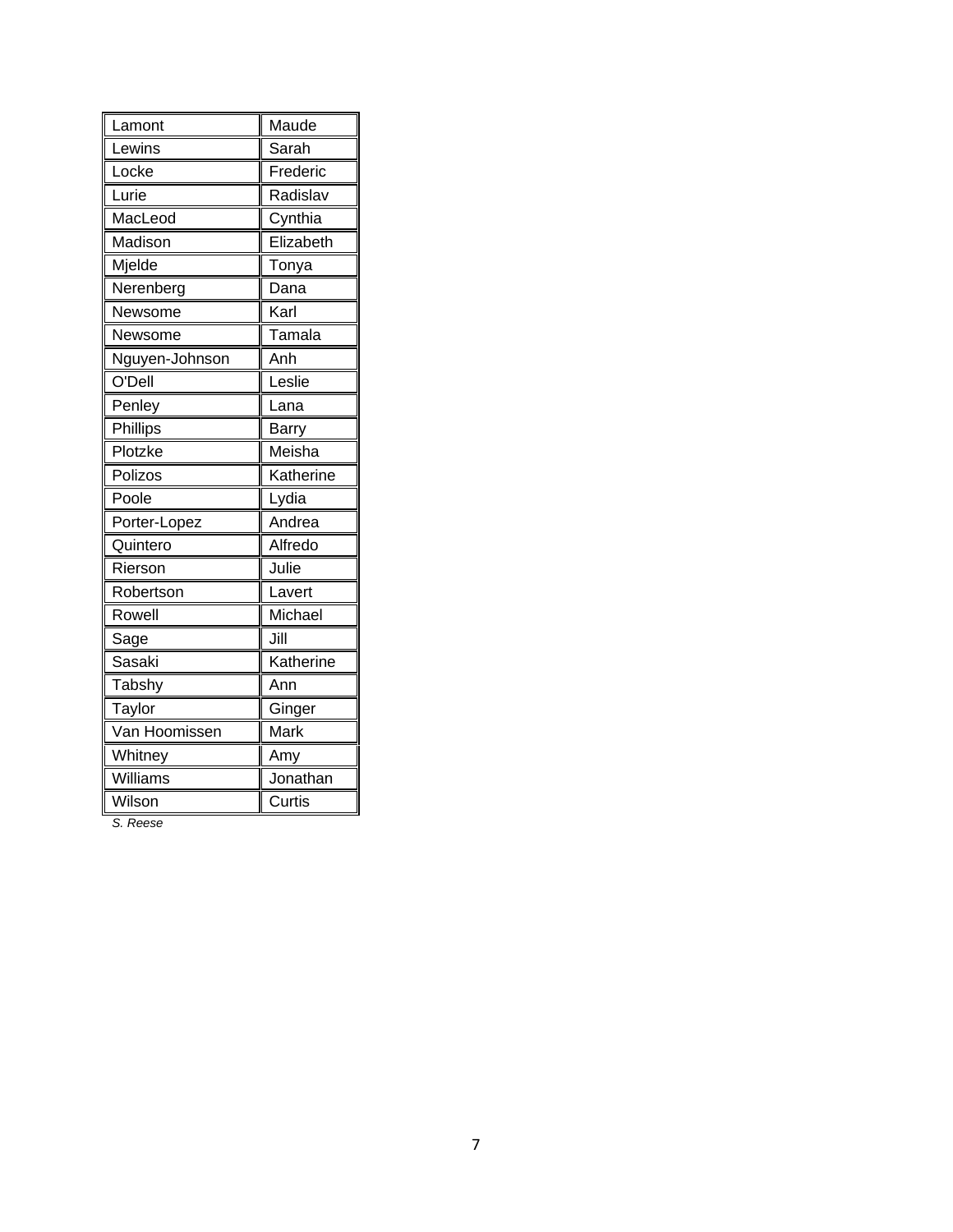## Election of Second Year Probationary Teachers

### **RECITAL**

On the advice of the Chief Human Resources Officer, the Superintendent recommends that the teachers listed below be elected as Second Year Probationary Teachers.

#### **RESOLUTION**

The Board of Education accepts the Superintendent's recommendation and by this resolution hereby elects as Second Year Probationary teachers for the 2019-2020 school year the following persons, subject to the employment terms and conditions contained in the standard form contract approved by the legal counsel for the District.

| Last          | <b>First</b> |
|---------------|--------------|
| Abbott        | Danielle     |
| Abbott        | Stephanie    |
| Ady           | Robert       |
| Alekel        | Carly        |
| Allen         | Gregory      |
| Allmer        | <b>Brian</b> |
| Almazan-Lopez | Oscar        |
| Altman        | Christopher  |
| Amundson      | David        |
| Anderson      | Valerie      |
| Anderson      | Haley        |
| Angulo        | Caitlyn      |
| Aucutt        | Christina    |
| Ayala         | Nicole       |
| <b>Balto</b>  | Samuel       |
| Barrar        | Christine    |
| <b>Bartos</b> | Kari         |
| Bassett       | Allison      |
| <b>Beck</b>   | John         |
| <b>Beeler</b> | Natasha      |
| Bingham       | Tracy        |

| <b>Bliss</b>     | Robert        |
|------------------|---------------|
| <b>Block</b>     | Abby          |
| <b>Bohart</b>    | Karen         |
| <b>Bolden</b>    | Kawanna       |
| <b>Bolich</b>    | Amanda        |
| Bonhomme         | Kendra        |
| <b>Bordwell</b>  | Holly         |
| <b>Brady</b>     | David         |
| <b>Brochin</b>   | Sean          |
| <b>Broderick</b> | Sarah         |
| <b>Brown</b>     | Lindsay       |
| <b>Burke</b>     | Brandon       |
| Cahill           | Kelly         |
| Calley           | Katherine     |
| Cameron          | Karry         |
| Cancro           | Chad          |
| Canedo-Sanchez   | Hector        |
| Cardiasmenos     | <b>Brenda</b> |
| Carpenter        | Yvonne        |
| Carter           | Robert        |
| Chapman          | Katherine     |
| Chavez           | Yennifer      |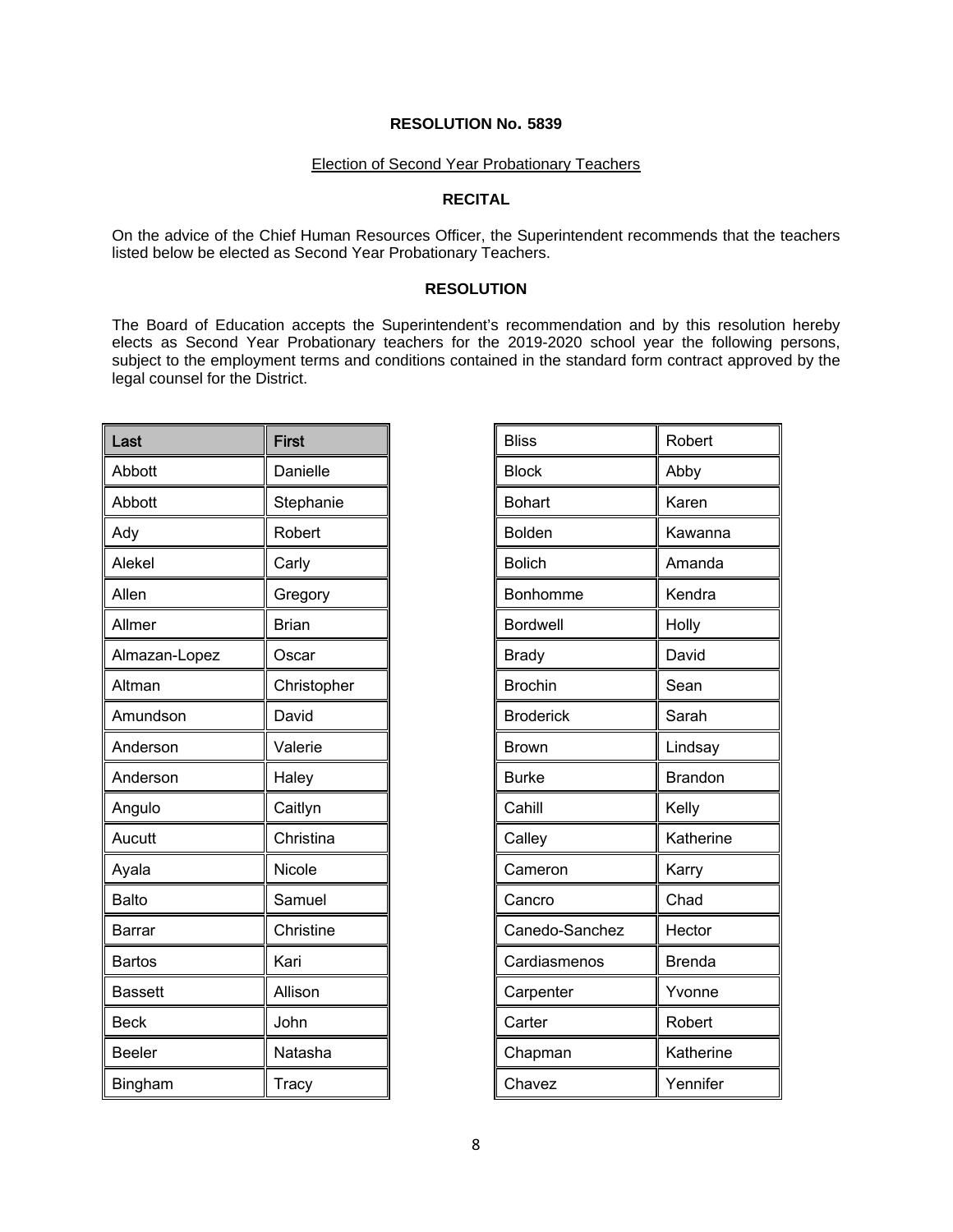| Chen            | Yishan    |
|-----------------|-----------|
| Chenot          | Anne      |
| Cohen Glebe     | Rose      |
| Connelly        | Kyle      |
| Cook            | Kellie    |
| Cook            | Leanne    |
| Corpuel         | Rebecca   |
| Cota            | Danielle  |
| Covington-Brehm | Jessica   |
| Crews           | Deborah   |
| Criswell        | Erinn     |
| Cunningham      | Jennifer  |
| Curtis          | Cami      |
| Da Rosa         | Jeremy    |
| Darshay         | Bryan     |
| Davis           | Stephanie |
| Demma           | Theresa   |
| DeMonte         | Scott     |
| Derrickson      | Sara      |
| <b>Disko</b>    | Ruby      |
| Donoghue        | Liam      |
| <b>Drake</b>    | Carolyn   |
| Drescher        | Michael   |
| Drummond        | Natalie   |
| Duong           | Don       |
| Duran           | Leticia   |
| Durham          | Benjamin  |
| Easterlin       | Mikaela   |
| Edenstrom       | Alyssa    |
| Edmunds         | Nathaniel |
| Einarsson       | Samantha  |
| Eisenberg       | Rebecca   |

| Ekberg           | Calley        |
|------------------|---------------|
| Eller-Isaacs     | Jessica       |
| Ellsworth        | Alison        |
| Evola            | Samantha      |
| Fang             | Dongxue       |
| Fawk             | <b>Bree</b>   |
| Ferrer Tamayo    | Margarita     |
| Fitzgerald       | Jacqueline    |
| Fitzhenry Juarez | AnnMarie      |
| Flores           | Andrea        |
| Floyd            | Sherman       |
| Foster           | David         |
| Freeburg         | Catherine     |
| Freeman          | Alexander     |
| Fujiwara         | Adelyn        |
| Fuller           | James         |
| Gardner          | Jesse         |
| Gay              | Christina     |
| Gervais          | Breanna       |
| Godoy            | Justin        |
| Goldstone        | Jeremy        |
| Gomez            | Virginia      |
| Gonzalez         | Ana           |
| Goode            | Matthew       |
| Gordon           | Dawn          |
| Green            | Alisha        |
| Grigori          | Cassandra     |
| Halberg          | <b>Brian</b>  |
| Hall             | <b>Brandi</b> |
| Hammericksen     | Melanie       |
| Hampton          | Madelyn       |
| Hanashian        | Sophie        |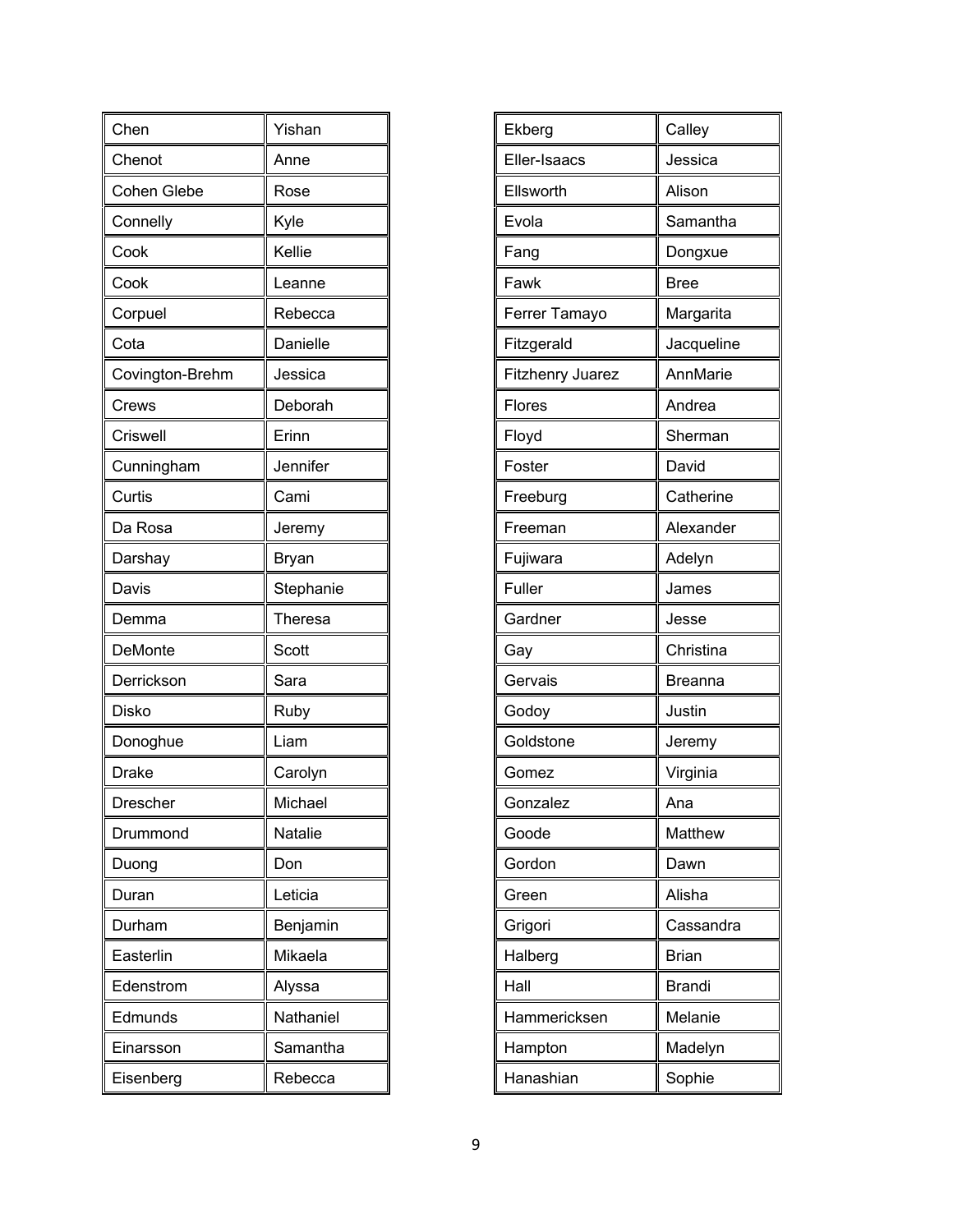| Harrelson      | Evan           |
|----------------|----------------|
| Hartle         | Jennifer       |
| Haserot        | Robert         |
| Hazard         | Paige          |
| Hill           | Sierra         |
| Hilliard       | Christopher    |
| Hilton         | Nicole         |
| Holgate        | Zachery        |
| Horowitz       | Shayna         |
| Hoshi          | Keiko          |
| Huerta Murphy  | Casandra       |
| Huizar         | Ginger         |
| Hultgren       | Kimberly       |
| Humphreys      | Megan          |
| Hunter         | Benjamin       |
| lfversen       | Karen          |
| Ingerson       | llantha        |
| Inman-Balanzar | Paula          |
| Iwamoto        | Keli           |
| Jahangir       | <b>Theresa</b> |
| Jarvis-Pierson | Benjamin       |
| Jeffery        | Julie          |
| Jett           | Wilma          |
| Jimenez        | Kelly          |
| Johnson        | Taryn          |
| Juarez         | Katarina       |
| Kaleshnik      | Kelly          |
| Kaplin         | Gwendolyn      |
| Kelso          | Shelah         |
| Ketah          | Dave           |
| Knowlton       | Aubin          |
|                |                |

| Koelbel          | Jennifer  |
|------------------|-----------|
| Korn Becerra     | Karin     |
| Kovac            | Abigail   |
| Krakow           | David     |
| <b>Krebs</b>     | Amanda    |
| Larsen           | Shamai    |
| Lee              | Aaron     |
| Lefferts         | Karly     |
| Legambi          | Nicholas  |
| Leonard          | Kelsey    |
| Lesniak          | Melissa   |
| Lewis            | Theresa   |
| Licitra          | Katherine |
| Lilley           | Taylor    |
| Lima             | Toni      |
| Loiacono         | Patrick   |
| London           | Marissa   |
| Lorenzo Vento    | Arien     |
| Love             | Rachel    |
| Luboff           | Alexander |
| Magee-Jenks      | Patrick   |
| Marrinan         | Jennifer  |
| Martin           | Kara      |
| McCoy            | Stephanie |
| McGlothlin       | Ellen     |
| McHugh           | Anne      |
| McInnis          | Clair     |
| McKay            | Natalia   |
| Mehretab         | Temerza   |
| Melton           | Julia     |
| Michel-Midelfort | Siri      |
| Mico             | Kristen   |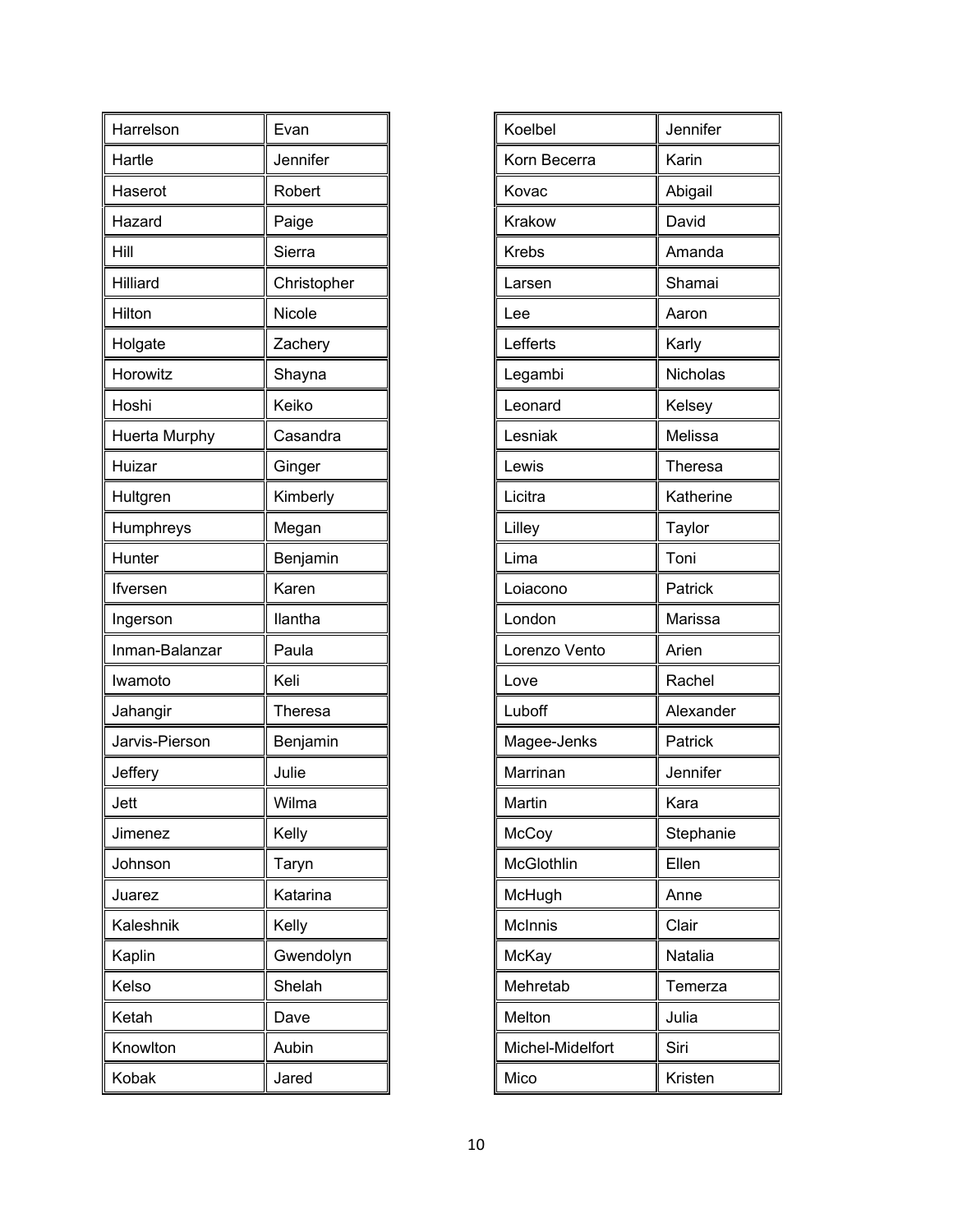| Miller          | Nedra         |
|-----------------|---------------|
| Millerman       | <b>Brandy</b> |
| Miller-Rider    | Nathan        |
| Mitchell        | Timothy       |
| Mocsy           | Leah          |
| Mohammed        | Nabilah       |
| Mohler          | Kevin         |
| Monsees         | Sabine        |
| Morgan          | Katie         |
| Mowe            | Jackson       |
| Muhs            | Chelsea       |
| Murray-Balto    | Kayci         |
| Nagisetty       | Vytas         |
| Nchekwube       | Miranda       |
| Nearing         | Patrick       |
| Nguyen          | Alyssa        |
|                 |               |
| Nyberg          | Heather       |
| O'Brien         | Katherine     |
| O'Loughlin      | Emily         |
| Olson-Mosby     | Holly         |
| Orton-Boyd      | Anna          |
| Osuna-Mondragon | Jessie        |
| Oviatt          | Rose          |
| Palmer          | Ryan          |
| Papacostas      | Anne          |
| Parker          | Matthew       |
| Payne           | James         |
| Payne           | John          |
| Pellegrin       | Amy           |
| Peters          | Paul          |
| Phelps          | Annjae        |

| Pinkston       | Scott        |
|----------------|--------------|
| Proctor        | Michelle     |
| Puderbaugh     | Christina    |
| Rabe           | Rheta        |
| Ramirez        | Eliana       |
| Reed           | Matthew      |
| Reta           | Michael      |
| <b>Roberts</b> | Kenneth      |
| Robinson       | <b>Miles</b> |
| Romero-Corral  | Juan         |
| Roosevelt      | Kristen      |
| Rosemus        | Miranda      |
| Rue            | Margaret     |
| <b>Russell</b> | Marie-Louise |
| Ryneal         | Joshua       |
| Salle          | Nora         |
| Salvador       | Joseph       |
| Sanchez        | Alexandra    |
| Scherzinger    | Jennifer     |
| Schnabel       | John         |
| Schreib        | Zachary      |
| Schwartz       | Alisha       |
| Seekamp        | Sarai        |
| Shepard        | Joanne       |
| Sherwood       | Patrick      |
| Short          | Andrea       |
| Shull          | Danielle     |
| Shultz         | Emily        |
| Signorelli     | Anthony      |
| Smyth          | Colleen      |
| Snyder         | Howard       |
| Spain          | Madelyn      |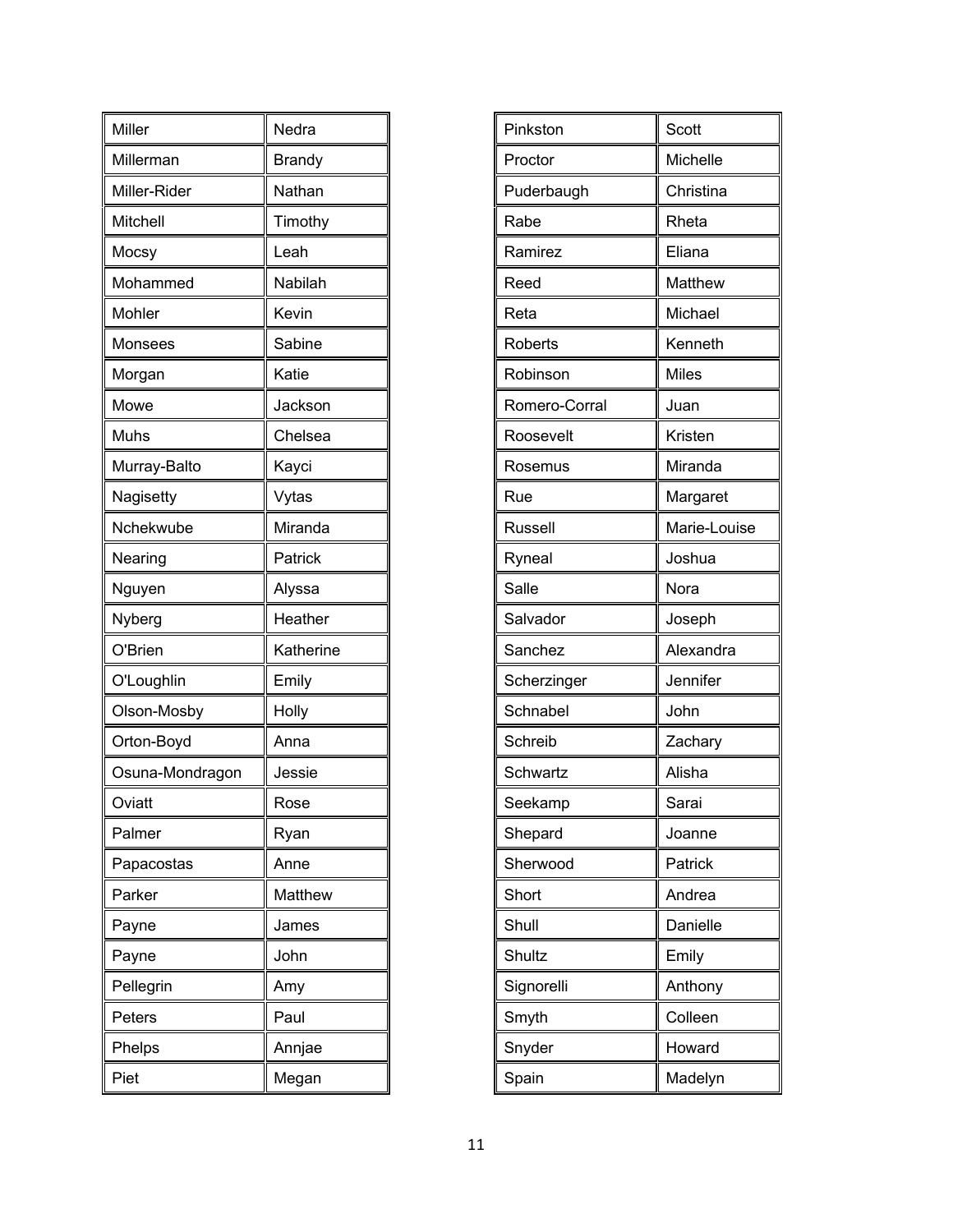| Stevens            | Julia     |
|--------------------|-----------|
| Stevens-Krogh      | Mary      |
| Stuhlmuller        | Paige     |
| Sullivan           | Christine |
| <b>Surits</b>      | Zoya      |
| Swan               | Melissa   |
| Taylor             | Pamela    |
| Thompson           | Marissa   |
| Thompson           | Megan     |
| <b>Toback</b>      | Rachel    |
| Tobler             | Kalin     |
| <b>Trinidad</b>    | Allan     |
| Tsukamoto          | Marie     |
| Usselman           | Nathan    |
| Vance              | Breana    |
| Vandeventer        | Simeon    |
| VanGorder-Lasof    | Cara      |
| Vaterlaus          | Meredith  |
| Veatch             | Lisa      |
| Velasquez          | Erik      |
| Villegas-Gutierrez | Martha    |
| Volponi            | Catherine |
| Vu                 | Rose      |
| Walker             | Kristin   |

| Walsh         | John         |
|---------------|--------------|
| Wasiak        | Meghan       |
| Weber-Welch   | Amanda       |
| Welle         | Alexa        |
| Werschkul     | Kelly        |
| Williams      | Nathaniel    |
| Wolfstone     | Anne         |
| Wooley        | Anna         |
| Wright        | Falisha      |
| Yeager        | Jesse        |
| Yoder         | <b>Brian</b> |
| York          | Taryn        |
| Young         | Robert       |
| Yousfi        | Yousef       |
| Zeno Truscott | Natalie      |
| Zhang         | Xiaolan      |
| Zhu           | Yuan         |
| Zollinger     | Marc         |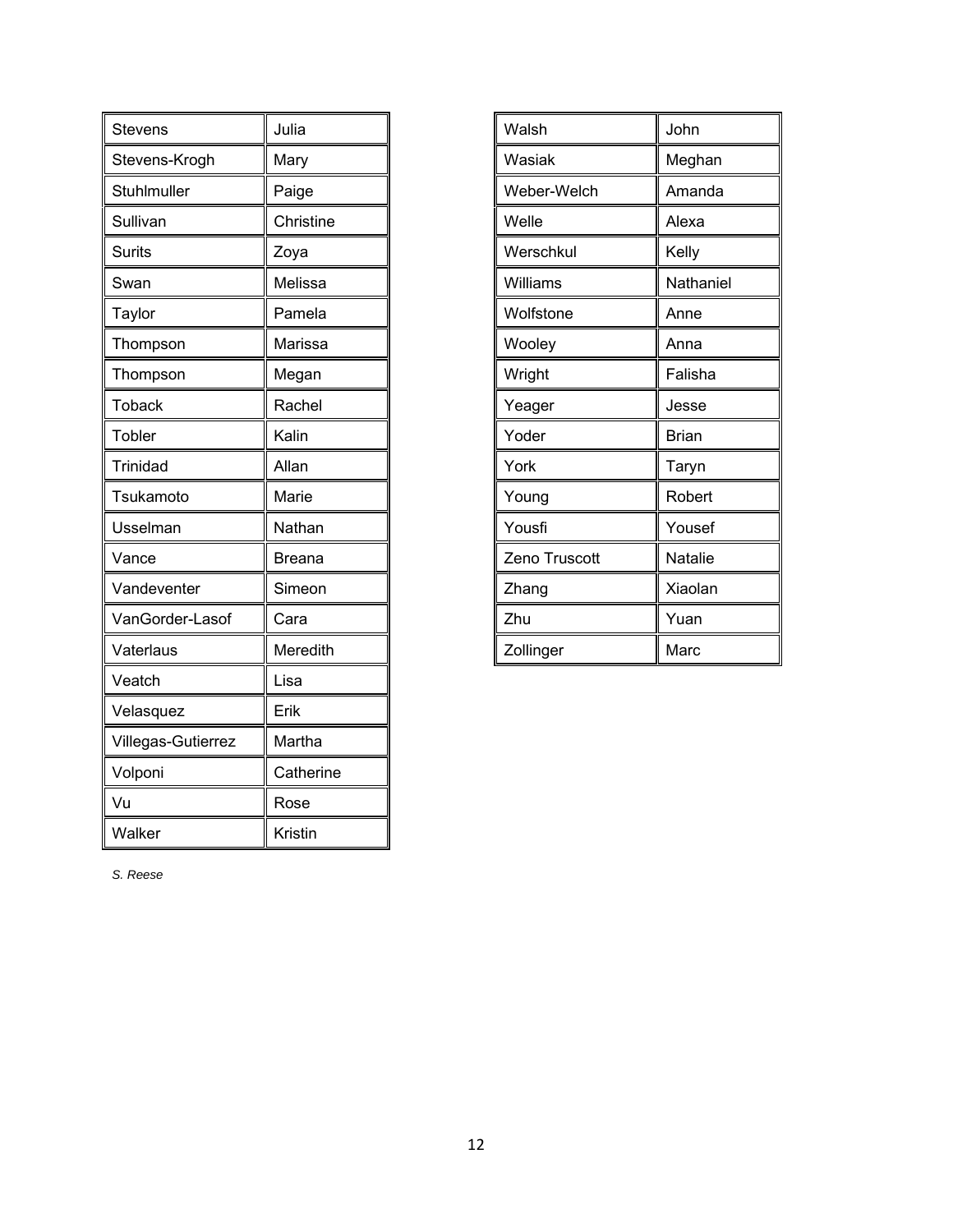#### Election of Third Year Probationary Teachers

### **RECITAL**

On the advice of the Chief Human Resources Officer, the Superintendent recommends that the teachers listed below be elected as Third Year Probationary Teachers.

### **RESOLUTION**

The Board of Education accepts the Superintendent's recommendation and by this resolution hereby elects as Third Year Probationary teachers for the 2019-2020 school year the following persons, subject to the employment terms and conditions contained in the standard form contract approved by the legal counsel for the District.

| Last              | <b>First</b> |
|-------------------|--------------|
| Aceves            | Lisa         |
| Aley              | Robert       |
| Allen             | Quiana       |
| Altiero           | Holly        |
| Anderson-Rubin    | Heidi        |
| Andres            | Jennifer     |
| Andrews           | Shannon      |
| Austin            | Meghan       |
| Axon              | Laura        |
| <b>Barrentine</b> | Scott        |
| <b>Barrett</b>    | Neil         |
| <b>Beltz</b>      | Lillian      |
| Bengtson          | Erik         |
| <b>Bennett</b>    | Emilie       |
| Bentley           | Robert       |
| <b>Bird</b>       | Jenifer      |
| Blekhman          | Irina        |
| <b>Blount</b>     | Melissa      |
| Bockelman         | Samara       |
| <b>Booth</b>      | Danielle     |
| <b>Bostwick</b>   | Lindsey      |
| <b>Bowers</b>     | Kelsey       |

| <b>Buelow</b>    | Elizabeth |
|------------------|-----------|
| <b>Burgess</b>   | Jill      |
| <b>Burnce</b>    | Alan      |
| <b>Byerly</b>    | Catherine |
| Byzewski         | Raymond   |
| Carline          | Denetia   |
| Carlson          | Sarah     |
| Chaikittirattana | Amy       |
| Challender       | Matthew   |
| Chee             | Amanda    |
| Chorlton         | Jessica   |
| Clark            | Andrew    |
| Collazo-Santiago | Pilar     |
| Cone             | Christina |
| Cooley           | Monica    |
| Cornelius        | Renee     |
| Crum             | Spencer   |
| Curtis           | Marissa   |
| D'Agostino       | Julia     |
| Darling-Budner   | Rebecca   |
| D'Aurora         | Shannon   |
| Decker           | Joshua    |
| Dell             | Jeremy    |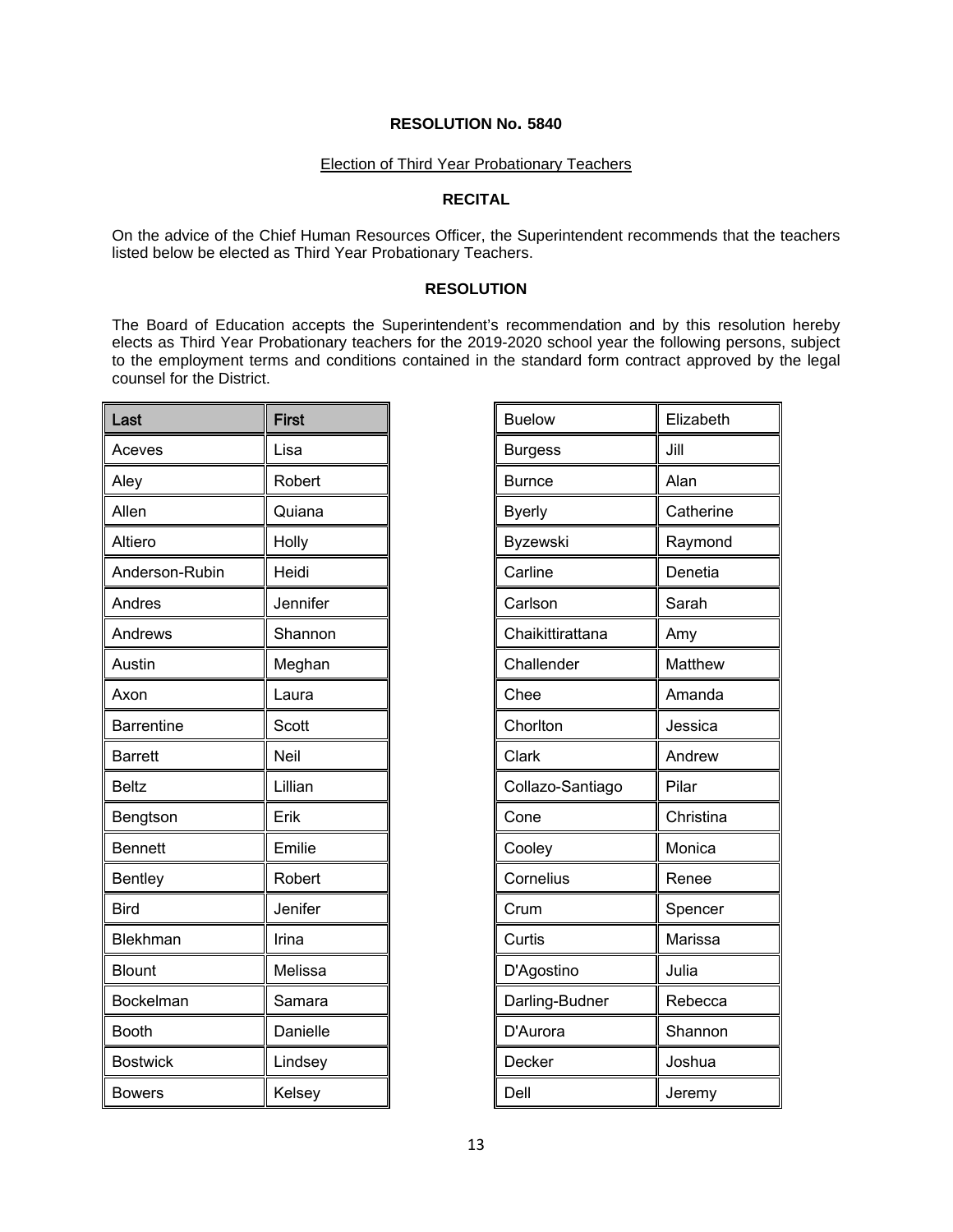| Dewson          | Nichole       |
|-----------------|---------------|
| Dinsmore        | Christine     |
|                 | John          |
| Doscher         | Christopher   |
| Doughty         | Marlene       |
| Downs           | Hannah        |
| Duran-Martinez  | Josefina      |
| Emlong          | <b>Alexis</b> |
| <b>Files</b>    | Lauryn        |
| Finnigan        | Ruth          |
| Firestone       | Jessica       |
| Francis         | Katie         |
| Franklin        | Krista        |
| Furtado         | Nicolas       |
| Gebbie          | Lindsay       |
| Geller          | Kasey         |
| Goodman         | Scott         |
| Gove            | Rachel        |
| Graiziger       | Mary          |
| Grivel          | Julien        |
| Guenther        | Daniel        |
| Guin            | Margaret      |
| Gutierrez       | <b>Brenda</b> |
| Halbig          | Rebecca       |
| Hanawalt        | Oona          |
| Hardy           | Ashley        |
| Harms           | Kari          |
| Havner          | Keira         |
| Hawking         | Christopher   |
| Henderson       | Kristina      |
| Hernandez-Solis | Janeth        |
| Hewett          | Jered         |

| Hickey           | Jessica   |
|------------------|-----------|
| Hilsen           | Rachel    |
| Hilton           | Kimberly  |
| Hinton           | Joshua    |
| Hiser            | Melody    |
| Holguin          | Jessica   |
| Hopson           | Anyika    |
| Horton           | Elizabeth |
| Huang            | Nuan      |
| Huntley          | Joni      |
| Jablecki         | Abbie     |
| Janega           | Katelyn   |
| Jonas-Closs      | Jacob     |
| Jones            | Mitchell  |
| Joseph           | Teri      |
| Kaufman          | Michael   |
| Kelchner         | Kaleigh   |
| Kelleher         | Tyler     |
| Keo              | Amy       |
| Khrustalyov      | Andriy    |
| Kilpatrick-White | David     |
| Kincaid          | Matt      |
| Kirkpatrick      | Kaeleen   |
| Knoerzer         | Catrina   |
| Kong             | Lisa      |
| Kuhlman          | Joseph    |
| Lane             | Tiffany   |
| Leivant          | Natalie   |
| Liao             | Karen     |
| Lichtinger       | Robert    |
| Lile             | Amy       |
| Lin              | Yuzhen    |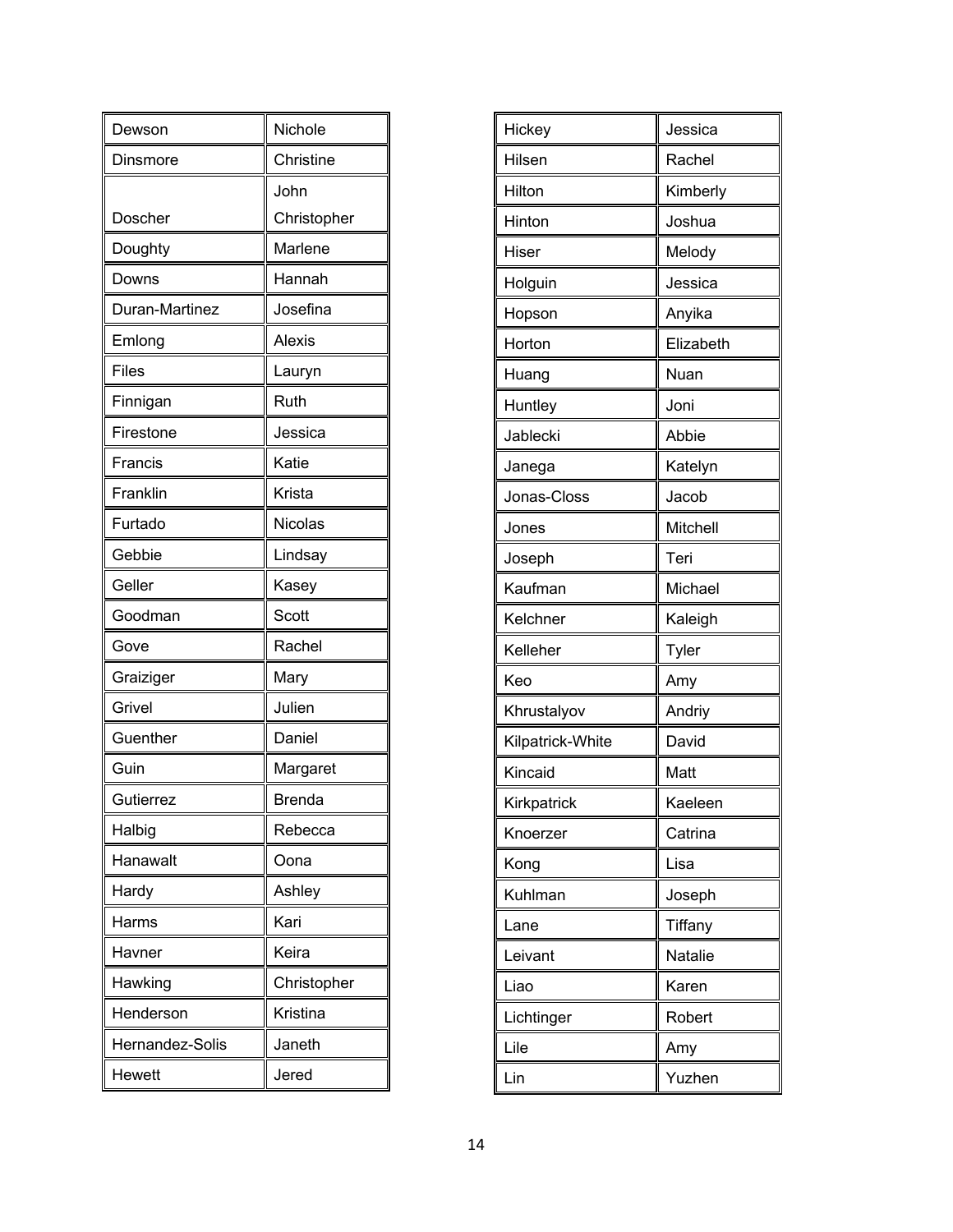| Lingenfelter     | Jessica        |
|------------------|----------------|
| Lockett          | Mary           |
| Losoya           | Jose           |
| Lyons            | Molly          |
| Maher            | Daniel         |
| Marsh            | David          |
| Marshall         | Arlene         |
| Mayik            | James          |
| McDermott        | Ryan           |
| <b>McMaster</b>  | lan            |
| McNairy          | Michaela       |
| Meade            | Christopher    |
| Meskin           | <b>Brielle</b> |
| Mitchell         | Kelli          |
| Montalbin        | Cheyenne       |
| <b>Morales</b>   | Victor         |
| Morehouse        | <b>Brandon</b> |
| Munteanu         | Crina          |
| Murphy-Cairns    | Daniel         |
| Nagel            | Kelsey         |
| Nagle            | David          |
| Navarro          | Neomi          |
| Nguyen           | Shelly         |
| <b>Nicolas</b>   | Shannon        |
| O'Connor         | Matthew        |
| O'Connor         | Jessica        |
| Oeding           | Emory          |
| O'Kelly-Moriarty | Caitlin        |
| Orchard          | Janell         |
| Ortiz            | Gloria         |
| Otten            | Michal         |
| Parker           | Kira           |

| Peacock             | Valerie         |
|---------------------|-----------------|
| Penix               | Alexandra       |
| Perez               | Nahir           |
| Phillips            | Maurice         |
| Piff                | Alexandra       |
| Powell              | Iris            |
| Ramirez             | Luis            |
| Ramirez Velazquez   | Stefania        |
| Rau                 | Coren           |
| Rechner             | Mary            |
| <b>Rendon Navas</b> | Silvia          |
| Roberts             | Ryan            |
| Rodecap             | Zachary         |
| Rodriguez Marin     | Cecilia         |
| Rosario             | Eduardo         |
| Roy                 | Rosalyn         |
| Rymer               | <b>Brandon</b>  |
| Salinas             | Jose            |
| Salisbury           | Autumn          |
| Salvatore           | Holly           |
| Sawyer              | Jessica         |
| Schaedig            | Liesl           |
| Shanley             | Kaeli           |
| <b>Sherk</b>        | Hannah          |
| Sill-Turner         | <b>Brittany</b> |
| Soell               | Leo             |
| Soto-Dairy          | Angelina        |
| Stanley             | Nathan          |
| <b>Stearns</b>      | Heather         |
| Steinbach           | Sonja           |
| Stovall             | Gloria          |
| Strube              | Matthew         |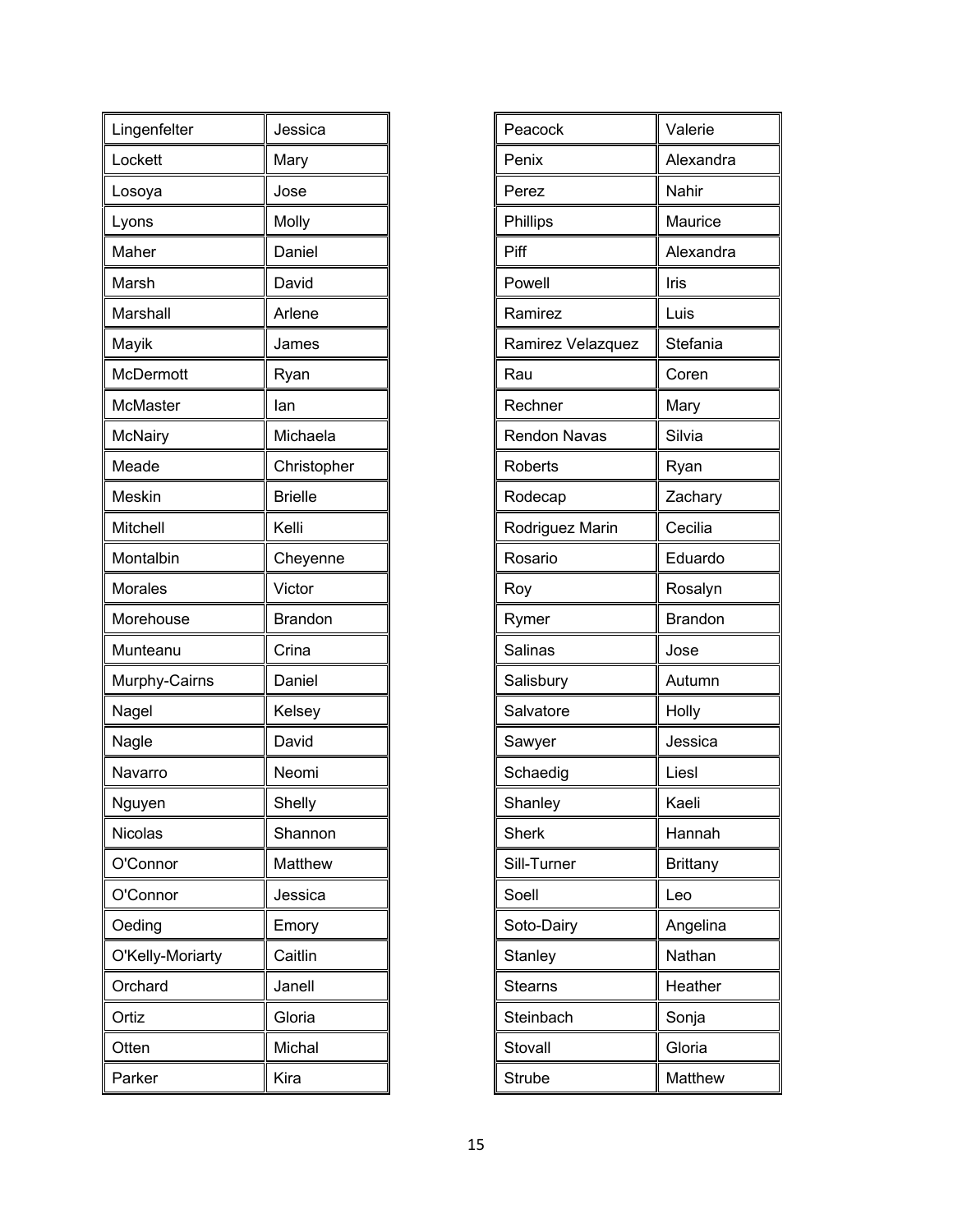| Stutzman      | Thomas        |
|---------------|---------------|
| Swagerty      | Julia         |
| Swapp         | Claudia       |
| Tatone        | Jennifer      |
| Tegethoff     | Lisa          |
| Tessema       | Ruth          |
| Tew           | <b>Stacie</b> |
| Thayer        | Natalie       |
| <b>Thomas</b> | <b>Brenda</b> |
| Thompson      | Christina     |
| Tom           | Katherine     |
| Torres        | Samantha      |
| Tracy         | Elizabeth     |
| Tran          | Le-Dung       |
| Travers       | Carolyn       |
| Urban         | Anne          |
| Vega          | Michelle      |
| Virlouvet     | Ellie         |
| Vogel         | Monica        |

| Wacker          | Eric        |
|-----------------|-------------|
| Walsh           | Julie       |
| Watson          | Kayla       |
| Weller          | Stephen     |
| Whitehouse      | Maxwell     |
| Wilson          | Brittany    |
| Winkler         | James       |
| Winterspring    | Zachariah   |
| Woolstenhulme   | Elizabeth   |
| Yenni           | Christine   |
| Yin             | Aiyun       |
| Yocum           | Katherine   |
| York            | Sydney      |
| Zeller          | Christopher |
| Zena            | Ms          |
| Zepeda Martinez | Heidi       |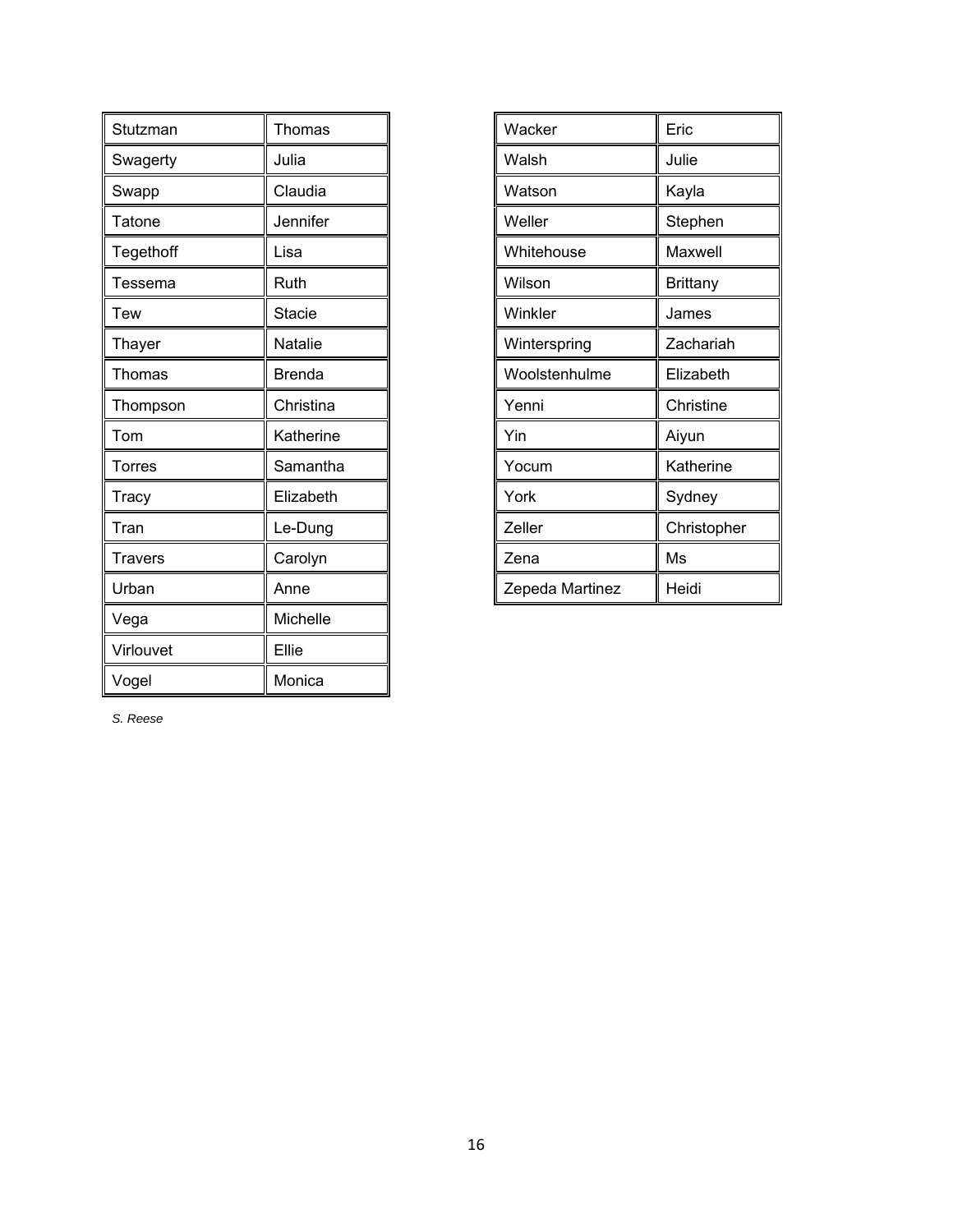#### Election of Contract Teachers

### **RECITAL**

On the advice of the Chief Human Resources Officer, the Superintendent recommends that the teachers listed below who has been employed by the District as a regularly appointed teachers for three or more successive school years be elected as Contract Teachers.

#### **RESOLUTION**

The Board of Education accepts the Superintendent's recommendation and by this resolution hereby elects as Contract teachers for the 2019-2020 school year the following persons, subject to the employment terms and conditions contained in the standard form contract approved by the legal counsel for the District.

| Last           | <b>First</b>  |
|----------------|---------------|
| Acuna          | Miguel        |
| Afryl          | Marni         |
| Ahmann         | Tiana         |
| Angell         | Amy           |
| Archer         | Megan         |
| Arias          | <b>Bianca</b> |
| Arias          | Laura         |
| Armgardt       | Emily         |
| Arteaga        | Nancy         |
| Bagg           | Barbara       |
| <b>Baker</b>   | Katherine     |
| Bangura        | Carrie        |
| Bannon         | Kelly         |
| Barnhardt      | Alana         |
| <b>Batty</b>   | Jessica       |
| <b>Beck</b>    | Aisha         |
| <b>Beckers</b> | Susan         |
| Bellamy        | Cassie        |
| Berg           | Catherine     |
| <b>Betz</b>    | Melanie       |
| Bevan          | Ashley        |

| <b>Bitzer</b>       | Mary      |
|---------------------|-----------|
| Blanton             | Kristina  |
| <b>Blum</b>         | Carolyn   |
| <b>Boles</b>        | Crystal   |
| <b>Bonilla</b>      | Angela    |
| <b>Boubel</b>       | Lauren    |
| <b>Boudreaux</b>    | Aurelian  |
| <b>Bovee</b>        | Jaclyn    |
| <b>Braaten</b>      | Leslie    |
| <b>Brandt-Lazar</b> | Matthew   |
| <b>Brooks</b>       | Ashley    |
| <b>Buechel</b>      | Jacquelyn |
| <b>Butler</b>       | Grace     |
| Calkins             | Amy       |
| Carranza            | Samara    |
| Cash                | Colleen   |
| Casillas            | Omar      |
| Cassella            | Nicholas  |
| Cathcart            | Kerstin   |
| Causey              | Jayme     |
| Centerwall          | Sarah     |
| Cha                 | Mary      |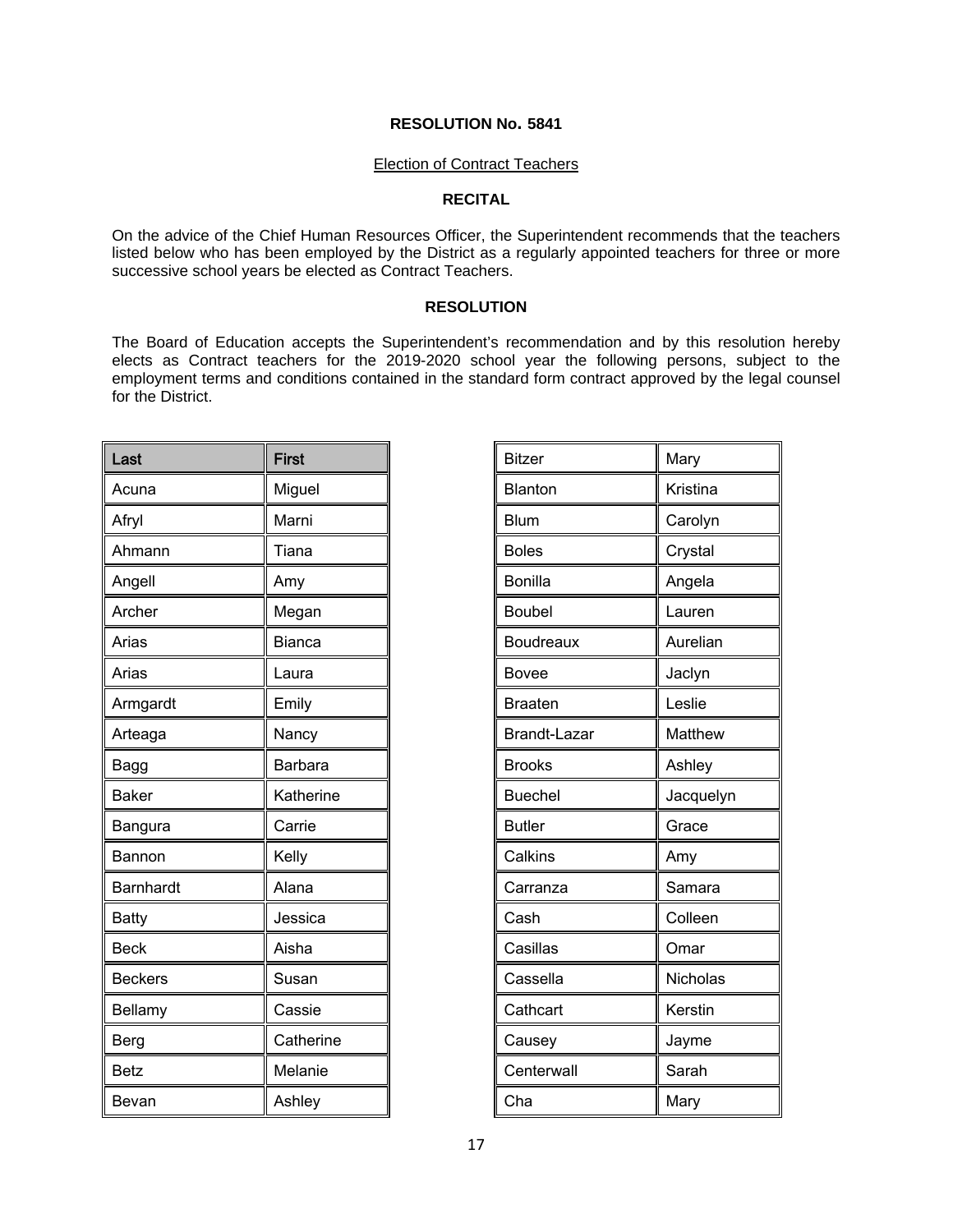| Chamlou     | Katherine    |
|-------------|--------------|
| Chasse      | Loren        |
| Cleveland   | Heather      |
| Coffman     | Lisa         |
| Colby       | <b>Trask</b> |
| Connelly    | Elisabeth    |
| Cook        | Nancy        |
| Cooper      | Roberta      |
| Crosby      | Valerie      |
| Cuatt       | Susanne      |
| Danon       | Eva          |
| Darling     | Jessica      |
| Davis       | Megan        |
| Deland      | Anthony      |
| Denison     | Emily        |
| Denney      | Alicia       |
|             |              |
| DesCamp     | Margaret     |
| DiPasquale  | Angela       |
| Dorresteyn  | lan          |
| Dowden      | Jessica      |
| Duque       | Alfredo      |
| Dwyer Young | Henry        |
| Dykman      | Bryan        |
| Earle       | Nathan       |
| Engeldorf   | <b>Blake</b> |
| Engstrom    | Kristina     |
| Ereckson    | Ezra         |
| Erwin       | Jesse        |
| Escovedo    | LaPrincea    |
| Fisher      | Samuel       |
| Foltz       | Emily        |

| Fulton          | Richard     |
|-----------------|-------------|
| Gao             | Ruiyuan     |
| Garcia          | Gabriela    |
| Gawronski       | Peter       |
| Gilbertson      | Amelia      |
| Gilley          | Kerry       |
| Gipe            | Kerrie      |
| Goertzen        | Heide       |
| Graham          | Amanda      |
| Greenfield      | Katherine   |
| Grigg           | Christopher |
| Gunderson       | Mark        |
| Gustafson       | Christine   |
| Gutierrez       | Kathleen    |
| Guzman          | Arlene      |
| Haber           | Rachel      |
| Hagen           | Alexandra   |
| Hammett         | LeeAnn      |
| Hansen          | Audrey      |
| Harding         | Tara        |
| Hardy           | Sarah       |
| <b>Harkness</b> | Edward      |
| Henderson       | Kristen     |
| Herkert         | Jocelyn     |
| Herrera         | Molly       |
| Higgins         | Warren      |
| Hom             | Ming        |
| Honeyman-Colvin | Katherine   |
| Hopson          | Chanell     |
| Howard          | Adrienne    |
| Howdyshell      | Jill        |
| Huber           | Erica       |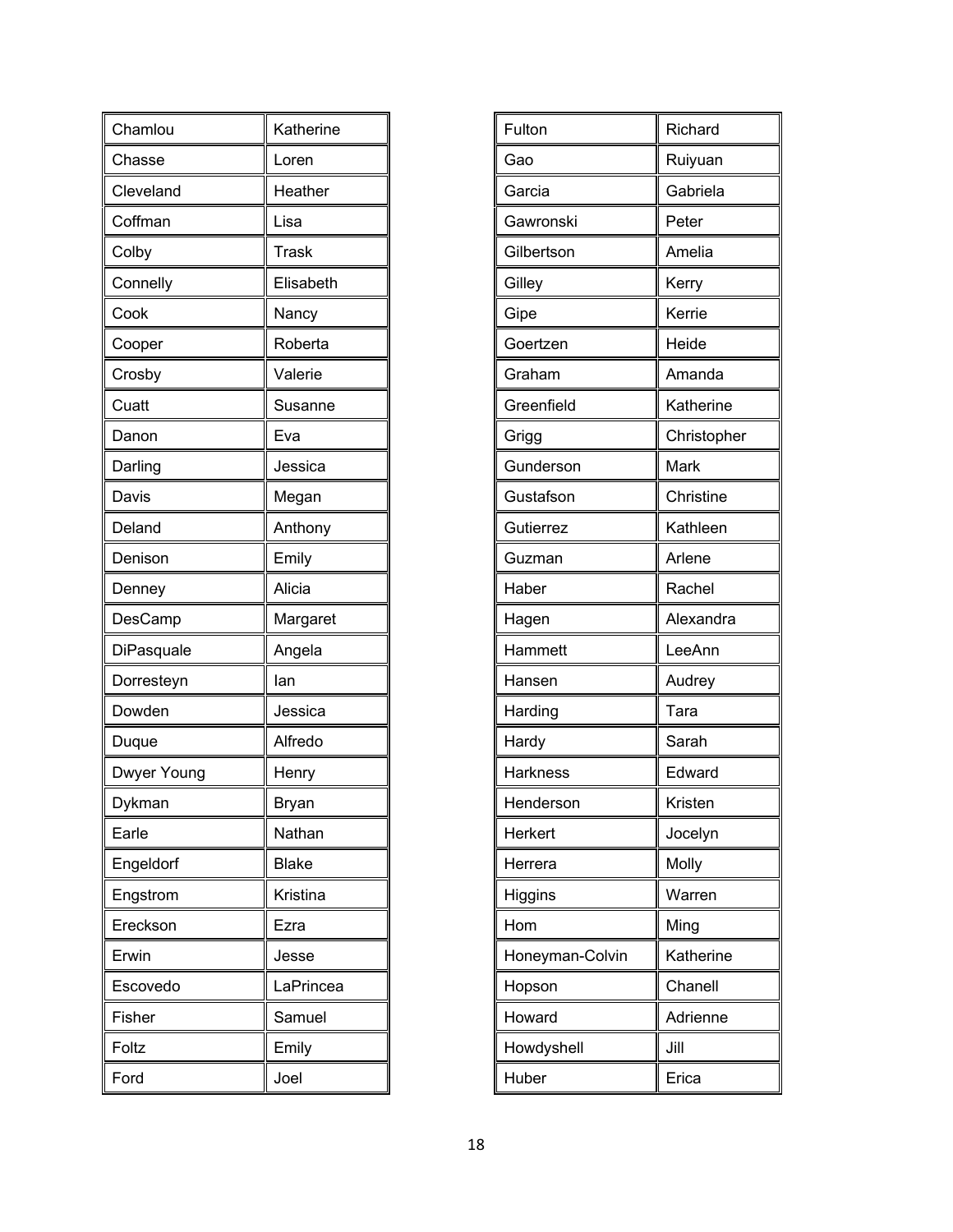| Hutchinson        | Janelle         |
|-------------------|-----------------|
| Hutchinson        | Carrie          |
| Ivester           | Elizabeth       |
| Jackson           | Megan           |
| Jarad             | Ruqayya         |
| Jaynes            | David           |
| Jenkins           | <b>Brittney</b> |
| Jenness           | Laura           |
| Jensen            | Sonya           |
| Johnson           | Thomas          |
| Johnson           | Jaydra          |
| Johnson           | <b>Alexis</b>   |
| Johnson           | Niki            |
| Johnson-Greenough | Noah            |
| Joynson           | Alan            |
| Keith             | Lesley          |
| Kendall           | Sheila          |
| Kendall           | Megan           |
| Kennedy           | Christopher     |
| Keo               | Kelly           |
| Kernan            | Kaitlin         |
| Ketel             | Faith           |
| Kim               | Kennedy         |
| King              | Andrew          |
| Klein-Wolf        | Lisa            |
| Kluss             | Susan           |
| Krill             | Robin           |
| Kuhlman           | Lih             |
| <b>Kuzmickas</b>  | Daina           |
| Landis            | Patrick         |
|                   |                 |
| Larriva           | Amanda          |

| Laufe            | Anne       |
|------------------|------------|
| Leatham          | Ljiljana   |
| Lee              | Jennifer   |
| Lennox           | Gayle      |
| Lloyd-Knox       |            |
| McDonald         | Kendra     |
| Loba             | Suntara    |
| Locarno          | Jenny      |
| Lockamy-Emmons   | Heather    |
| Lockett          | Christina  |
| Lowery           | Anthony    |
| Lurch            | Jacqueline |
| Lyerla           | Jessica    |
| Mac              | Frank      |
| Maceo            | Jorge      |
| Macy-Gustafson   | Ericka     |
| Mariano          | Krystal    |
| Matteri          | Dominic    |
| Maurer           | Hannah     |
| Maurer           | lan        |
| <b>McCants</b>   | Ryan       |
| <b>McCarthy</b>  | Elizabeth  |
| McClean          | Jedidiah   |
| McConney         | Taylor     |
| <b>McCormack</b> | Marieta    |
| <b>McCormick</b> | Michelle   |
| McCormick        | Glenn      |
| McCutchenne      | Emmett     |
| McGee            | John       |
| McLawhorn        | Susan      |
| McMaster         | Matthew    |
| Meditz           | Cori       |
|                  |            |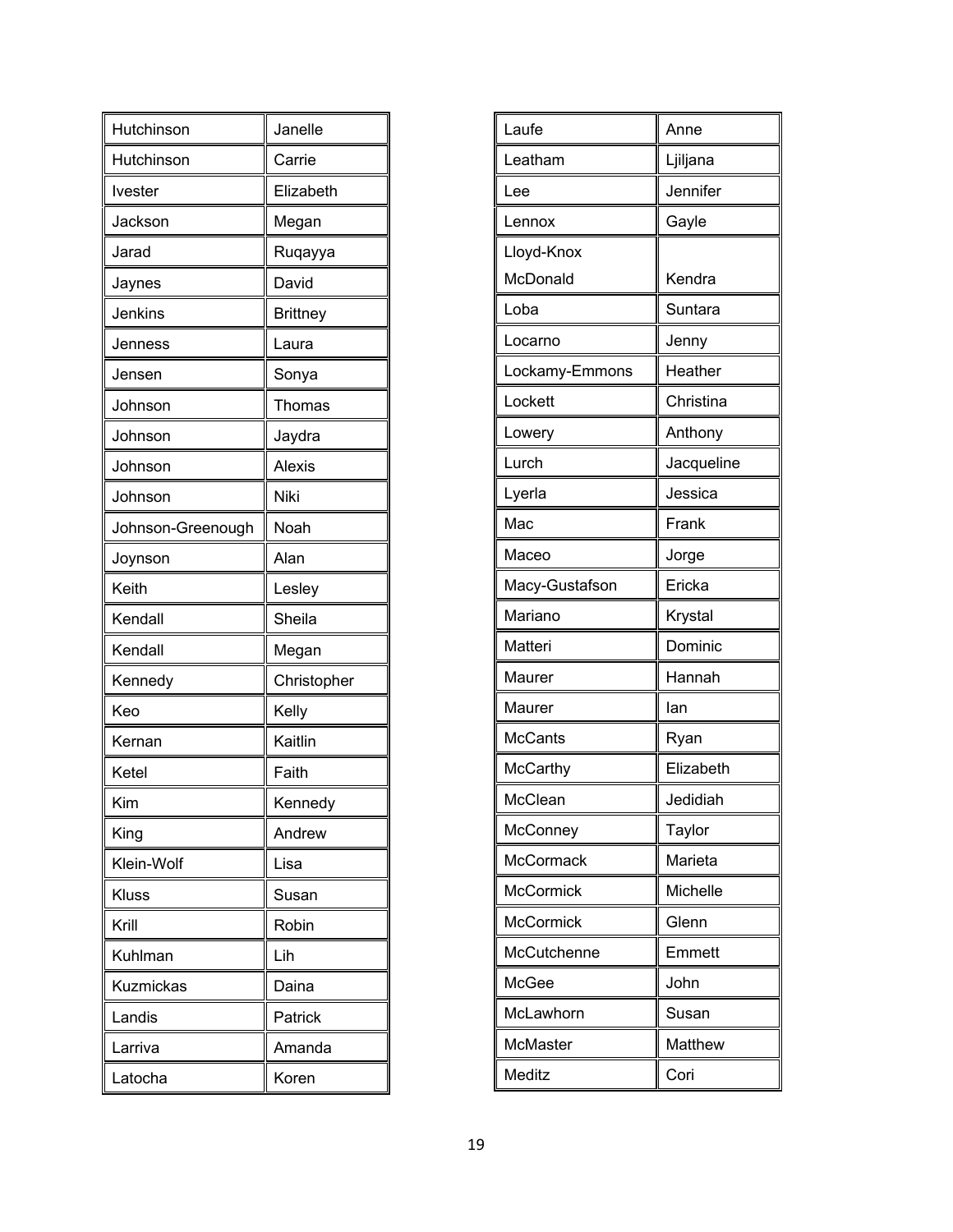| Meeker           | Christopher   |
|------------------|---------------|
| Mejias Dominguez | Letisia       |
| Mellgren         | Erik          |
| Mendola          | Adam          |
| Mendro           | Jacqueline    |
| Merrill          | Kelly         |
| <b>Mihelic</b>   | Benjamin      |
| Miller           | Julie         |
| Misumi           | Angela        |
| Mitchell         | Jill          |
| Mohamed          | Nasteha       |
| Molina           | Lisa          |
| Montanaro        | Scott         |
| Monty            | <b>Taleia</b> |
| Moog             | Leah          |
| Morales-Galicia  | <b>Brenda</b> |
| Morioka          | Hannah        |
| <b>Morris</b>    | Amanda        |
| Mumford          | Andrea        |
| Murray           | Sean          |
| Napoli           | Michael       |
| Nichols          | Katherine     |
| Nordstrom        | Elizabeth     |
| Nossaman         | Cali          |
| Notebaart        | Jessica       |
| Olsson           | Janet         |
| Opiela           | Elizabeth     |
| Ortega           | Fanny         |
| Osayande-Davis   | Elizabeth     |
| Pack             | Daniel        |
| Padua            | Irynne        |
| Parada           | Renato        |

| Parsons-Akinjiola | Oluyinka       |
|-------------------|----------------|
| Patterson         | Audrey         |
| Perine            | Sarah          |
| Perry             | Ronald         |
| Peterson          | Emily          |
| Pfohman           | Susan          |
| Phillips          | Christopher    |
| Pila Beltran      | Wesme          |
| Pineo             | Angie          |
| Polychronis       | Thomas         |
| Potter            | Michael        |
| Priddy            | Sarah          |
| Raffaele          | Michael        |
| Rangel            | <b>Natalie</b> |
| Reardon           | Michael        |
| Refvem            | Emilee         |
| Rentz             | Gina           |
| Retherford        | Chrishana      |
| <b>Riffel</b>     | Lisa           |
| <b>Riffel</b>     | Andrew         |
| <b>Rishel</b>     | Jay            |
| Robayo Trujillo   | Gloria         |
| Robins            | Emily          |
| Robinson          | Drew           |
| Rodriguez         | Ana            |
| Rodriguez         | Anibel         |
| Rook              | Cody           |
| Root              | Joy            |
| Rulon             | Kelly          |
| Rydberg           | Rebecca        |
| Ryland            | Justin         |
| Sanders           | Gretchen       |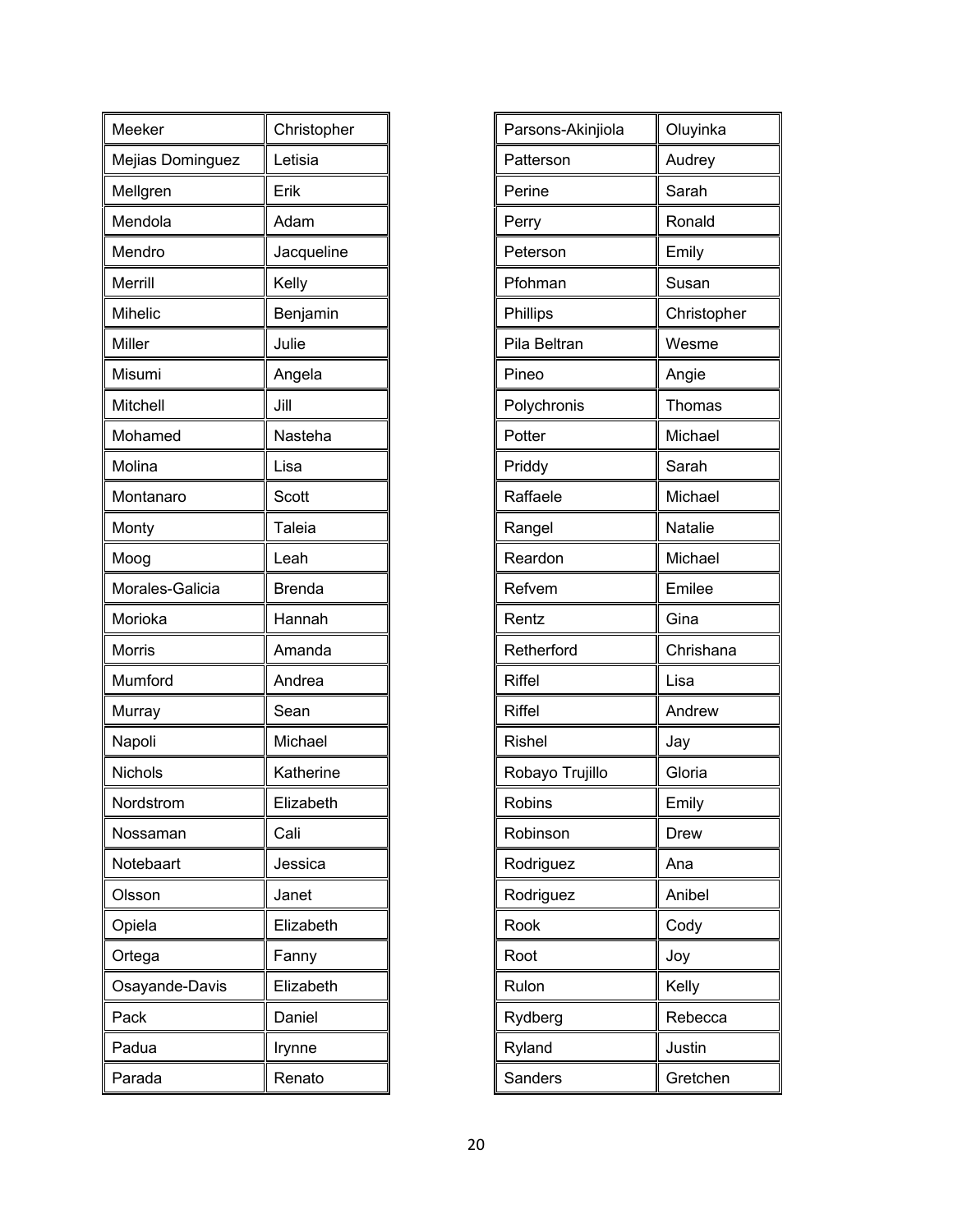| Schiller        | Hailey        |
|-----------------|---------------|
| Schlottmann     | Kelly         |
| Schroth         | Andrew        |
| Scott           | Randy         |
| Sebastian       | Sara          |
| Shalman         | Seamus        |
| Shaw            | Cameron       |
| Sheridan        | Katherine     |
| Sherman         | Mark          |
| Sherman         | Courtney      |
| Shoemaker       | Amy           |
| Silenzi         | Vicki         |
| Simonetti       | Leslie        |
| Siron           | Elijah        |
| <b>Skrapits</b> | Christopher   |
| Slater          | Rachel        |
| Sorcinelli      | Jennifer      |
| Souza           | Adam          |
| Souza           | Jordan        |
| Startin-Hall    | Randee        |
| Steinmetz       | Jennifer      |
| Stephens        | Ellen         |
| Strange         | Julie         |
| <b>Street</b>   | Treasa        |
| Strode          | <b>Blanca</b> |
| Swackhamer      | Adam          |
| Swake           | Joseph        |
| Szabo           | Heather       |
| Tamez           | Noel          |
| Taya            | Minori        |
| Tetzloff        | Sandra        |
| Thomas          | Scott         |

| Thomer             | Megan    |
|--------------------|----------|
| Thompson           | Nicholas |
| Thomsen            | Dardn    |
| <b>Trezise</b>     | Maxwell  |
| Twiss              | lan      |
| Urbina             | Lonzo    |
| Valdes             | Adriana  |
| Velez              | Ana      |
| Wadnizak           | Mark     |
| Wahl               | Michael  |
| Waterworth         | Tammy    |
| Weihs              | Charise  |
| White              | Stephen  |
| Wilson             | Samuel   |
| Wirtheim           | Taylor   |
| Witmer             | Andrew   |
| <b>Wolfe-Perez</b> | Anna     |
| Wright             | Emily    |
| Yagolnikov         | Reyanna  |
| Zapeta             | Kedin    |
| Ziehl              | Loan     |
| Zizzo              | Charles  |
| Zuniga             | Adriana  |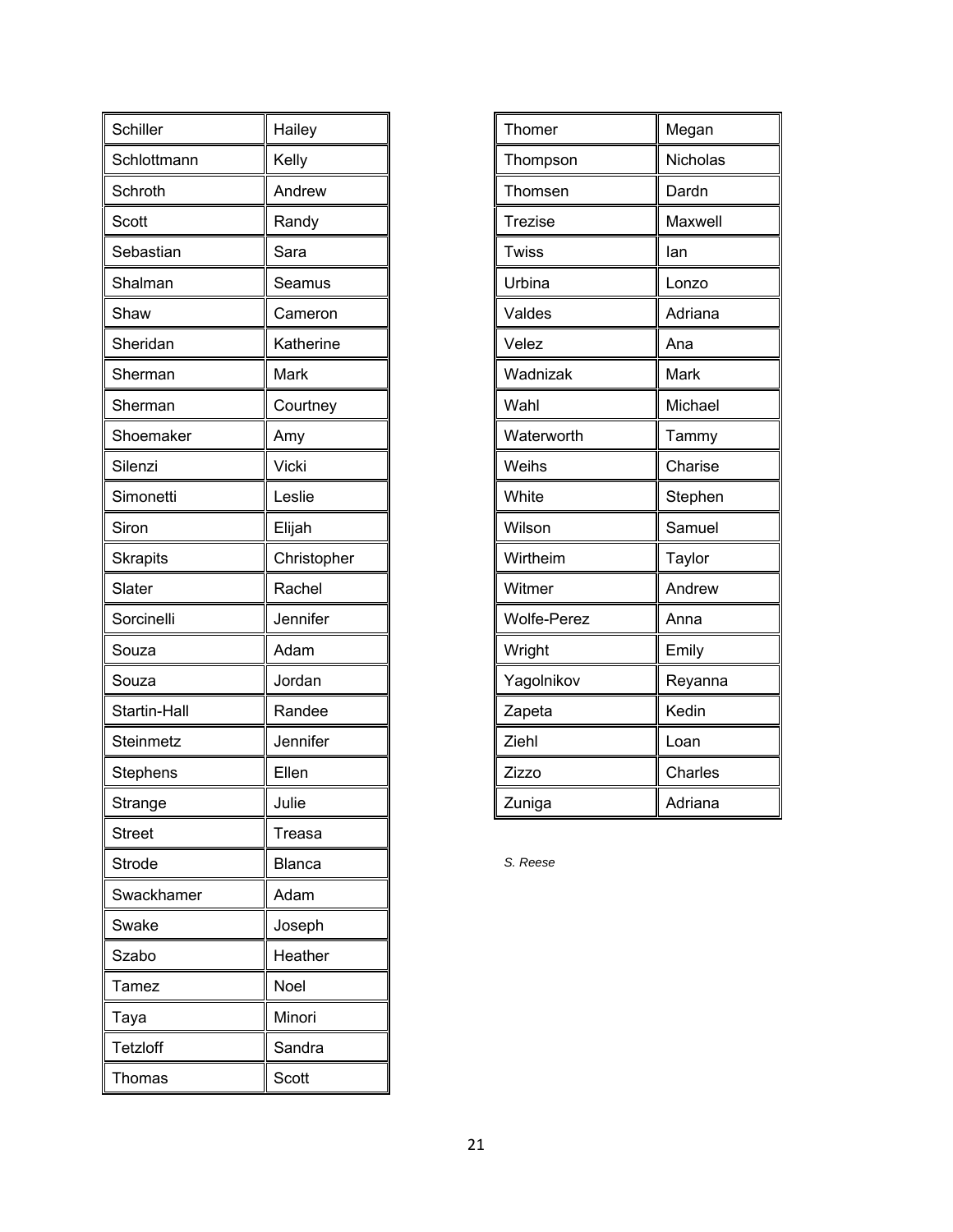#### Contract Extension for Teachers

#### **RECITAL**

On the advice of the Chief Human Resources Officer, the Superintendent recommends that the employment contracts of the contract teachers listed below be extended.

#### **RESOLUTION**

The Board of Education accepts the Superintendent's recommendation and by this resolution hereby extends the employment contracts of the following persons until June 2021, subject to the employment terms and conditions contained in the standard form contract approved by the legal counsel for the District.

| Last            | <b>First</b> |
|-----------------|--------------|
| Aaker           | Daniel       |
| Aalto           | Johanna      |
| Abel            | Kimberly     |
| Abel            | Tivon        |
| Abens           | Nancy        |
| Accetta         | Hanisi       |
| Accuardi        | Nicole       |
| Acevedo         | Jody         |
| Ackerman-Harvie | Adrian       |
| Ackron          | Michelle     |
| Acosta          | Jessica      |
| Acquino         | Amy          |
| Acuna-Lujan     | Richard      |
| Adam-Howard     | Edith        |
| Adams           | Nadene       |
| Adams           | Melodie      |
| Adams           | Sadie        |
| Adams Gaudreau  | Susan        |
| Adams-Brown     | Christina    |
| Adamski         | Debra        |

| Adana            | Camille   |
|------------------|-----------|
| Addis            | Rose      |
| Adkisson         | Daniel    |
| Agre             | Ashley    |
| Aguirre          | Rodrigo   |
| Ahern            | Sean      |
| Ajjarapu         | Elijah    |
| Akhavein         | Rana      |
| Aksay            | Evin      |
| Al Faiz          | Miriam    |
| Alabarca         | Erika     |
| Alderman         | Amy       |
| Allen            | Noelle    |
| Allen            | Kelly     |
| Allen            | Thomas    |
| Allen            | Madeleine |
| Allen            | Maleka    |
| Allen            | Kathleen  |
| Almeida          | Richard   |
| Alongi-Hernandez | Aleta     |
| Alonso           | Amanda    |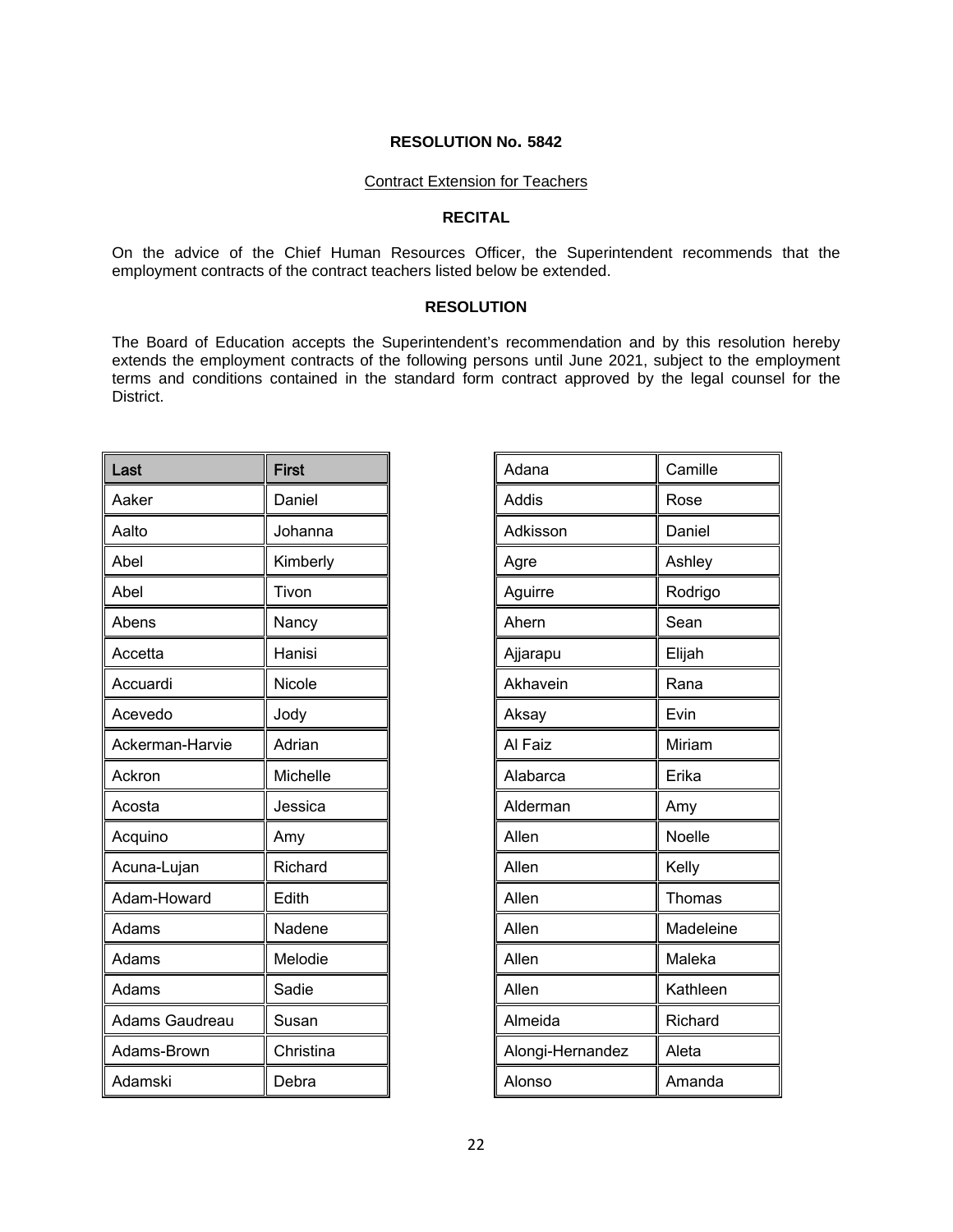| Alonso                | Ricardo         |
|-----------------------|-----------------|
| Alonso                | Gloria          |
| AlSuhaimi             | Miriam          |
| Alvarez               | Francisca       |
| Alvarez               | Vanessa         |
| Amaya-Gonzalez        | <b>Berenice</b> |
| Ambinder              | Harris          |
| Ambrosio              | Amy             |
| Andanen               | Graham          |
| Anderson              | Louise          |
| Anderson              | Kent            |
| Anderson              | Kathryn         |
| Anderson              | <b>Brett</b>    |
| Anderson              | Daniel          |
| Anderson              | Katherine       |
| Anderson              | Kimberly        |
| Anderson              | Jeffrey         |
| Anderson              | Caryn           |
| Ando                  | Atsuko          |
| <b>Andrews Denney</b> | Kelly           |
| Anello                | Heather         |
| Anglada Bartley       | Susan           |
| Annen                 | Megan           |
| Ansara-Henderson      | Nicole          |
| Ansell                | Aram            |
| Appel                 | Margaret        |
| Appell                | Marc            |
| Aquino                | Emmanuel        |
| Arafat                | Muna            |
| Archer                | Keri            |
| Archer                | Michael         |
| Arellano              | Rosario         |

| Arias              | Erin        |
|--------------------|-------------|
| Armendariz         | Febe        |
| Armitage           | Kawaji      |
| Armstrong          | Laura       |
| Arnold             | Alexa       |
| Aronson            | Scott       |
| Arras              | Katrina     |
| Arrayan            | Daniel      |
| Arredondo          | Marcela     |
| Arthurs            | Erica       |
| Arze Torres Goitia | Camila      |
| Asay               | Kiera       |
| Askari-Tamu        | Malaika     |
| Astvaldsson        | Haukur      |
| Atagabe            | <b>Beth</b> |
| Aubrecht           | William     |
| Aubry              | Dominique   |
| Auda-Capel         | Laurel      |
| Audel              | Steffanie   |
| Augustine          | David       |
| Avila              | Obdulia     |
| Avison             | James       |
| Azzaro-Budak       | Gina        |
| <b>Baber</b>       | Marla Ann   |
| Baca               | Carlos      |
| <b>Backer</b>      | Ella        |
| <b>Backner</b>     | William     |
| Bacon              | Annette     |
| Bacon-Brenes       | Matthew     |
| <b>Baier</b>       | Kellie      |
| <b>Bailey</b>      | Torrey      |
| <b>Bailey</b>      | Nancy       |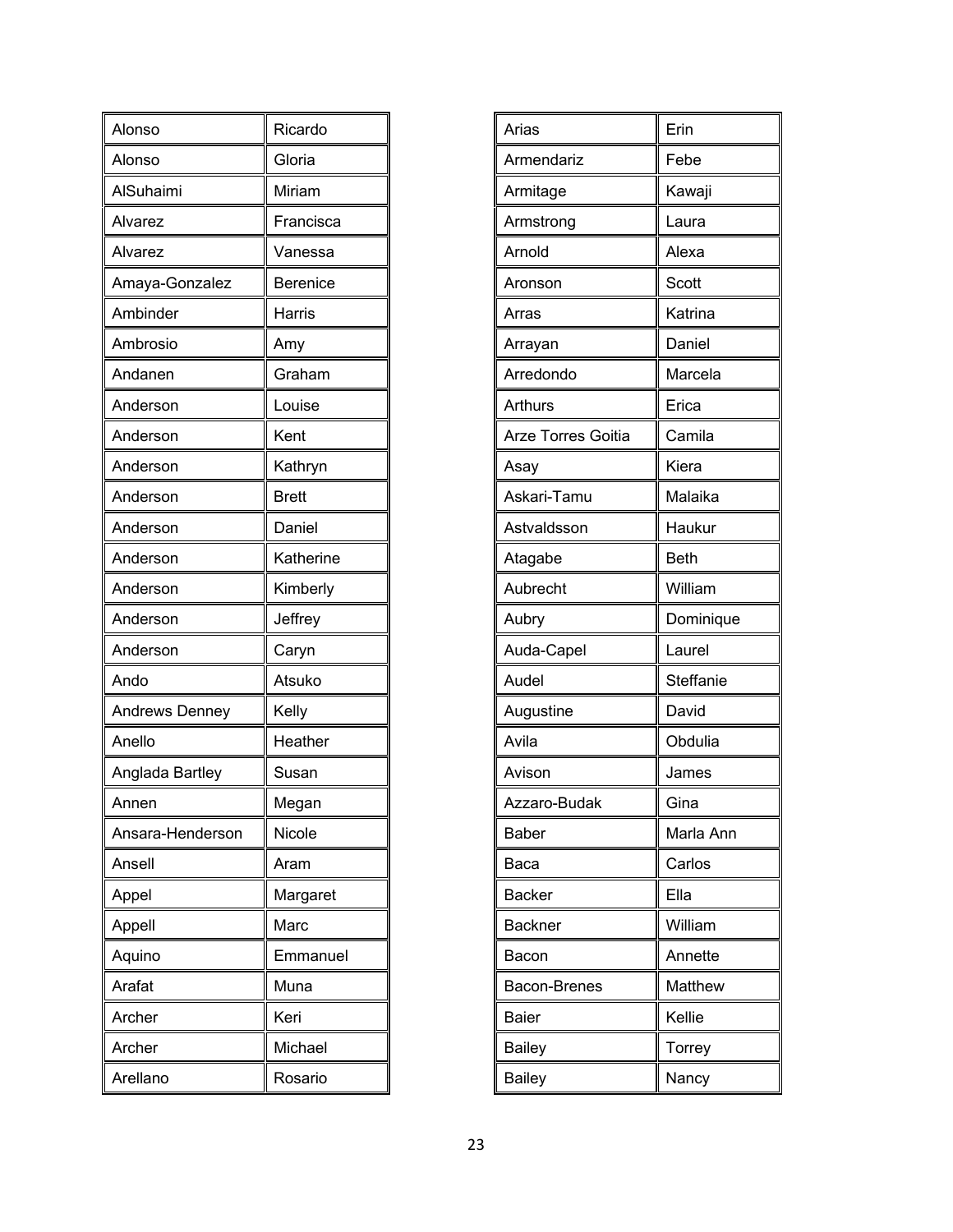| <b>Bailey</b>         | Kathryn        |
|-----------------------|----------------|
| <b>Baker</b>          | Rebekka        |
| <b>Baker</b>          | Kimberly       |
| <b>Baker</b>          | Courtney       |
| <b>Baker</b>          | Rocio          |
| <b>Baker</b>          | Cameron        |
| <b>Baldauf-Wilcox</b> | Suzanna        |
| <b>Baley</b>          | Tatiana        |
| Ball                  | Joseph         |
| Ballman               | Joseph         |
| <b>Bancroft</b>       | Cinnamon       |
| <b>Bander</b>         | Adam           |
| <b>Barde</b>          | Richard        |
| <b>Barlow</b>         | Rebecca        |
| <b>Barnes</b>         | Dereck         |
| Barnes                | Julie          |
| <b>Barnes</b>         | Sharon         |
| <b>Barnes</b>         | <b>Brian</b>   |
| <b>Barnett</b>        | Lisa           |
| <b>Barnhart</b>       | Candice        |
| <b>Barr-Hertel</b>    | Everett        |
| Barry                 | Patricia       |
| Barry                 | Sean           |
| Barten                | Sarah          |
| Bartlo                | Christopher    |
| Bass                  | Kori           |
| Bassaloff             | Kristin        |
| <b>Batliner</b>       | <b>Derrick</b> |
| <b>Batsch</b>         | Jennifer       |
| <b>Batten</b>         | Sarah          |
| <b>Battle</b>         | Lynda          |
| Bauer                 | Michael        |

| Bauer          | Suzanne      |
|----------------|--------------|
|                |              |
| Bayne          | Kerry        |
| <b>Beadle</b>  | <b>Brian</b> |
| <b>Beaird</b>  | Susan        |
| <b>Beatty</b>  | Thomas       |
| Becic          | Susan        |
| <b>Beck</b>    | Sara         |
| <b>Beck</b>    | Laresa       |
| <b>Beck</b>    | Nathan       |
| <b>Becker</b>  | Julie        |
| <b>Beckett</b> | Thomas       |
| <b>Beckler</b> | David        |
| Bedi           | Sanjay       |
| Beebe          | Allen        |
| <b>Belcher</b> | Rachel       |
| Bellavia       | Marie        |
| <b>BenAziz</b> | Randa        |
| <b>Bennett</b> | Eric         |
| <b>Bennett</b> | Jennifer     |
| <b>Bennett</b> | Remy         |
| <b>Bennett</b> | Neressa      |
| Bennon         | <b>Brady</b> |
| Benny          | Cara         |
| Berg           | Marta        |
| Bergren-Dizon  | Greta        |
| Berkowitz      | Marcy        |
| Bernardo       | Anna         |
| <b>Bernat</b>  | Allison      |
| Berning        | Carolyn      |
| <b>Bernt</b>   | Michelle     |
| Bertelsen      | Kimberly     |
| Berten         | Anne         |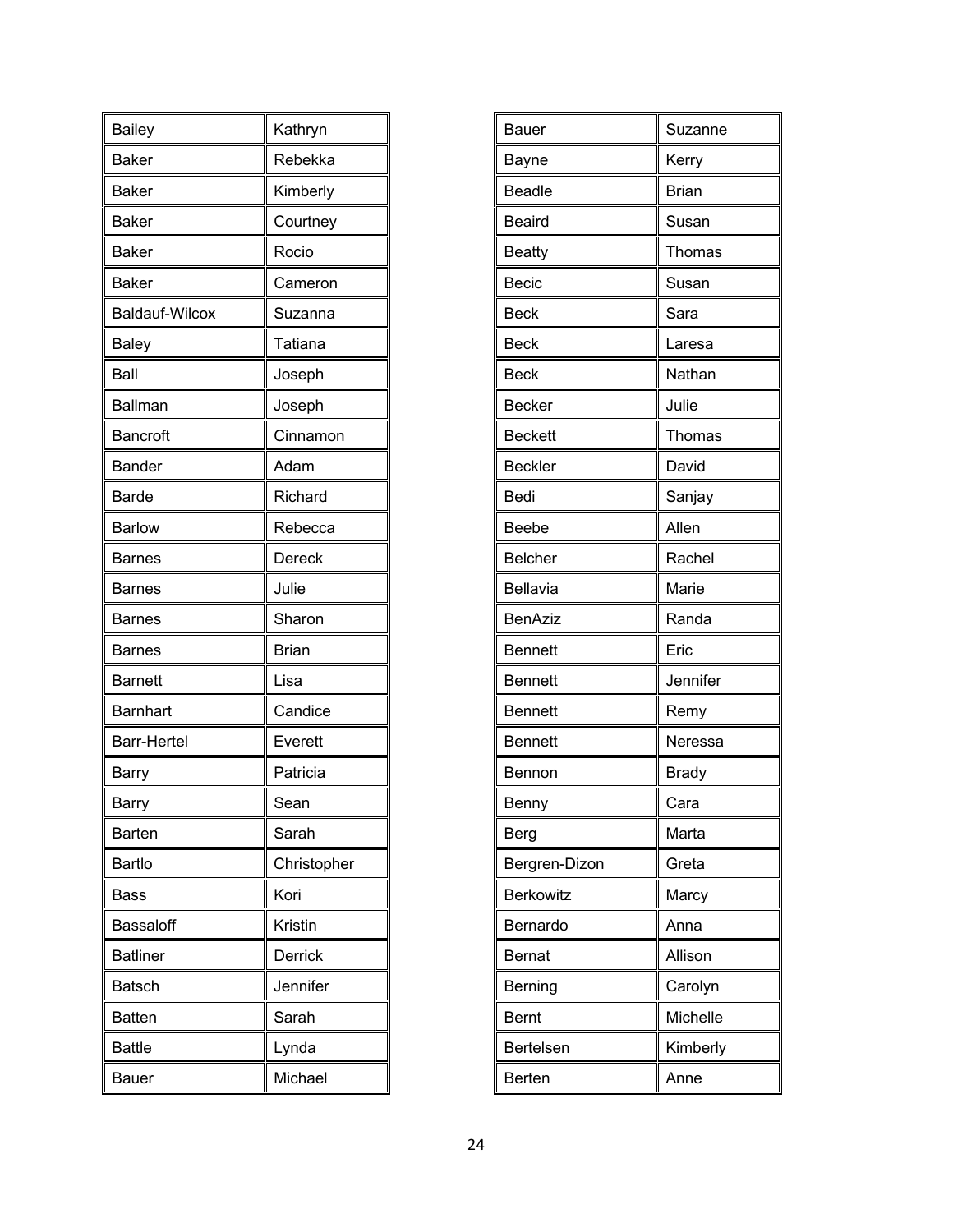| Bertolone-Logan   | Carla        |
|-------------------|--------------|
| Berton            | Ann          |
| <b>Bessas</b>     | Soumountha   |
| <b>Best</b>       | May          |
| <b>Bettinger</b>  | Cory         |
| <b>Beutler</b>    | Shawna       |
| Biagini           | <b>Beth</b>  |
| <b>Biamont</b>    | Timothy      |
| <b>Bickett</b>    | Carla        |
| <b>Bidney</b>     | Jacqueline   |
| <b>Biello</b>     | Gena         |
| Bielman           | Candice      |
| <b>Billedeaux</b> | Chuck        |
| <b>Bilter</b>     | Marika       |
| <b>Biornstad</b>  | Kaoru        |
| Birmingham        | Kileen       |
|                   |              |
| <b>Birt</b>       | Laura        |
| <b>Bish</b>       | Maranda      |
| <b>Bishop</b>     | George       |
| <b>Bishop</b>     | <b>Bella</b> |
| <b>Black</b>      | Tim          |
| <b>Black</b>      | Ashley       |
| Blackford         | Elicia       |
| Blackford         | Eric         |
| Blackman          | Adriane      |
| Blackwell         | Judi         |
| <b>Blair</b>      | Jai          |
| Blakemore         | Amanda       |
| <b>Blattner</b>   | Julia        |
| <b>Blevins</b>    | <b>Scott</b> |
| <b>Bloch</b>      | Andrea       |

| Tammy          |
|----------------|
| Rafael         |
| Andrew         |
| Daniel         |
| Rachel         |
| Mary           |
| Emily          |
| Elizabeth      |
| Dawn           |
| Sandra         |
| Olessia        |
| Alison         |
| Cheri          |
| Maureen        |
| Jessica        |
| Tereza         |
| Elizabeth      |
| Heather        |
| Kathryn        |
| Megan          |
| Matthew        |
| Srule          |
| Terra          |
| Daniel         |
| Amber          |
| Elise          |
| Anne           |
| Tara           |
| Michael        |
| Christina      |
| Van            |
| <b>Brandon</b> |
|                |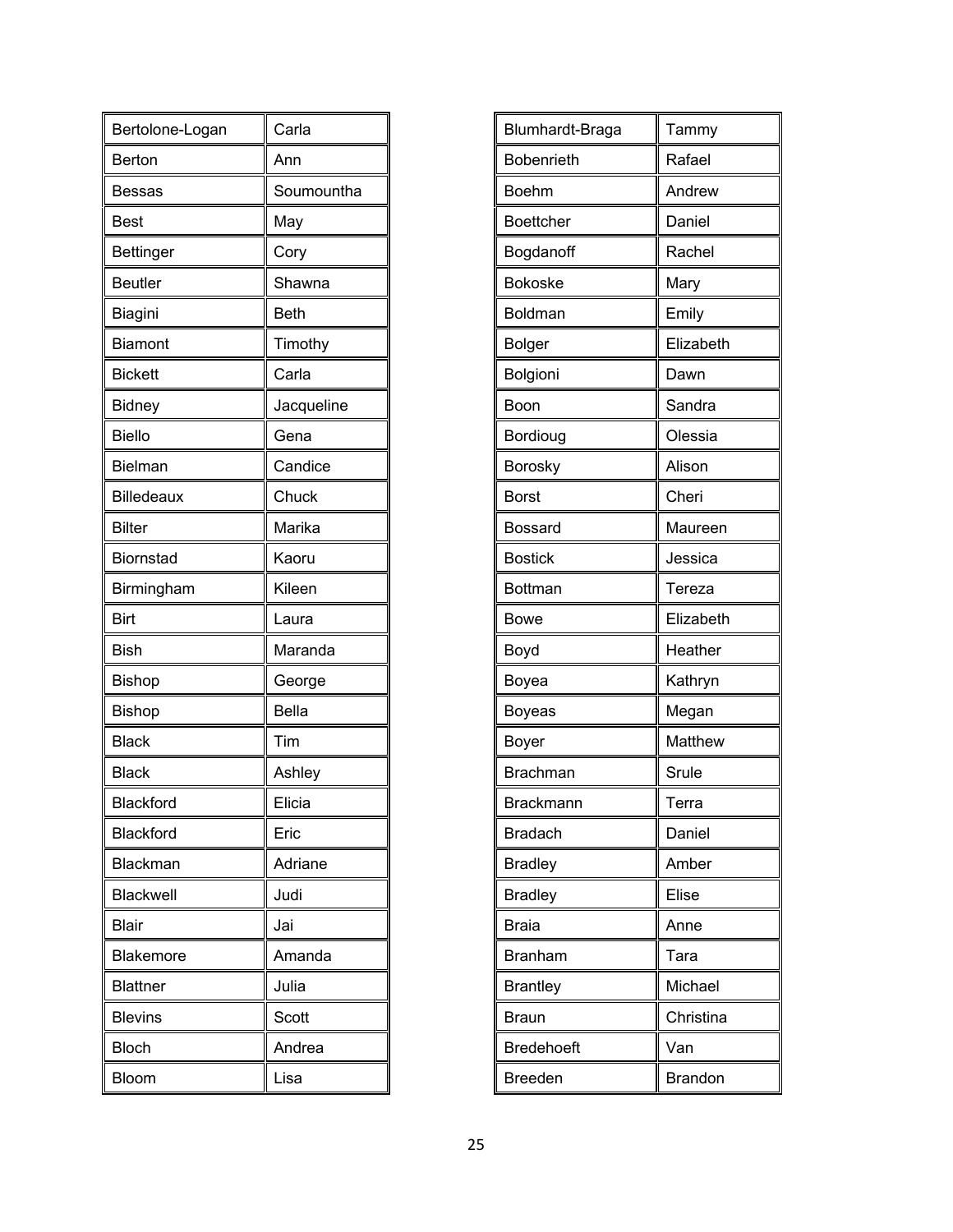| <b>Breen</b>            | Samantha         |
|-------------------------|------------------|
| Brenan                  | Jill             |
| Brennan                 | Julia            |
| <b>Brenner</b>          | Conni            |
| <b>Brewer</b>           | <b>Brittanie</b> |
| <b>Briggs</b>           | Tracey           |
| <b>Brighouse</b>        | Susan            |
| <b>Brinks-Detzer</b>    | Harmony          |
| <b>Brinton-Anderson</b> | Kristina         |
| <b>Briones</b>          | Adrienne         |
| <b>Brislin</b>          | Jeffrey          |
| <b>Brislin</b>          | Alicia           |
| Brockmann               | Jennifer         |
| <b>Brod</b>             | <b>Beth</b>      |
| <b>Brooks</b>           | Nora             |
| <b>Brooks</b>           | Yulia            |
| <b>Brooks</b>           | Danielle         |
| <b>Brooks</b>           | Ashlee           |
| Brown                   | Keith            |
| <b>Brown</b>            | Susan            |
| <b>Brown</b>            | Sahjo            |
| Brown                   | Barbara          |
| Brown                   | ReShawn          |
| <b>Brown</b>            | Gregory          |
| <b>Brown</b>            | Amber            |
| <b>Brown</b>            | Julie            |
| <b>Brown</b>            | Leslie           |
| Brown                   | Tara             |
| <b>Brown</b>            | Kristin          |
| Brown                   | Carrie           |
| <b>Brown</b>            | Hillary          |
| <b>Browne</b>           | Mary             |

| <b>Brucato</b>   | Kurt        |
|------------------|-------------|
| <b>Bruce</b>     | Tina        |
| <b>Bruer</b>     | Ilsa        |
| <b>Brunak</b>    | Eugene      |
| Bryan            | Martha      |
| <b>Bryson</b>    | Ronette     |
| <b>Bubl</b>      | Paul        |
| <b>Buchanan</b>  | Jennifer    |
| Buckley-Logue    | Anne        |
| <b>Bucknam</b>   | Jessica     |
| <b>Buckowski</b> | Kristie     |
| <b>Buehler</b>   | Christopher |
| <b>Buell</b>     | Alexis      |
| <b>Buhler</b>    | Kristen     |
| <b>Buker</b>     | Francine    |
| <b>Bulinski</b>  | Laura       |
| <b>Bullard</b>   | Laura       |
| <b>Bullock</b>   | Laura       |
| <b>Bullock</b>   | Treothe     |
| <b>Bulow</b>     | Annelies    |
| <b>Bundy</b>     | Elizabeth   |
| <b>Bunnell</b>   | Karen       |
| Burgoine         | Leslie      |
| <b>Burich</b>    | Jessica     |
| <b>Burke</b>     | Rosario     |
| <b>Burke</b>     | Erin        |
| <b>Burkhead</b>  | Gregory     |
| <b>Burks</b>     | Nathan      |
| <b>Burmester</b> | David       |
| <b>Burns</b>     | Elizabeth   |
| <b>Burny</b>     | Alana       |
| <b>Bush</b>      | Kevin       |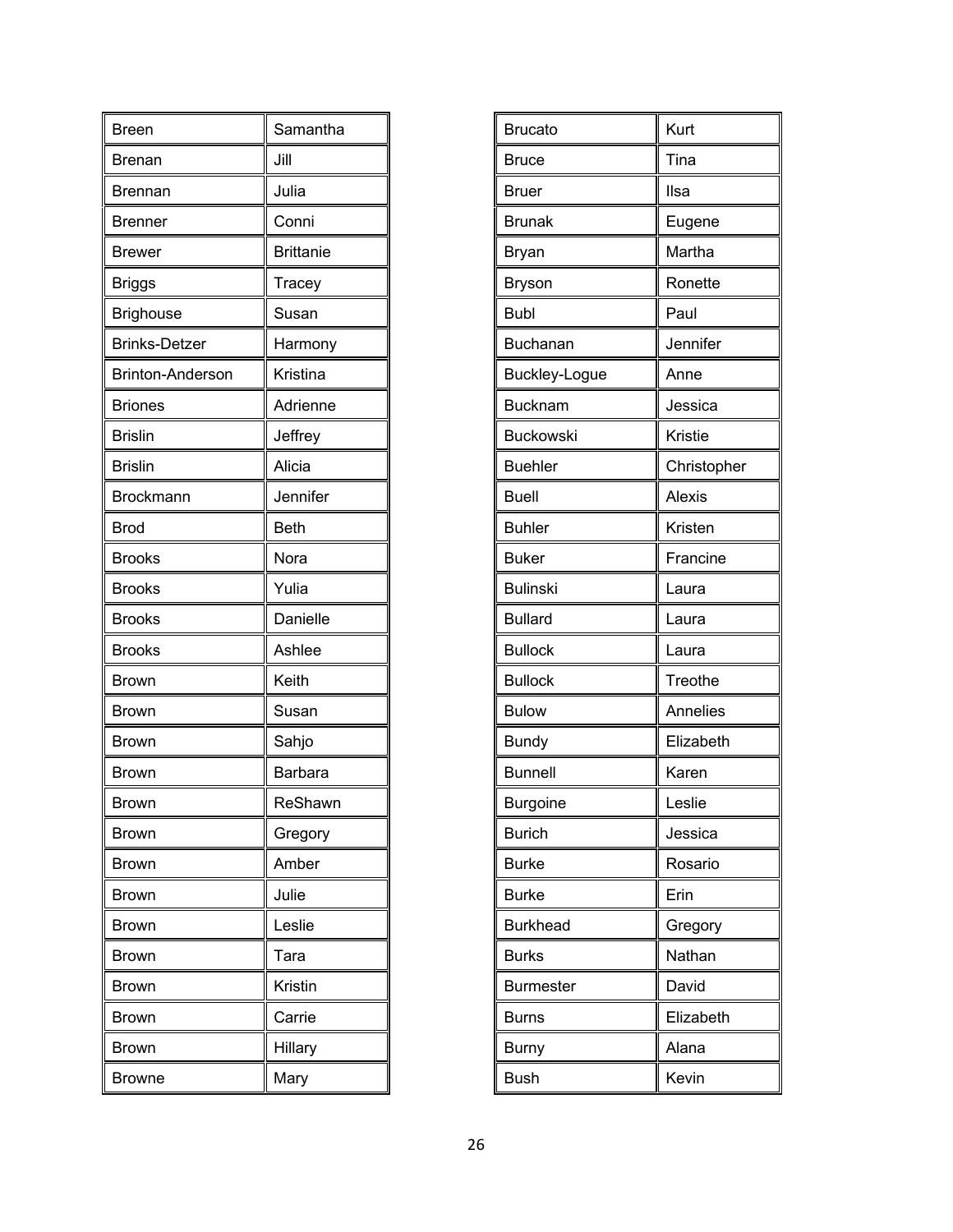| <b>Bush</b>          | Elsa      |
|----------------------|-----------|
| <b>Bush</b>          | Laurie    |
| <b>Bussey</b>        | Dana      |
| <b>Butcher</b>       | Bryan     |
| <b>Butenhoff</b>     | Trevor    |
| <b>Butler</b>        | Lori      |
| <b>Butterfield</b>   | Andrew    |
| <b>Button</b>        | Ann       |
| <b>Buvinger-Wild</b> | Gabrielle |
| Byer                 | Aaron     |
| <b>Byrkit</b>        | Margaret  |
| <b>Cady Russell</b>  | Michael   |
| Cahill               | David     |
| Caldwell             | Benjamin  |
| Caldwell             | Meredith  |
| Caldwell             | Nicholas  |
| Calli                | Marilyn   |
| Callies              | Sara      |
| Calvillo             | Patricia  |
| Cameron              | Scott     |
| Cameron              | Nancy     |
| Camp                 | lan       |
| Campanella           | Christine |
| Campbell             | Sandra    |
| Campbell             | Gwen      |
| Campeau              | Matthew   |
| Canales              | Cassandra |
| <b>Canales Reyes</b> | Andres    |
| Cannon               | Elizabeth |
| Cantwell             | Sarah     |
| Cappella             | Kate      |
| Capps                | Kali      |

| Caraboa            | <b>Brittney</b> |
|--------------------|-----------------|
| Carchedi           | Adam            |
| Cardenas           | Kali            |
| Carlson            | Matthew         |
| Carolan            | John            |
| Caron              | Ceyriss         |
| Carr               | Jonathan        |
| Carr               | Jaimie          |
| Carranza           | Duncan          |
| Carrera-Padilla    | Maricruz        |
| Carrigg            | Amanda          |
| Cartagena          | Max             |
| Carter-Widyaratne  | Lisabeth        |
| Cary               | Susan           |
| Casciato           | Heather         |
| Casey              | Allyson         |
| Caslavka           | Jennifer        |
| Cassell            | Santha          |
| Castillo           | Martin          |
| Castillo-Harden    | Jenica          |
| Catabay            | Monty           |
| Cates              | Kathryn         |
| Caton              | Christine       |
| Cervantes-Campbell | Lucila          |
| Cha                | Richard         |
| Chaney             | Heather         |
| Chaplin            | Nicole          |
| Chapman            | Gaye            |
| Charlston          | Katie           |
| Chasse             | William         |
| Chavez             | Xavier          |
| Chavez             | Alisha          |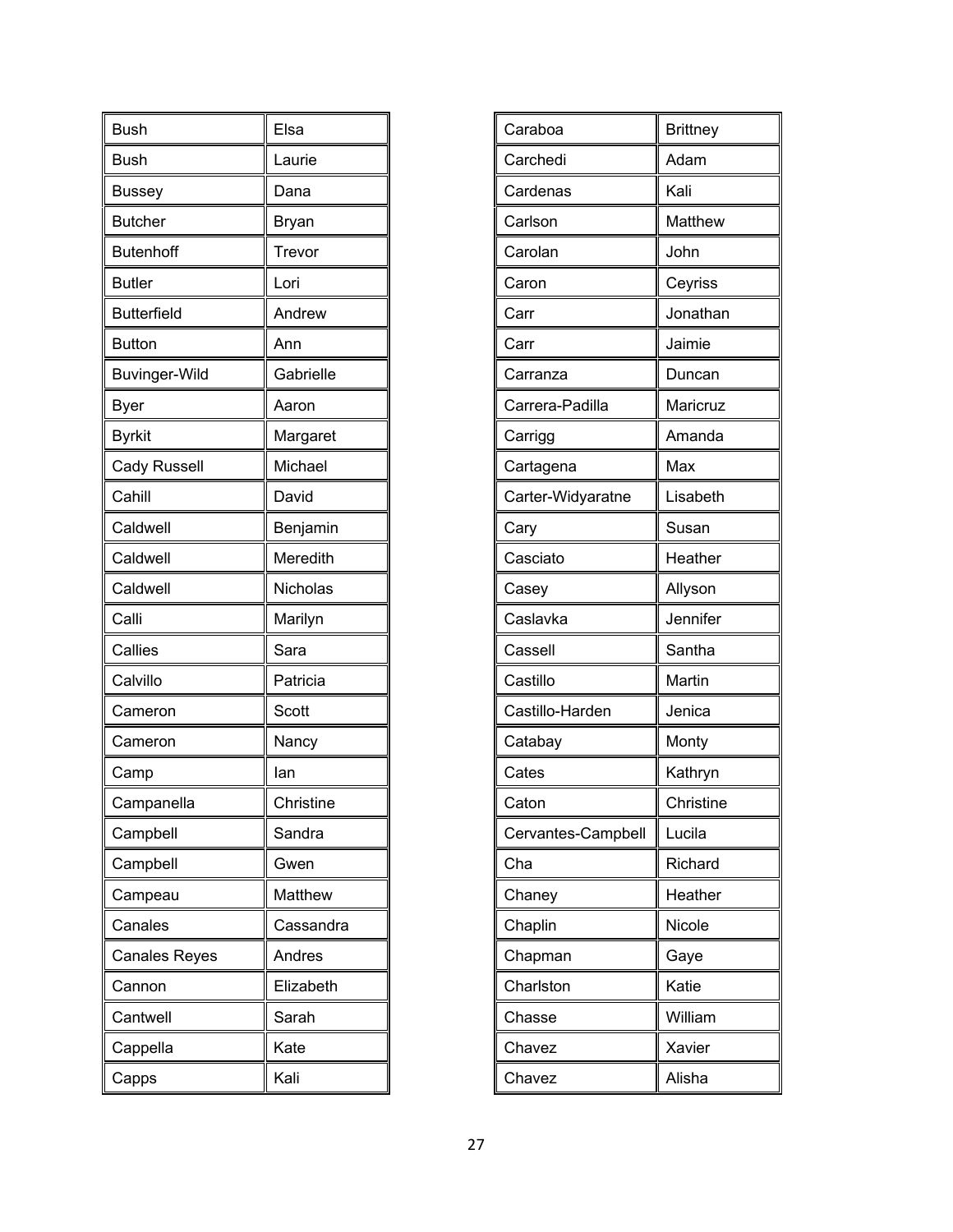| Chedester   | Shannon      |
|-------------|--------------|
| Cheek       | Thomas       |
| Cheney      | Kerri        |
| Chevallier  | Michelle     |
| Childress   | Richard      |
| Childs      | Sandra       |
| Choate      | Jennifer     |
| Christensen | Tracy        |
| Christy     | Ross         |
| Chu         | Bryan        |
| Clark       | Alfred       |
| Clark       | Kristen      |
| Clark       | Lisa         |
| Clarke      | Ellen        |
| Clarkson    | Gregory      |
| Clawson     | Frances      |
| Cleary      | Jennifer     |
| Clegg       | Lionel       |
| Clem        | Megan        |
| Clooten     | <b>Barth</b> |
| Clouse      | Anthony      |
| Clyde       | Chelsea      |
| Coffey      | Daniel       |
| Cohen       | Suzanne      |
| Cohen       | Rebecca      |
| Coholan     | Caroline     |
| Coleman     | JoAnna       |
| Collins     | Erika        |
| Collins     | Julia        |
| Collins     | Diana        |
| Colon       | Elizabeth    |
| Colon       | Yesenia      |

| Conable         | Victoria       |
|-----------------|----------------|
|                 |                |
| Condron         | Kimberly       |
| Connolly        | Kelly          |
| Connors         | Anna           |
| Conroy          | Kevin          |
| Consani         | Mary           |
| Constantinescu  | Andrew         |
| Cook            | Allison        |
| Cooke           | Patricia       |
| Cooke           | Kyle           |
| Coomes          | Jennifer       |
| Cooper          | Robin          |
| Cooper          | Suzanne        |
| Copacino        | Allyson        |
| Cope            | <b>Barbara</b> |
| Cornet          | Lindsay        |
| Cornett         | E              |
| Coronado        | Nadia          |
| Corwin          | Caryn          |
| Costa           | Susan          |
| Cowley          | Leslie         |
| Cox             | Stephanie      |
| Coyne           | Jennifer       |
| Craig           | Sheila         |
| Craig-McFarland | Amy            |
| Cranley         | Stephanie      |
| Crawford        | Debra          |
| Crawford        | Jacqueline     |
| Crock           | Vanessa        |
| Cronen          | Susanna        |
| Crosman         | Nathaniel      |
| Croteau         | Shawn          |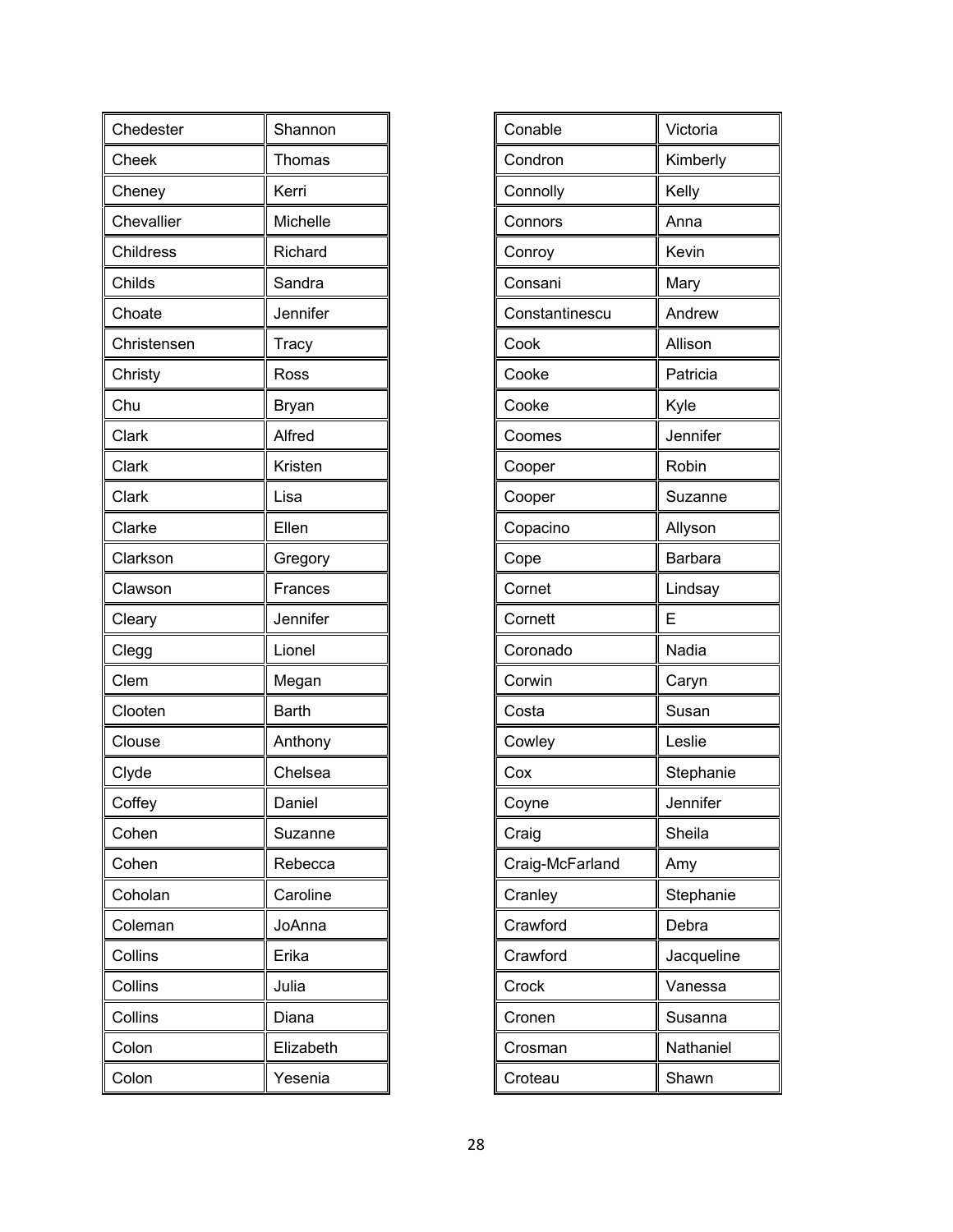| Crouser        | Martin        |
|----------------|---------------|
| Crouser        | Julie         |
| Crow           | Elizabeth     |
| Cudjoe         | Jessica       |
| Culley         | Lori          |
| Cummings       | Victor        |
| Cunningham     | Kevin         |
| Cunningham-    |               |
| Parmeter       | Kendall       |
| Curley         | Stephen       |
| Cusack         | Carly         |
| Cvitanich      | Michelle      |
| Da Rosa        | Gladis        |
| Dagostino      | Joseph        |
| Dahinden       | Susan         |
| Daigle         | Paul          |
| Daley          | Catherine     |
| Daley          | Cadie         |
| Daley          | Sara          |
| Daley          | <b>Alexis</b> |
| Dalla Corte    | Nancy         |
| Dalton         | Nicole        |
| Damon          | Alan          |
| Dang           | Tina          |
| Daniels        | Julie         |
| <b>Daniels</b> | Darlene       |
| Daniels        | Jacqulyn      |
| Danielson      | Andre         |
| Danielson      | Teri          |
| Danzer         | Kellie        |
| Date           | <b>Brooke</b> |
| Davenport      | Adrienne      |

| Davidson        | Lisa            |
|-----------------|-----------------|
| Davidson        | Elizabeth       |
| Davidson        | Amy             |
| Davidson        | Roxanne         |
| Davila-Marquez  | Anna            |
| Davis           | Gabriela        |
| Davis           | Anna            |
| Dawson          | Alexander       |
| Dawson          | Elizabeth       |
| Day             | Sean            |
| Day             | Lorelle         |
| Day             | Myriah          |
| D'Cruz          | Stephanie       |
| de Boer         | Katrina         |
| de Boer         | Jennifer        |
| De Lagrave      | Nicole          |
| Deacon          | Lindsay         |
| Decklar         | Kelly           |
| Deede           | Sara            |
| <b>DeGroot</b>  | Cheryl          |
| Dekker          | <b>Betsy</b>    |
| dela Houssaye   | Philip          |
| Delaney         | Hannah          |
| Delgado         | Deanna          |
| Delwisch        | Meghan          |
| DeNiro          | Meghan          |
| Deniston        | Nicole          |
| Denney          | Kevin           |
| Dennis          | Paula           |
| Dennison        | <b>Thaddeus</b> |
| Dennison        | Franki          |
| <b>DeSantis</b> | Carolyn         |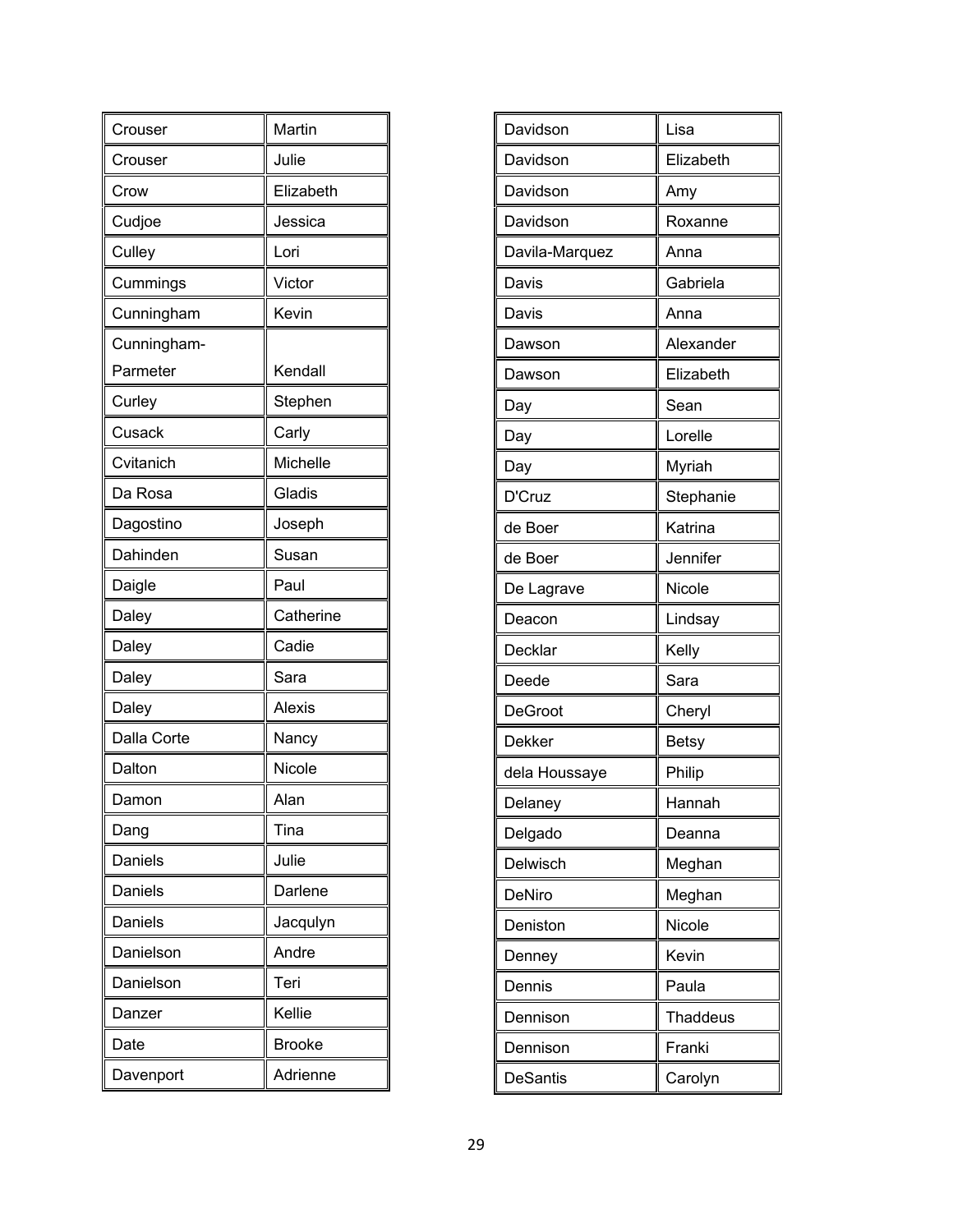| <b>DeVille</b> | Anna              |
|----------------|-------------------|
| Devore         | Jenna             |
| DeVry          | Peter             |
| Dewey          | Sada              |
| Deych          | Yulia             |
| Diamond        | Kathleen          |
| Diaz           | Jessica           |
| Dickinson      | Heather           |
| Dickstein      | Galen             |
| Diepenbrock    | <b>Bernadette</b> |
| Dill           | Morgan            |
| Dillavou       | Leslie            |
| <b>Diller</b>  | Lynnette          |
| Dillingham     | Angela            |
| Dillon         | Melinda           |
| Diltz          | Michael           |
| Dilworth       | Kate              |
| Dipascuale     | Pablo             |
| Dischner       | Karen             |
| Dixon          | Donald            |
| Dixon          | Colleen           |
| Dixon          | Jacqueline        |
| Dixon          | Maggie            |
| Do             | Janet             |
| Docken         | Elizabeth         |
| Dodson         | Kirk              |
| Doern          | Margie            |
| Doherty        | Christopher       |
| Doht-Barron    | Karlyn            |
| Dolberg        | Heather           |
| Doler          | Nicole            |
| Dolson         | Marie             |

| Dombrowski     | Deborah   |
|----------------|-----------|
| Donahoe        | Patrick   |
| Doni           | Lilia     |
| Donin          | Stacy     |
| Donkers        | Paul      |
| Donnelly       | Sandra    |
| Donohoe        | Susan     |
| Dorn-Medeiros  | Rebecca   |
| Dorobek        | Leslie    |
| Doslu          | Lisa      |
| Dougherty      | Paula     |
| Douglass       | Susan     |
| Douglass       | Martin    |
| Draper         | Elizabeth |
| Draper         | Rachel    |
| Drew           | Amy       |
| <b>Drexler</b> | Judith    |
| <b>DuBois</b>  | Elizabeth |
| Duckworth      | James     |
| Dudareva       | Elena     |
| Duffy Govea    | Kaitlyn   |
| Dugan          | Christine |
| Duggan         | Andrew    |
| Duggan         | Lori Ann  |
| Dugo           | David     |
| Dulcich        | Sarah     |
| Duncan         | Nicole    |
| Duncan         | Hannelore |
| Dunn           | Marie     |
| Dunn           | Melissa   |
| Durant         | Erika     |
| Durham         | Amy       |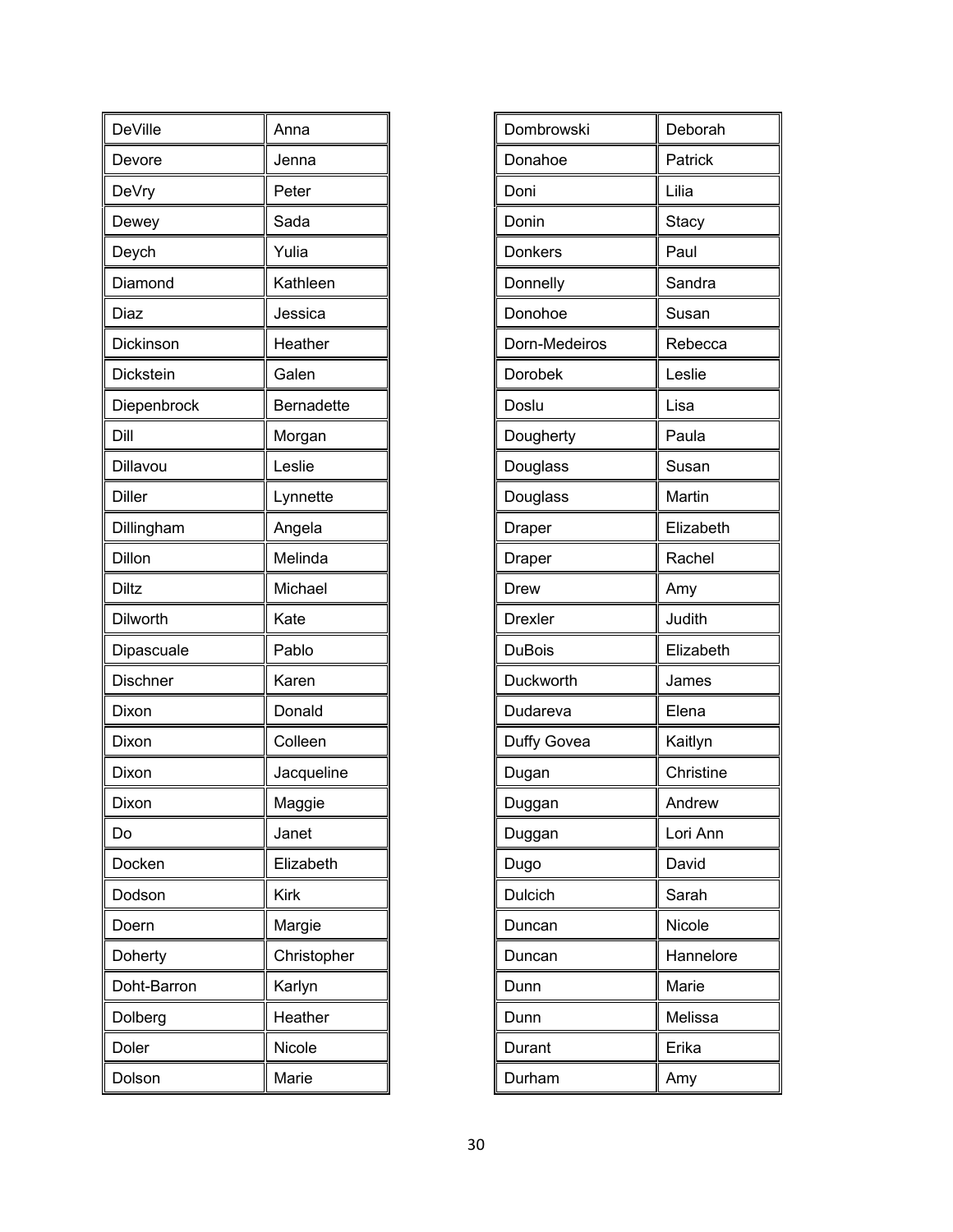| Durocher        | Anna         |
|-----------------|--------------|
| Dwan            | Elizabeth    |
| Dwight          | Kelly        |
| Dyer            | Casey        |
| Dyer            | <b>Brian</b> |
| <b>Dyste</b>    | Sarah        |
| Eames           | Carlyn       |
| Earl            | Margaret     |
| Earle           | Heidi        |
| Early           | Elisabeth    |
| Eastman         | Rebecca      |
| Eastman         | Catherine    |
| Eaton           | Gerald       |
| Echenique Arduz | Lily         |
| Eckrich         | Monica       |
| Edelson         | Jennifer     |
| Edgar           | Mehera-Rosa  |
| Edington        | Linda        |
| Edler           | Jennifer     |
| Edwards         | Tamara       |
| Edwards         | Leonard      |
| Edwards         | Mila         |
| Egan            | Theresa      |
| Eichman         | Katharine    |
| Eigo            | Meghan       |
| Eisemann        | John         |
| Ekelof          | Ingela       |
| Eldredge-Burns  | Ann          |
| Ellenwood       | Benjamin     |
| Elliott         | Amanda Jane  |
| <b>Ellis</b>    | Micaela      |
| <b>Ellis</b>    | Elizabeth    |

| Peaches       |
|---------------|
| Donald        |
| Aarika        |
| Stacey        |
| Christine     |
| Donald        |
| Deborah       |
| Kelly         |
| Jason         |
| Sarah         |
| <b>Brian</b>  |
| David         |
| Kristian      |
| Nicholas      |
| Thor-Aage     |
| <b>Bianca</b> |
| Renee         |
| Elizabeth     |
| Samia         |
| Ann           |
| Monica        |
| Morgan        |
| Linda         |
| Nancy         |
| Joseph        |
| Adrianne      |
| Cindy         |
| Shauna        |
| Alexandra     |
| <b>Brian</b>  |
| Kelly         |
| <b>Travis</b> |
|               |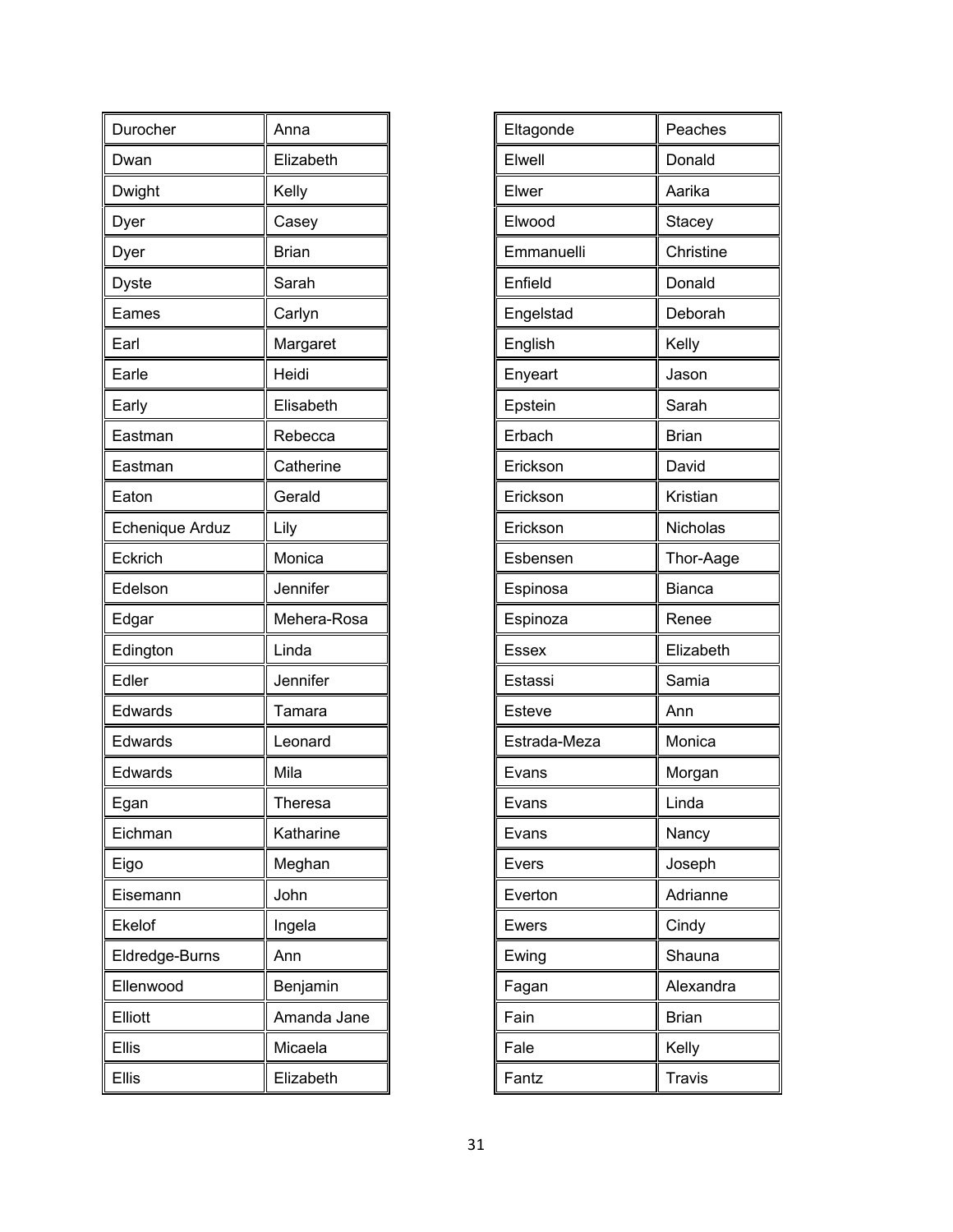| Farnand     | Rochella     |
|-------------|--------------|
| Farrell     | Miki         |
| Fass        | Eric         |
| Fast        | Jennifer     |
| Fatemi      | Kian         |
| Fedorenko   | Anna         |
| Feitelberg  | Matthew      |
| Feldman     | Felissa      |
| Fell        | Erin         |
| Fennema     | <b>Brian</b> |
| Ferguson    | Leesa        |
| Ferguson    | Joseph       |
| Ferguson    | Joseph       |
| Fernandez   | Rebecca      |
| Fernandez   | Lourdes      |
| Fessant     | John         |
| Feutrier    | Meggie       |
| Feuz        | Lisa         |
| Fields      | Frank        |
| Fig         | Nicole       |
| Finamori    | Melody       |
| Finch       | Thomas       |
| Fink        | Kathleen     |
| Finke       | Jennifer     |
| Finley      | Aaron        |
| Fischer     | Jonathon     |
| Fisher      | Carolyn      |
| Fisher      | Richard      |
| Fisher      | Laura        |
| Fitch       | Jason        |
| Fitzpatrick | J            |
| Fitzwater   | Bryan        |

| Flagel          | Eric          |
|-----------------|---------------|
| Flamer          | Mary          |
| Fleischman      | Katia         |
| Fleming         | Julie         |
| Flenniken       | Gregory       |
| Fletcher        | Donna         |
| Flores          | Yolanda       |
| Flores          | Moises        |
| Flores          | Sarah         |
| Flores          | Melody        |
| Flowerday       | Chadrick      |
| Flye            | <b>Travis</b> |
| Fogg            | Julia         |
| Foley-Weintraub | Maia          |
| Forbes          | Colleen       |
| Ford            | Connie        |
| Ford            | Jaclyn        |
| Ford            | Rian          |
| Ford            | Windy         |
| Forrest         | Sharon        |
| Forsberg        | LeAnne        |
| Forst           | Mellissa      |
| Forstag         | Michael       |
| Forsythe        | Joshua        |
| Fosik           | Kristina      |
| Fossen          | Garth         |
| Foster          | Emily         |
| Fournier        | Ann           |
| Fox             | Maura         |
| Frager          | Ariel         |
| Francis         | <b>Brad</b>   |
| Franks          | Chase         |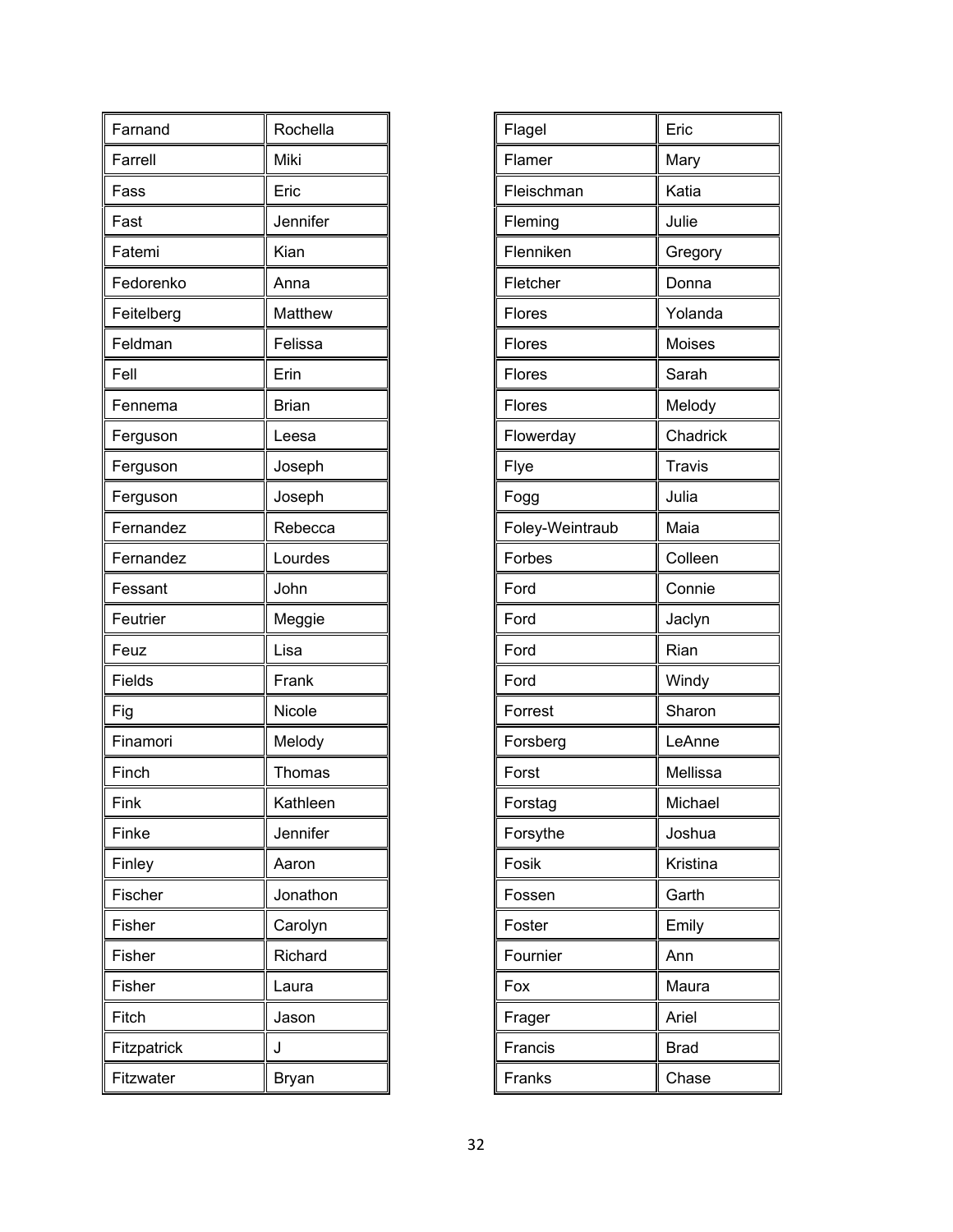| Frankunas      | David        |
|----------------|--------------|
| Fransen        | Jacqueline   |
| Fraser         | Eva          |
| Fraser         | Eric         |
| Fraught        | <b>Brian</b> |
| Frazee         | Ayn          |
| Fredericks     | Sarah        |
| Fredgant       | Daniel       |
| Freeman        | Sierra       |
| Freeman        | Stacey       |
| Freeman        | Allanah      |
| Freeman        | Maria Roma   |
| Fretel         | Pamela       |
| Friedman       | Levia        |
| Frisby         | Susan        |
| Frisby         | <b>Barry</b> |
| Frisch         | Molly        |
| Frisina        | Salvatore    |
| <b>Fuentes</b> | Lauren       |
| Fujiwara       | Ritsuko      |
| Fuller         | Sara         |
| Gabriel        | Leanne       |
| Gadbow         | Kenneth      |
| Gaede          | Adam         |
| Gale           | Melinda      |
| Gallusser      | Megan        |
| Ganey          | Gretchen     |
| Gapp           | Jenny        |
| Garcia         | Merri        |
| Garcia         | Greg         |
| Garcia Arriola | Alfonso      |
| Garcia-Velasco | Elena        |

| Garcia-Yurchenco   | Amparo         |
|--------------------|----------------|
| Garcie             | Michael        |
| Garcie             | Fabiola        |
| Gardes             | <b>Brian</b>   |
| Gardiner           | Stephen        |
| Gardner            | Sara           |
| Gardner            | Kendra         |
| Gardner            | Elizabeth      |
| Gardner            | Jennifer       |
| Gardner            | Alyssa         |
| Gardner            | <b>Natalie</b> |
| Gardner-Allers     | N Lynne        |
| Garrett            | Pamela         |
| Garvey             | Molly          |
| Gary               | Jocelyn        |
| Garza-Cano         | Adolfo         |
| Gascoyne           | Maya           |
| Gassner            | Sarah          |
| Gavitte            | Donald         |
| Gayler             | Holly          |
| Gaynor             | Sarah          |
| Geiger-Baker       | Alicia         |
| Geisler            | James          |
| Geiszler           | <b>Steve</b>   |
| Gelrod             | Lia            |
| Gentile            | Jeff           |
| Georgetta          | Emma           |
| Gerber             | <b>Brian</b>   |
| Gerlach            | Jennifer       |
| Germaneri-Clarkson | Suzanne        |
| Germundson         | Susan          |
|                    |                |
| Gernhart           | <b>Brett</b>   |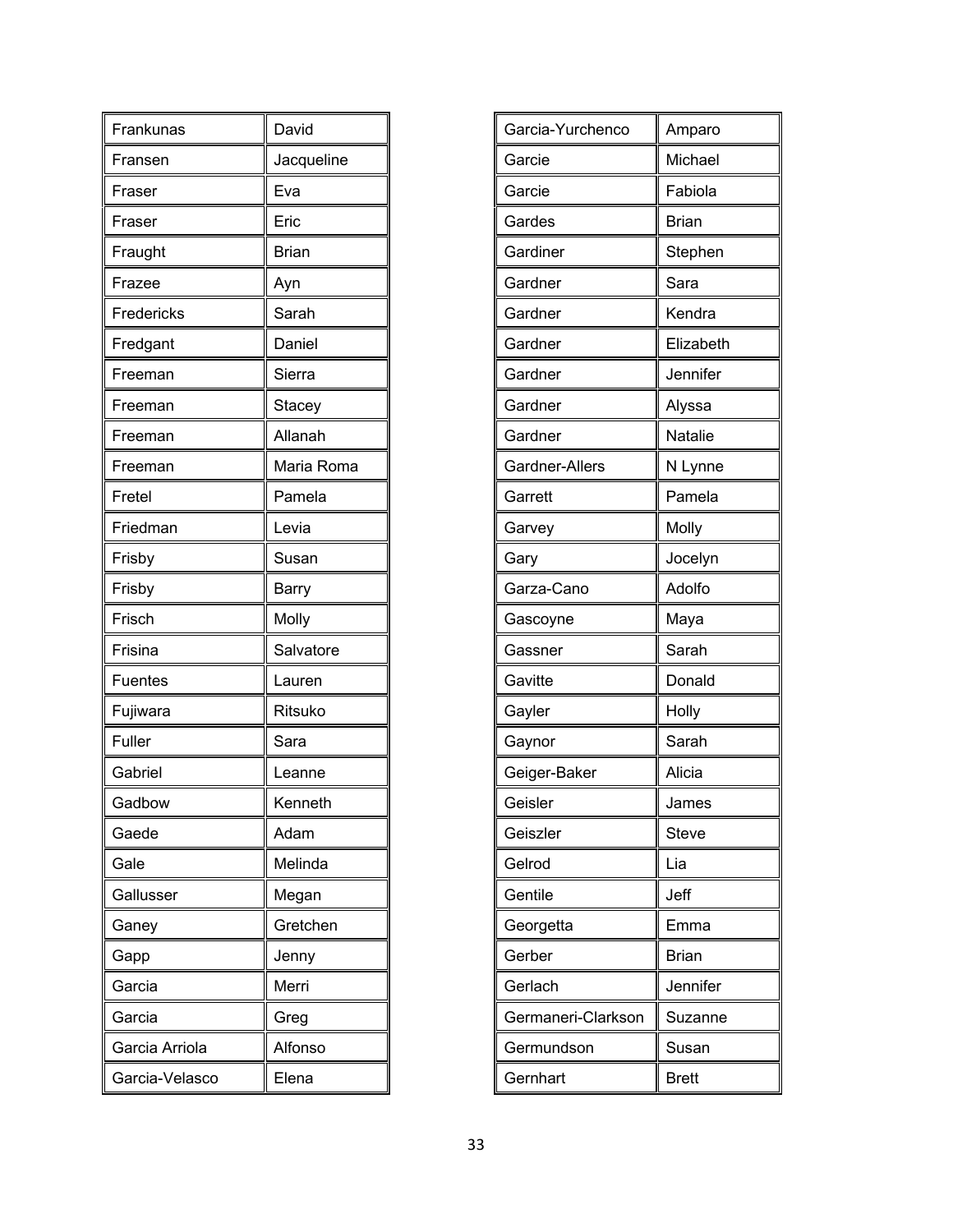| Gerolami        | Mark         |
|-----------------|--------------|
| Gershuny        | Jason        |
| Gervais         | Amy          |
| Gervich         | Asa          |
| Gevurtz         | Tom          |
| Ghan            | Ryan         |
| Giackino-Baisch | Tiffany      |
| Giarelli        | Kimberley    |
| Gibson          | Craig        |
| Gibson          | Neil         |
| Gibson-Cairns   | Robert       |
| Giffert         | Kathryn      |
| Gifford         | Christopher  |
| Gilbert         | Darrel       |
| Gilbertz        | Nancy        |
| Giles           | Jason        |
| Gilkey          | Nancy        |
| Gill            | Darshanpreet |
| Gilley          | Matthew      |
| Gilson          | Kirey        |
| Gilson          | Maria        |
| Glover          | John         |
| Godfrey         | Joanne       |
| Goetz           | Susan        |
| Goff            | Diane        |
| Goldbloom       | Stefanie     |
| Golden          | John         |
| Golden          | Kathryn      |
| Goldhammer      | Timothy      |
| Goldman         | Lilia        |
| Goldman         | Sara         |
| Goldstein       | Howard       |

| Gollhofer      | Dianne        |
|----------------|---------------|
|                |               |
| Gomes          | Kelly         |
| Gonzales       | John          |
| Gonzales       | <b>Steve</b>  |
| Gonzalez       | Marisel       |
| Gonzalez       | Sarah         |
| Good           | Melinda       |
| Goodman        | Kala          |
| Goodman        | <b>Bich</b>   |
| Goodrich       | Saima         |
| Goodwin        | Ria           |
| Gooselaw       | Ann           |
| Gordon         | <b>Brenda</b> |
| Gordon         | John          |
| Goslin         | Jennifer      |
| Gothard        | Margarita     |
| Graham         | Todd          |
| Graham         | Timothy       |
| Grant          | Sally         |
| Grass          | Alyssa        |
| Graves         | Richard       |
| Gray           | Gina          |
| Gray           | Rhonda        |
| Gray           | Monica        |
| Green          | Margaret      |
| Green          | Amber         |
| Greenberg      | Liliana       |
| Greene         | Debra         |
| Greene         | Deborah       |
| Gregerson      | Elena         |
| Gregoire       | Susan         |
| Gregor-Jamison | Rebecca       |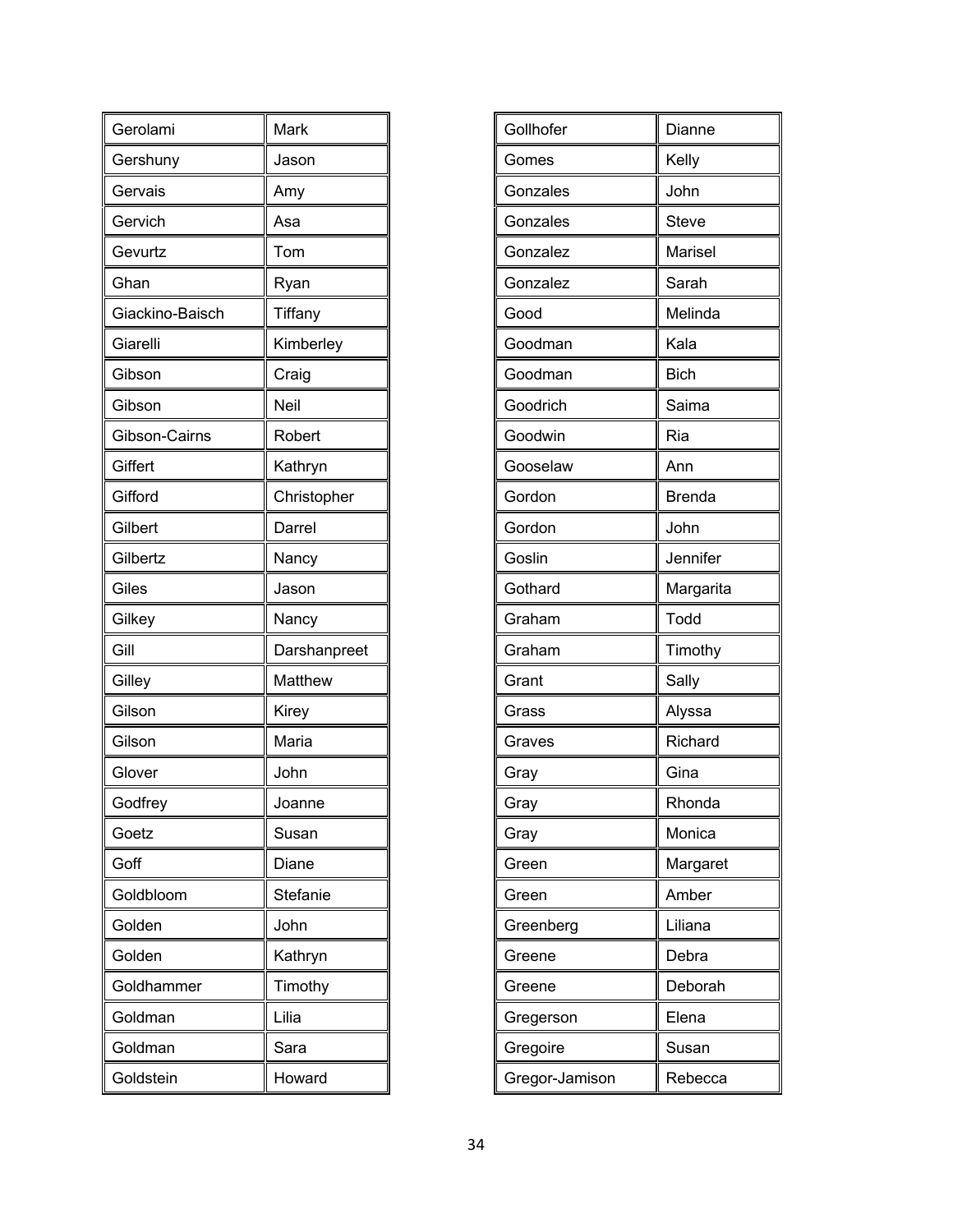| Gregory         | Garin     |
|-----------------|-----------|
| Gretzinger      | Jessica   |
| Grewell         | Sherri    |
| Griesdorn       | Catherine |
| Griffin         | Antoinia  |
| Griffith        | Jessica   |
| Griffiths       | Robyn     |
| Grillo          | Megan     |
| Grillo          | Carolyn   |
| Grimm           | Gillian   |
| Grobey          | Tod       |
| Grohn           | Michela   |
| Gromko          | Emily     |
| Grone           | Kathryn   |
| Groom           | Roger     |
| Groom           | Grace     |
|                 |           |
| Groseclose Lobb | Alicia    |
| Gross           | Martha    |
| Grosscup        | Benjamin  |
| Grossman        | Deena     |
| Gruber          | Robert    |
| Grunseth        | Katharine |
| Guitron         | Edith     |
| Gunther         | Natalia   |
| Gunvalson       | Stephen   |
| Gustafson       | Maalaea   |
| Gustin          | Mitchell  |
| Guthrie         | Scott     |
| Guthrie         | Laura     |
| Guthrie         | Andrea    |
| Gutlerner       | Jordan    |

| Guzman    | Malaina      |
|-----------|--------------|
| Gwaltney  | Karen        |
| Hackman   | Marion       |
| Haddon    | <b>Blair</b> |
| Haddox    | Maria        |
| Hagen     | Destini      |
| Haight    | Allison      |
| Hakam     | David        |
| Hale      | Susanna      |
| Hale      | Erin         |
| Hale      | Erica        |
| Hales     | Charlotte    |
| Hall      | Portia       |
| Hall      | Ronda        |
| Hall      | Ellen        |
| Hall      | Rachael      |
| Hallinan  | Sheila       |
| Hallman   | Craig        |
| Halpern   | Mark         |
| Halvorson | <b>Betsy</b> |
| Ham       | Jessica      |
| Hambelton | Kaley        |
| Hammel    | Marcelle     |
| Hanawa    | Emi          |
| Hanawalt  | Joel         |
| Hanes     | Rachel       |
| Hanlon    | Kathryn      |
| Hanna     | Skye         |
| Hansen    | Tammy        |
| Hansen    | Mark         |
| Hansen    | Amy          |
| Hanson    | James        |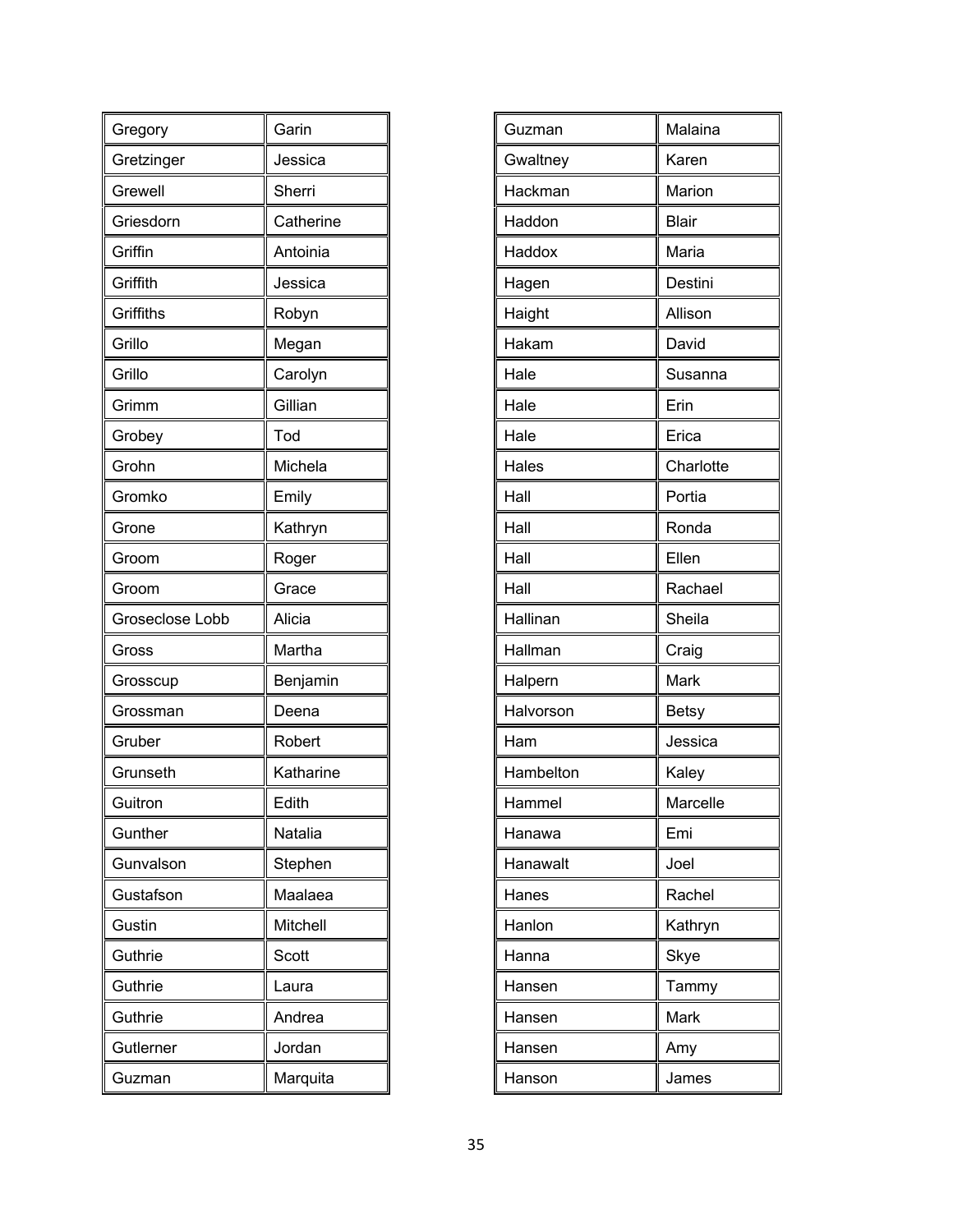| Hanson              | Ann       |
|---------------------|-----------|
| Harbolt             | Mary      |
| Hardin              | Amy       |
| Harding             | Karen     |
| Hargaden            | Christina |
| Hargrave            | Amy       |
| <b>Harkness</b>     | Devin     |
| Harley              | Peter     |
| Harmon              | Michael   |
| Harold-Golden       | Stacey    |
| Harper              | Norelle   |
| Harper              | Anne      |
| Harpster            | Clinton   |
| Harrah              | Lindsey   |
| Harris              | Angie     |
| Harris              | Gaelle    |
|                     |           |
| Harris-Wastradowski | Donna     |
| Harrold             | Elysia    |
| Hartel              | Nicholas  |
| Hartmann            | Eric      |
| Harvey              | Elizabeth |
| Hasart              | Dayna     |
| Hascall             | Norman    |
| Hashimoto           | James     |
| Haskell             | April     |
| Hass                | Elisabeth |
| Hatzipavlou         | Athanasia |
| Havens              | Aimee     |
| Havermann           | Kristin   |
| Havran              | Joanne    |
| Hawes               | Elizabeth |

| Hawksford   | Anjanette    |
|-------------|--------------|
| Hay         | Susan        |
| Hayes       | Amy          |
| Hayter      | Virginia     |
| Haywood     | Todd         |
| Hazen       | Alicia       |
| Hazzard     | Laurel       |
| Headley     | Alice        |
| Heard       | Martha       |
| Heath       | James        |
| Heaton      | Jennifer     |
| Hedine      | Samuel       |
| Heggem      | Deborah      |
| Heinrich    | Tracy        |
| Heins       | Marion       |
| Heisler     | Mike         |
| Held        | Laureen      |
| Heller      | Martha       |
| Helmsworth  | Nancy        |
| Henderson   | Kathryn      |
| Hendrickson | James        |
| Hennessy    | <b>Blair</b> |
| Henning     | Holly        |
| Henry       | Amy          |
| Hensley     | Emily        |
| Herbage     | Jennifer     |
| Herman      | Matthew      |
| Hermansen   | Rachel       |
| Hermes      | Leah         |
| Hernandez   | Cesar        |
| Hernandez   | Maria        |
| Herrmann    | Lauren       |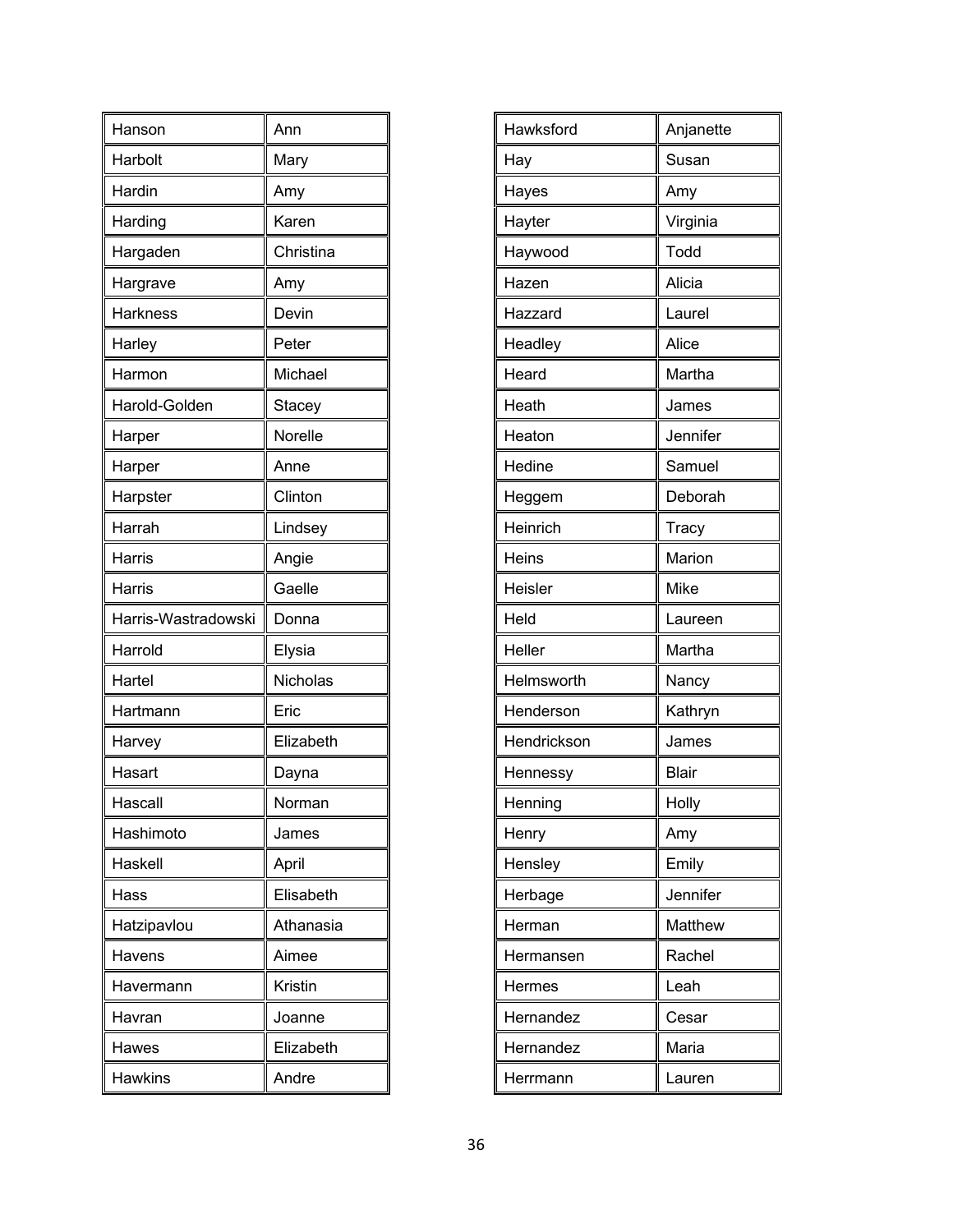| Herron         | Alison       |
|----------------|--------------|
| Herzog         | Jaclyn       |
| Heuberger      | Leeanne      |
| <b>Hewitt</b>  | Natalie      |
| Heyerly        | Logan        |
| Hibbert        | Lisa         |
| Hieggelke      | Jason        |
| Higbee         | Keith        |
| Higginbottom   | Keri         |
| <b>Hilbers</b> | Mikalene     |
| Hilbourne      | Amber        |
| Hildebrant     | Alison       |
| Hildner        | Benjamin     |
| Hill           | Mary         |
| Hill           | Megan        |
| Hill           | Susan        |
| Hillenberg     | Jamie        |
| Hilyard        | Kevin        |
| Himmelstein    | Julia        |
| Hinatsu        | Melia        |
| Hintz          | Carolyn      |
| Hirahara       | Michiko      |
| Hirata         | Marisa       |
| Hite           | Tammy        |
| Hjorth         | Mercedes     |
| Hoang          | Cuong        |
| Hoback         | <b>Dixie</b> |
| Hockett        | Jacob        |
| Hoerauf        | Jason        |
| Hoffelt        | Andrea       |
| Holben         | Melinda      |
| Holden         | Nicole       |

| Holden-Williams  | Demetria      |
|------------------|---------------|
| Holdren          | Caitlin       |
| Hollands         | Walter        |
| Hollingshed      | Odie          |
| Holloway         | Danielle      |
| Hollyfield-Melz  | Jessica       |
| Holmes           | Joellen       |
| Holsclaw         | Dina          |
| Holstine         | Janice        |
| Holte            | Rickey        |
| Holton           | Lashell       |
| Homberg          | Jamie         |
| Hook             | Ryan          |
| Hooper           | Henry         |
| Hopkins          | Jennifer      |
| Horner           | Martha        |
| Horner           | Jamie         |
| Horrigan         | Michael       |
| Horvat           | Jason         |
| <b>Hotchkiss</b> | Luke          |
| Houghton         | Mary          |
| House            | Suzanne       |
| Howard           | Kimberly      |
| Howard           | Ruth          |
| Howard           | <b>Branic</b> |
| Huckaba          | Dave          |
| Hudson           | Christopher   |
| Hudson           | Karla         |
| Huerta           | Javier        |
| Huff             | Ronald        |
| Hugel            | Liduan        |
| Hughes           | Keri          |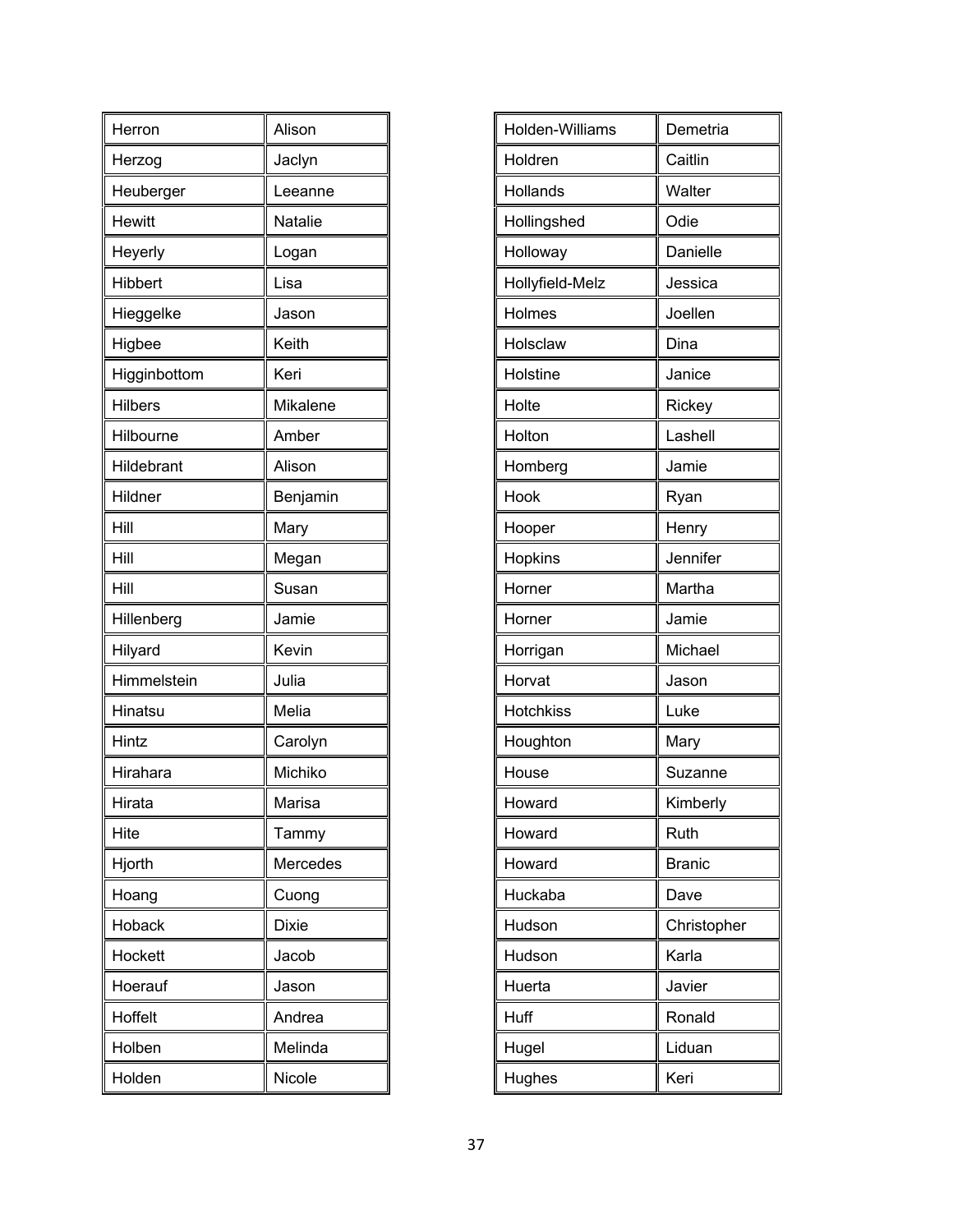| Hughes              | Vanessa   |
|---------------------|-----------|
| Hughes              | Sarah     |
| Hughes-Bond         | Kasey     |
| Huizinga            | Katharine |
| Hull                | Megan     |
| Huls                | Jessica   |
| Humphrey            | Laura     |
| Hunt                | Kathryn   |
| Hunter              | Jesse     |
| Hunter              | Kyle      |
| Huntington          | Gregory   |
| Huntley             | lan       |
| Hunt-Warren         | Nicole    |
| Hurner              | Rose      |
| Husbands            | Nancy     |
| Hutchison           | Jess      |
| Hutsell             | Kennedy   |
| Hyde                | Lisa      |
| Immesoete           | Melissa   |
| Incorvia            | Jamie     |
| Ingraham            | Jessica   |
| Interian            | Michele   |
| Interian Ucan       | Mario     |
| lonescu             | Marinela  |
| Irons               | Michelle  |
| Irwin               | Kristin   |
| Irwin Acosta        | Alicia    |
| Iser                | Jessica   |
| <b>Israel-Davis</b> | Elizabeth |
| Iverson             | Jill      |
| Iverson             | Lindsay   |
|                     |           |

| Jablon         | Joel      |
|----------------|-----------|
| Jablonski      | Anna      |
| Jacobs         | Tina      |
| Jacobsen       | Dana      |
| Jamesbarry     | Anthony   |
| Jamesbarry     | Sarah     |
| Jamieson       | Robert    |
| Jangula-McNabb | Jennifer  |
| Jansa          | Michael   |
| Janson         | Patricia  |
| Jaquiss        | Andrew    |
| Jardine        | Tara      |
| Jarvis         | Kimberly  |
| Jeffrey-West   | James     |
| Jendrzejek     | Jessica   |
| Jensen         | Rachell   |
| Jensen         | Eleanor   |
| Jensen         | Martha    |
| Jeppesen       | Paula     |
| Jeudy          | Melanie   |
| Jewel          | Sharese   |
| Johansson      | Eric      |
| Johns          | Lauren    |
| Johnson        | Katharine |
| Johnson        | Kara      |
| Johnson        | Justin    |
| Johnson        | Kimberly  |
| Johnson        | Jeffrey   |
| Johnson        | Jeffrey   |
| Johnson        | Melissa   |
| Johnson        | Gina      |
| Johnson        | Katie     |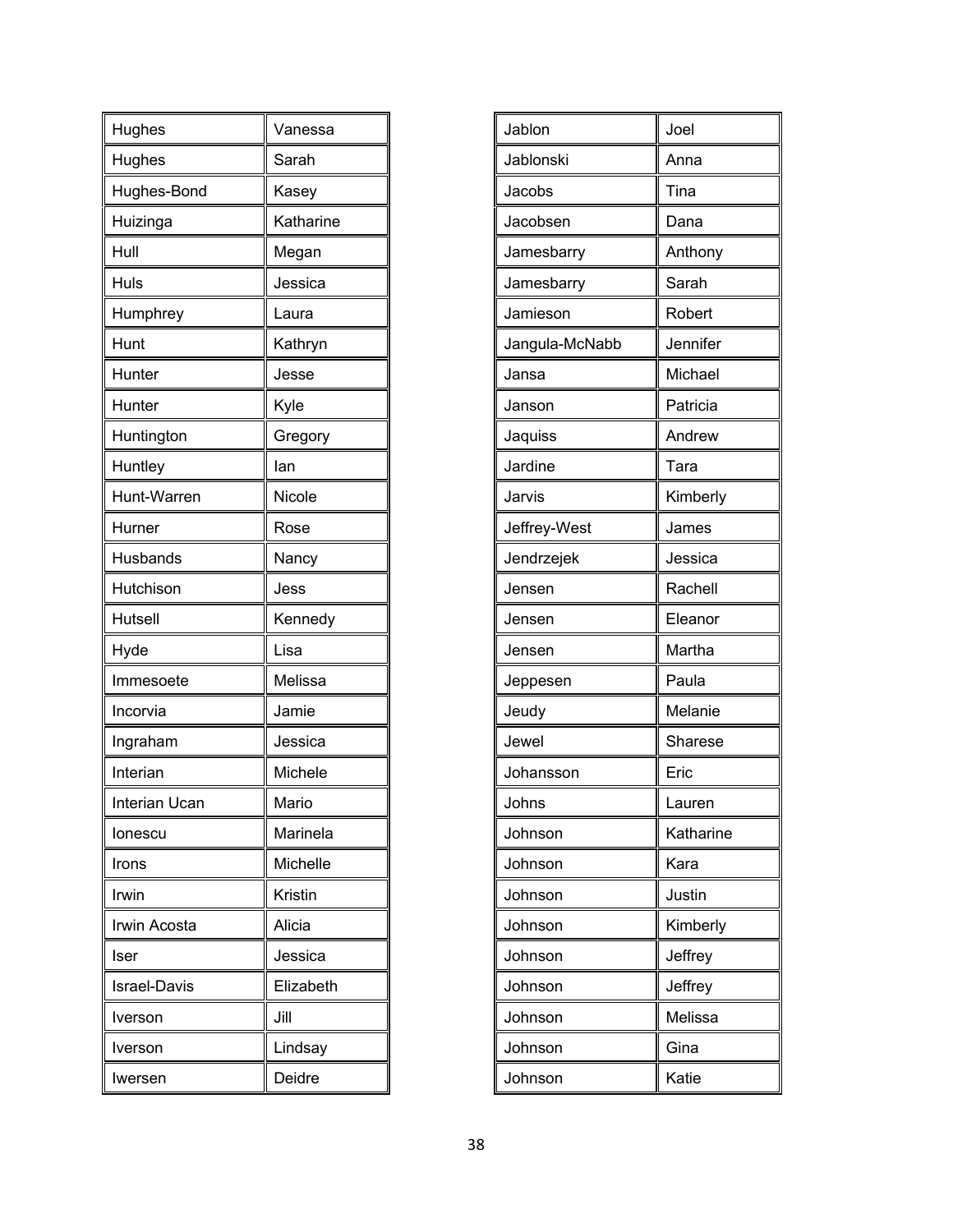| Johnson       | Nicholas       |
|---------------|----------------|
| Johnson       | Daniel         |
| Johnson       | Sean           |
| Johnson       | Leah           |
| Johnson       | <b>Bradley</b> |
| Johnson       | Emily          |
| Johnson       | Melissa        |
| Johnson       | Erika          |
| Johnson       | Jeremy         |
| Johnson-Smith | Carole         |
| Johnston      | Kim            |
| Johnston      | <b>Scott</b>   |
| Johnstone     | lan            |
| Jones         | Karen          |
| Jones         | Kelli          |
| Jones         | <b>Bonnie</b>  |
| Jones         | Keith          |
| Jones         | Kira           |
| Jones         | Jessica        |
| Jones Bohara  | Carrie         |
| Jordan        | Amanda         |
| Joseph        | Chelyn         |
| Joshi         | Gillian        |
| Joy           | Kelli          |
| Joyalle       | Jennifer       |
| Jue           | Meredith       |
| Jugel         | Lynn           |
| Kabza         | Matthew        |
| Kahn          | Meghan         |
| Kaiser        | Jeramie        |
| Kaller        | Susan          |
| Kamata        | Yoshiko        |

| Kamery    | Lee           |
|-----------|---------------|
| Kane      | Thomas        |
|           |               |
| Kangas    | Molly         |
| Kanof     | Kimberly      |
| Kanz      | Holly         |
| Kaplan    | David         |
| Kaplan    | Alexandra     |
| Kapranos  | Nicholas      |
| Kapranos  | Jaina         |
| Karki     | Dana          |
| Karpouzes | Stephanie     |
| Kauth     | Cecelia       |
| Kavanaugh | John          |
| Kawasaki  | Osamu         |
| Kays      | David         |
| Keefer    | Debbie        |
| Keeler    | Tara          |
| Keil      | Virginia      |
| Keith     | Althea        |
| Kellar    | Michele       |
| Keller    | Damon         |
| Kelley    | Stephanie     |
| Kelley    | Robert        |
| Kelly     | <b>Terese</b> |
| Kelly     | David         |
| Kemp      | James         |
| Kemper    | Keska         |
| Kempster  | Karen         |
| Kendrick  | Gretchen      |
| Kennedy   | Pamela        |
| Kennedy   | Carol         |
| Kennedy   | David         |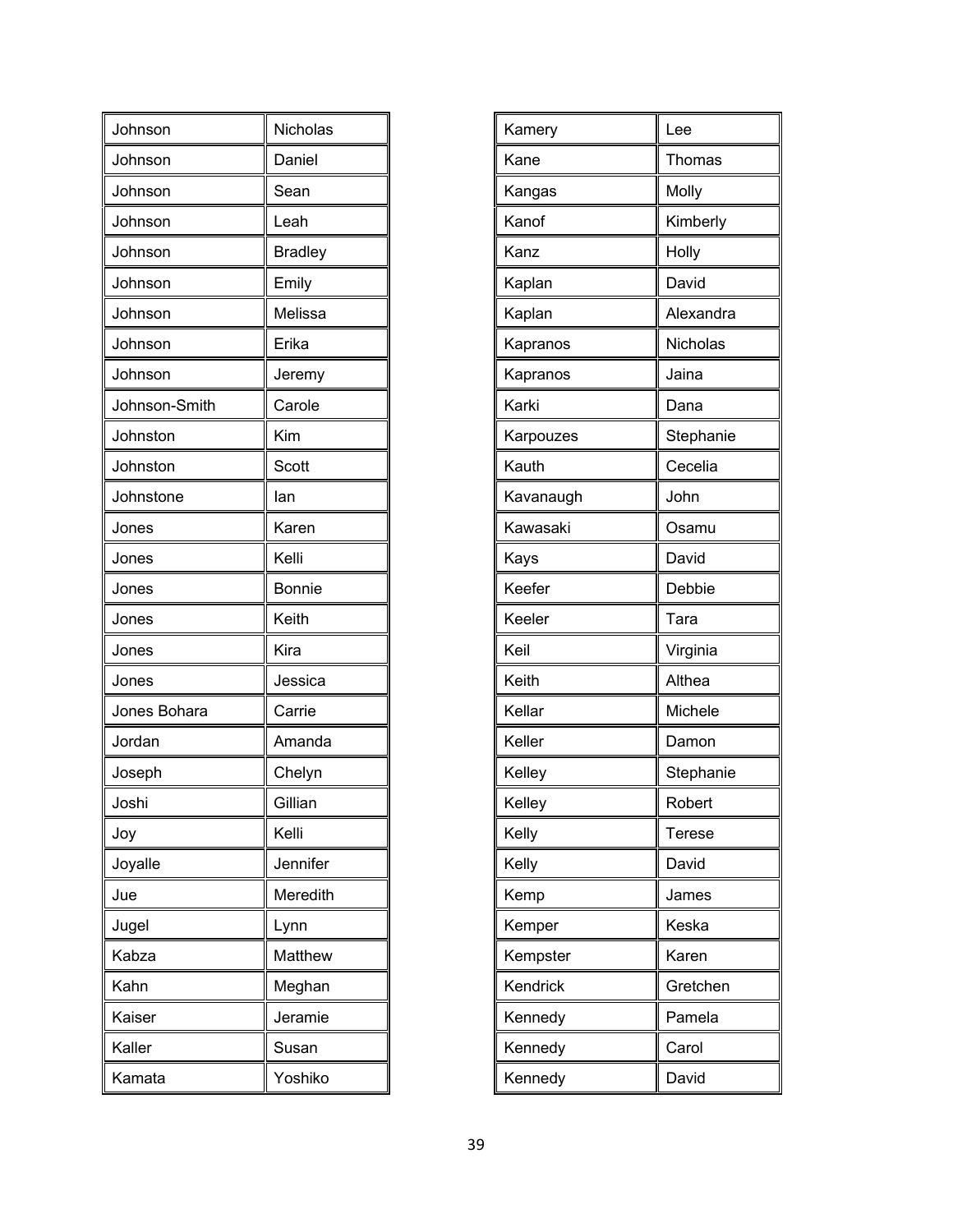| Kennedy         | Kristin   |
|-----------------|-----------|
| Kenney          | Michelle  |
| Kennison        | Lyn       |
| Kenny           | Maureen   |
| Kennybrew       | Adam      |
| Kennybrew       | Melissa   |
| Kenyon          | Kimberly  |
| Kerr            | Shawn     |
| Kerrissey       | Carissa   |
| Kertay          | Kyle      |
| Kertesz         | Matthew   |
| Kessler         | Addy      |
| Kessluk         | Joshua    |
| Khalsa          | Nam Kirn  |
| Kidd            | Karina    |
| Kiernan         | Elizabeth |
| Kim             | ReCher    |
| Kimlinger       | Lauren    |
| Kincaid         | Diana     |
| Kindred         | Megan     |
| King            | Linea     |
| King            | Lindsay   |
| Kinney          | Emily     |
| Kino Harris     | Mariko    |
| Kirk            | Karey     |
| Kirk            | Alexa     |
| Kirkaldie       | Elzabeth  |
| Kirkelie        | Greg      |
| Kirkelie        | Maia      |
| Kirkpatrick     | Melissa   |
| Kirsch          | Elizabeth |
| Kirsch-McMaster | Megan     |

| Kittrick   | Shannon   |
|------------|-----------|
| Kjome      | Kristin   |
| Klee       | Tim       |
| Klein      | Shara     |
| Kleiner    | Maria     |
| Klosterman | Tracy     |
| Knauss     | lan       |
| Kniser     | Timothy   |
| Knoblich   | Jeffrey   |
| Knochel    | Kate      |
| Knutsen    | Kristin   |
| Ko         | Elaine    |
| Kobs       | Lisbeth   |
| Koenig     | Misty     |
| Kohn       | Sarah     |
| Kohn       | Erika     |
| Kolb       | Melissa   |
| Kolesar    | Jaclyn    |
| Kondylis   | Katherine |
| Koning     | Jill      |
| Koping     | Danielle  |
| Kordahl    | Elin      |
| Koshy      | Elizabeth |
| Kosmas     | Pantelis  |
| Kowalski   | Amy       |
| Kozil      | Andrea    |
| Krauel     | Evening   |
| Kray       | Shelby    |
| Kreuz      | Cameron   |
| Kreuzer    | Sara      |
| Kriska     | Darcy     |
| Krom       | Julie     |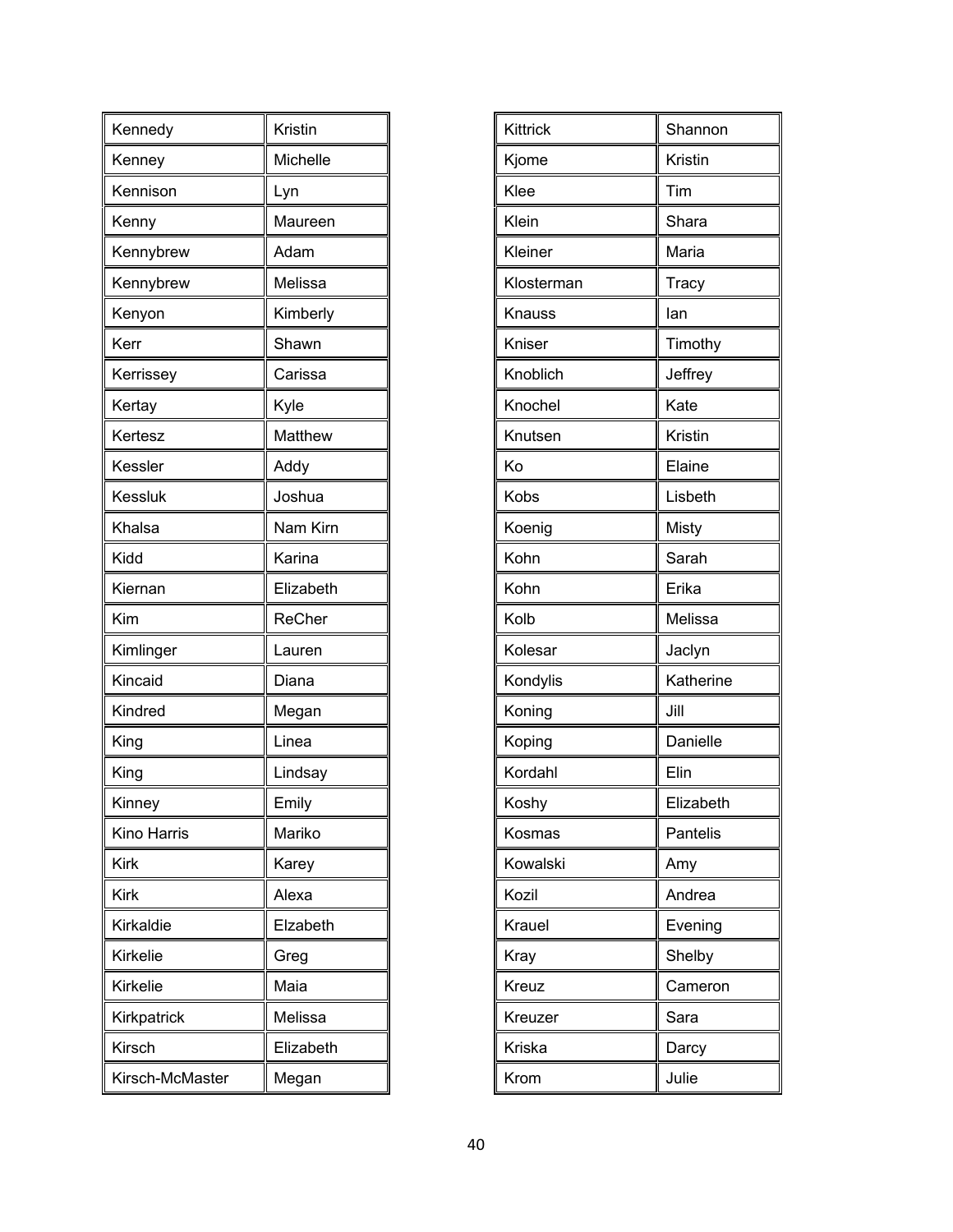| <b>Kroswek</b> | Paul           |
|----------------|----------------|
| Kucera         | Kristi         |
| Kuhl           | Peri           |
| Kulak          | Andrew         |
| Kunda          | Natalya        |
| Kyler-Yano     | Amy            |
| Kyriss         | Rachel         |
| Lacaden        | Michelle       |
| Lageson        | Tina           |
| Lagos-Anker    | Monica         |
| Laguardia      | Carlos         |
| Lahey          | Sheryl         |
| Lamanna        | Tina           |
| Lambert        | Stephen        |
| Lamkins        | Judy           |
| Lammert        | Lisa           |
| Lamoreaux      | Michelle       |
| Lancaster      | Steven         |
| Lancaster      | Valoree        |
| Lanctot        | Michele        |
| Lane           | Jo             |
| Lane           | Chris          |
| Lane           | Jeffrey        |
| Lane           | Chelsea        |
| Laney          | Renee          |
| Laney          | Joel           |
| Lang           | Melody         |
| Langton        | <b>Bradley</b> |
| Lanigan        | Alison         |
| Lanners        | Eric           |
| Lannigan       | Elizabeth      |
| Lannom         | Samantha       |

| Cassandre<br>Lanzas<br>Joel<br>Lara<br>Abby<br>Largo<br>Lariza<br>Katherine<br>Anne<br>Larsen<br>Penelope<br>Larsen<br>Carl<br>Larson<br>Jamie<br>Larson<br>Kristin<br>Lasher<br>John<br>Lasley<br>Lathan<br>Chrysanthius<br>Fei<br>Lathrop<br><b>Drew</b><br>Laurence<br>Leslie<br>Lauretti<br>Iris<br>Law<br>Kevin<br>Lawhon<br>Lawler<br>Margaret<br>Lawler<br><b>Beth</b><br>Mildred<br>Layman<br>Thuy-Linh<br>Le<br>Dominic<br>Le Fave<br>Sam<br>Leach<br>Dianne<br>Leahy<br>LeDoux-Leos<br>Sheree<br>Min<br>Lee<br>Jamie<br>Lee<br>Sitti<br>Lee<br>Sarah<br>Lee<br>Andrea<br>Leech<br>Dylan<br>Leeman<br>Elizabeth<br>LeeWehage<br>Lefere<br>Karen |  |
|----------------------------------------------------------------------------------------------------------------------------------------------------------------------------------------------------------------------------------------------------------------------------------------------------------------------------------------------------------------------------------------------------------------------------------------------------------------------------------------------------------------------------------------------------------------------------------------------------------------------------------------------------------|--|
|                                                                                                                                                                                                                                                                                                                                                                                                                                                                                                                                                                                                                                                          |  |
|                                                                                                                                                                                                                                                                                                                                                                                                                                                                                                                                                                                                                                                          |  |
|                                                                                                                                                                                                                                                                                                                                                                                                                                                                                                                                                                                                                                                          |  |
|                                                                                                                                                                                                                                                                                                                                                                                                                                                                                                                                                                                                                                                          |  |
|                                                                                                                                                                                                                                                                                                                                                                                                                                                                                                                                                                                                                                                          |  |
|                                                                                                                                                                                                                                                                                                                                                                                                                                                                                                                                                                                                                                                          |  |
|                                                                                                                                                                                                                                                                                                                                                                                                                                                                                                                                                                                                                                                          |  |
|                                                                                                                                                                                                                                                                                                                                                                                                                                                                                                                                                                                                                                                          |  |
|                                                                                                                                                                                                                                                                                                                                                                                                                                                                                                                                                                                                                                                          |  |
|                                                                                                                                                                                                                                                                                                                                                                                                                                                                                                                                                                                                                                                          |  |
|                                                                                                                                                                                                                                                                                                                                                                                                                                                                                                                                                                                                                                                          |  |
|                                                                                                                                                                                                                                                                                                                                                                                                                                                                                                                                                                                                                                                          |  |
|                                                                                                                                                                                                                                                                                                                                                                                                                                                                                                                                                                                                                                                          |  |
|                                                                                                                                                                                                                                                                                                                                                                                                                                                                                                                                                                                                                                                          |  |
|                                                                                                                                                                                                                                                                                                                                                                                                                                                                                                                                                                                                                                                          |  |
|                                                                                                                                                                                                                                                                                                                                                                                                                                                                                                                                                                                                                                                          |  |
|                                                                                                                                                                                                                                                                                                                                                                                                                                                                                                                                                                                                                                                          |  |
|                                                                                                                                                                                                                                                                                                                                                                                                                                                                                                                                                                                                                                                          |  |
|                                                                                                                                                                                                                                                                                                                                                                                                                                                                                                                                                                                                                                                          |  |
|                                                                                                                                                                                                                                                                                                                                                                                                                                                                                                                                                                                                                                                          |  |
|                                                                                                                                                                                                                                                                                                                                                                                                                                                                                                                                                                                                                                                          |  |
|                                                                                                                                                                                                                                                                                                                                                                                                                                                                                                                                                                                                                                                          |  |
|                                                                                                                                                                                                                                                                                                                                                                                                                                                                                                                                                                                                                                                          |  |
|                                                                                                                                                                                                                                                                                                                                                                                                                                                                                                                                                                                                                                                          |  |
|                                                                                                                                                                                                                                                                                                                                                                                                                                                                                                                                                                                                                                                          |  |
|                                                                                                                                                                                                                                                                                                                                                                                                                                                                                                                                                                                                                                                          |  |
|                                                                                                                                                                                                                                                                                                                                                                                                                                                                                                                                                                                                                                                          |  |
|                                                                                                                                                                                                                                                                                                                                                                                                                                                                                                                                                                                                                                                          |  |
|                                                                                                                                                                                                                                                                                                                                                                                                                                                                                                                                                                                                                                                          |  |
|                                                                                                                                                                                                                                                                                                                                                                                                                                                                                                                                                                                                                                                          |  |
|                                                                                                                                                                                                                                                                                                                                                                                                                                                                                                                                                                                                                                                          |  |
|                                                                                                                                                                                                                                                                                                                                                                                                                                                                                                                                                                                                                                                          |  |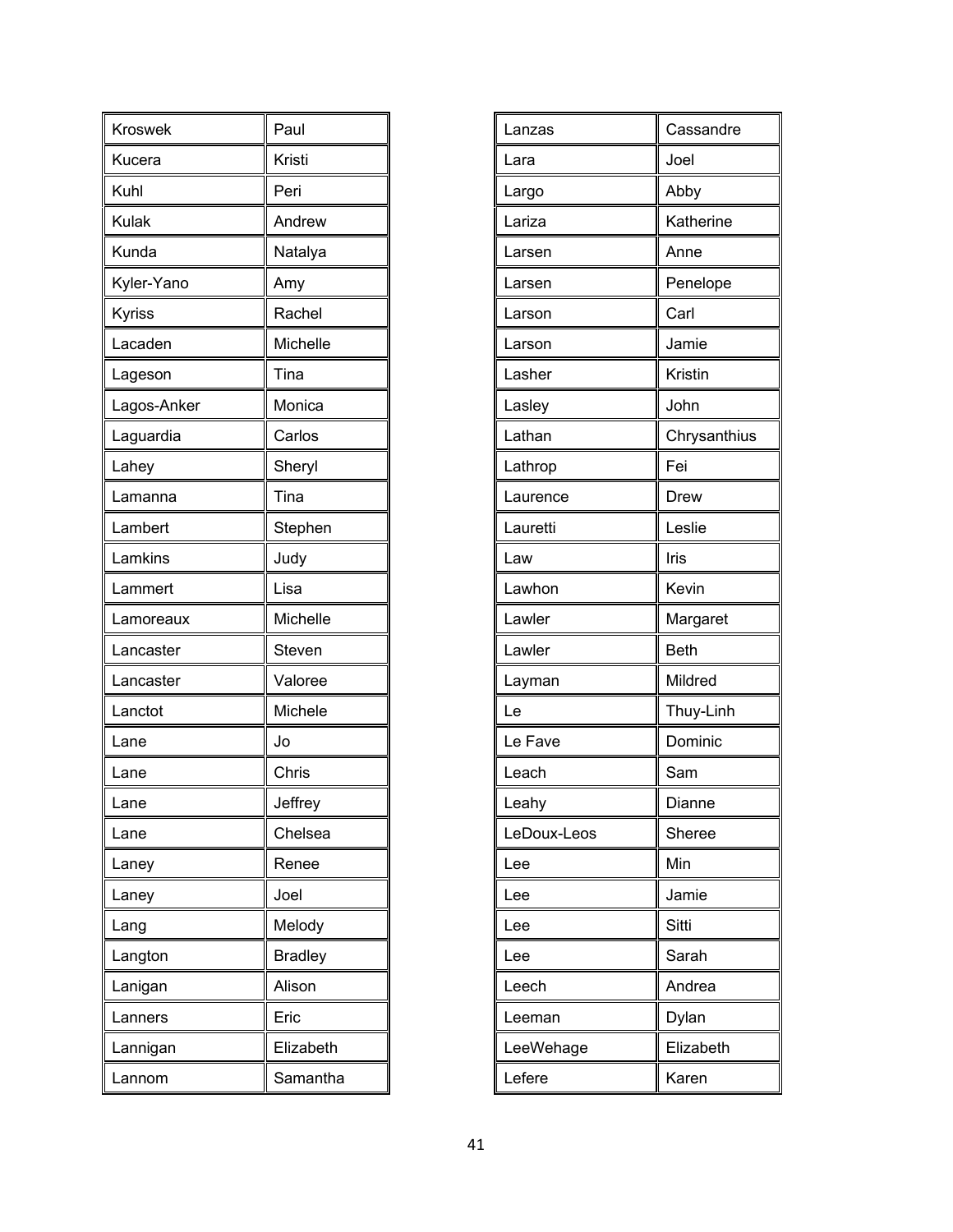| Lefevre       | Michelle  |
|---------------|-----------|
| Leitch        | Sarabeth  |
| LeMay         | Adrianne  |
| Lemen         | Elizabeth |
| LeMeune       | Kieran    |
| LeMier        | Sarah     |
| Lemma         | Laura     |
| Lenc-Westfall | Annie     |
| Leong         | Verna     |
| Lepley        | Jodene    |
| Lesher        | Deborah   |
| Leslie        | Natalie   |
| Letofsky      | Kirsten   |
| LeVan         | Angela    |
| Levear        | lan       |
| Levine        | Eric      |
| Levine        | Nina      |
| Levine        | Joshua    |
| Levison       | Rebecca   |
| Lewis         | Silvia    |
| Lewis         | Kari      |
| Lewis         | Matthew   |
| Lickey        | David     |
| Licurse       | Anne      |
| Lieberman     | Lori      |
| Liljequist    | Kiva      |
| Limb          | Daniel    |
| Lincoln       | Christina |
| Lind          | Patrick   |
| Linder        | John      |
| Lindsay       | Pamela    |
| Lindstrom     | Kari      |

| Lingo                | Rosalie   |
|----------------------|-----------|
| Lipson               | Andrew    |
| Lipson               | Dana      |
| Littledyke           | Richard   |
| Livesay              | Kimberly  |
| Llewellyn            | David     |
| Loewen               | Katherine |
| Lofquist             | Eric      |
| Logan                | Cheri     |
| <b>London Tinsel</b> | Jamin     |
| Longfellow           | Jay       |
| Longstreet           | Cori      |
| Longstreth           | Katharine |
| Looney               | Liberty   |
| Loosemore            | Monica    |
| Lopez                | Alodie    |
| Loret de Mola        | Ursula    |
| Lossner              | Christi   |
| Loveland             | Jennifer  |
| Loveless             | Timothy   |
| Lowe                 | Chrysann  |
| Lowery               | Marianne  |
| Lowery               | Jennifer  |
| Lozano               | Mehira    |
| Lumbreras            | Amy       |
| Lundberg             | Sally     |
| Lunde                | Heidi     |
| Luria                | Alexandra |
| Luther               | Erika     |
| Lynch                | William   |
| Maack                | Rodney    |
| MacDicken            | Derek     |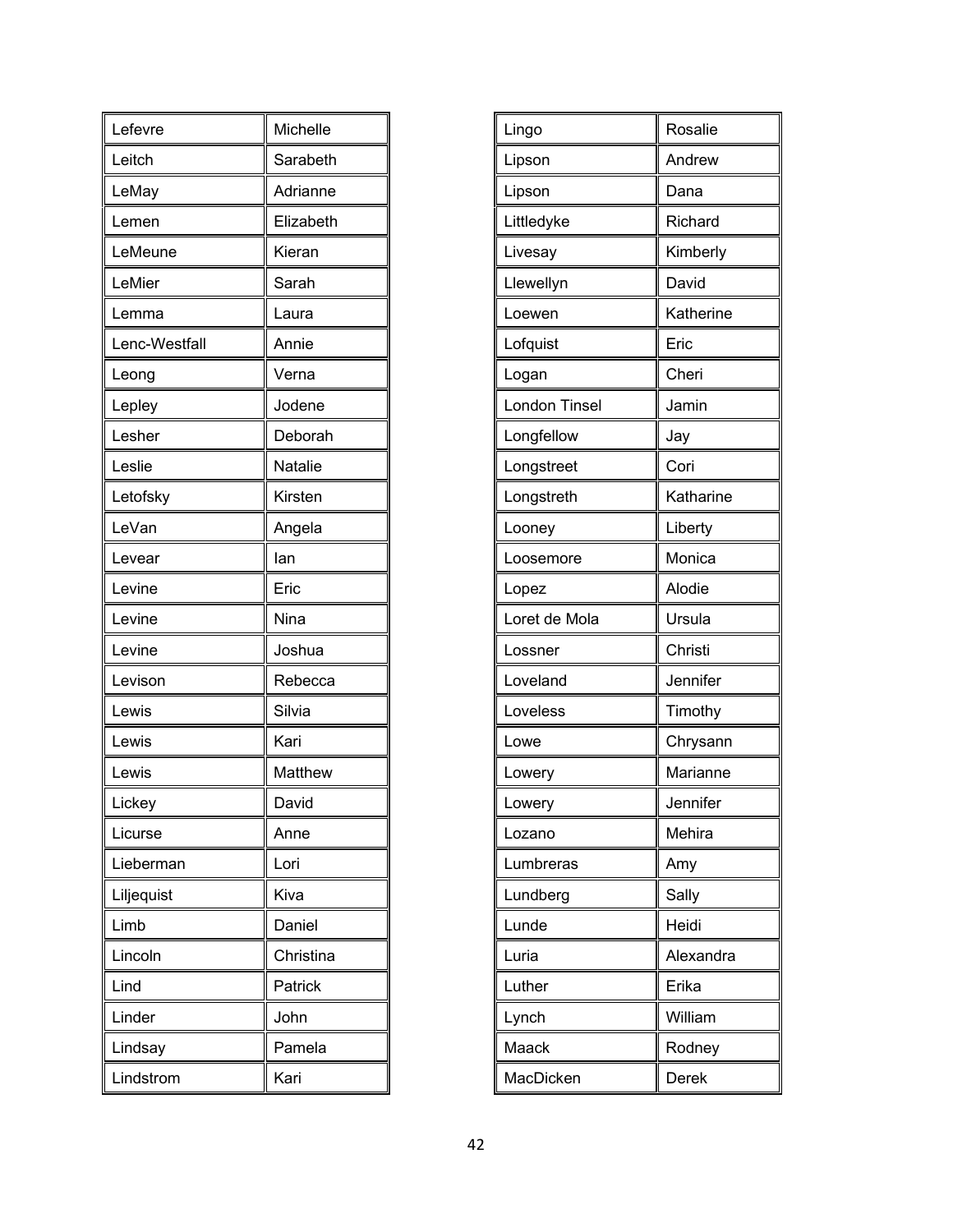| Macdonald     | Stephanie |
|---------------|-----------|
| Machuca       | Eliana    |
| Mack          | Catherine |
| MacKinnon     | Amy       |
| Macklin       | William   |
| MacNeill      | Marla     |
| Macon         | Barbara   |
| Macy          | Jill      |
| Madden        | Peter     |
| Maddocks      | Joseph    |
| Maddy         | Courtney  |
| Madison       | Phyllis   |
| Maestas       | Marlena   |
| Mafara        | Kathleen  |
| Mafchir       | Anna      |
| Magee         | Lauren    |
| Mahaney       | Kelsey    |
| Mahony        | Erin      |
| Mahurin       | Michael   |
| Maier         | Christine |
| Maier         | Elizabeth |
| Mak           | Korey     |
| Makara        | Jamie     |
| Malbin        | Benjamin  |
| Mallare-Best  | Jessica   |
| Mandell       | Doug      |
| Mankowski     | Heather   |
| Mann          | Robyn     |
| Mann          | Kathrine  |
| Marchyok      | Matthew   |
| Marcus-McEwen | Kristine  |
| Margolis      | Jason     |

| Marienburg       | Nicole      |
|------------------|-------------|
| <b>Markewitz</b> | Emily       |
| Markovich        | Elizabeth   |
| Marquardt        | Christopher |
| Marquardt        | Kevin       |
| Marquardt        | Amy         |
| Marquardt        | Serena      |
| Marquez          | Kenya       |
| Marquez          | Jerardo     |
| Marquis          | Carissa     |
| Marron           | Deanna      |
| Marsh            | Kelly       |
| Marsland         | Melissa     |
| Martin           | Dawn        |
| Martin           | Rebekah     |
| Martin           | Joshua      |
| Martin           | Andrea      |
| Martin           | Joseph      |
| Martin           | Elizabeth   |
| Martine          | Emily       |
| Martinez         | Carolina    |
| Martinez         | Matilde     |
| Martini          | Aaron       |
| <b>Martins</b>   | Sara        |
| Marx             | Kara        |
| Mashia           | Jeanetta    |
| Massey           | George      |
| <b>Masters</b>   | Nicole      |
| Matano           | Sara        |
| <b>Mathews</b>   | Frank       |
| Matsen           | Jeremy      |
| Matthews-Fisher  | Naomi       |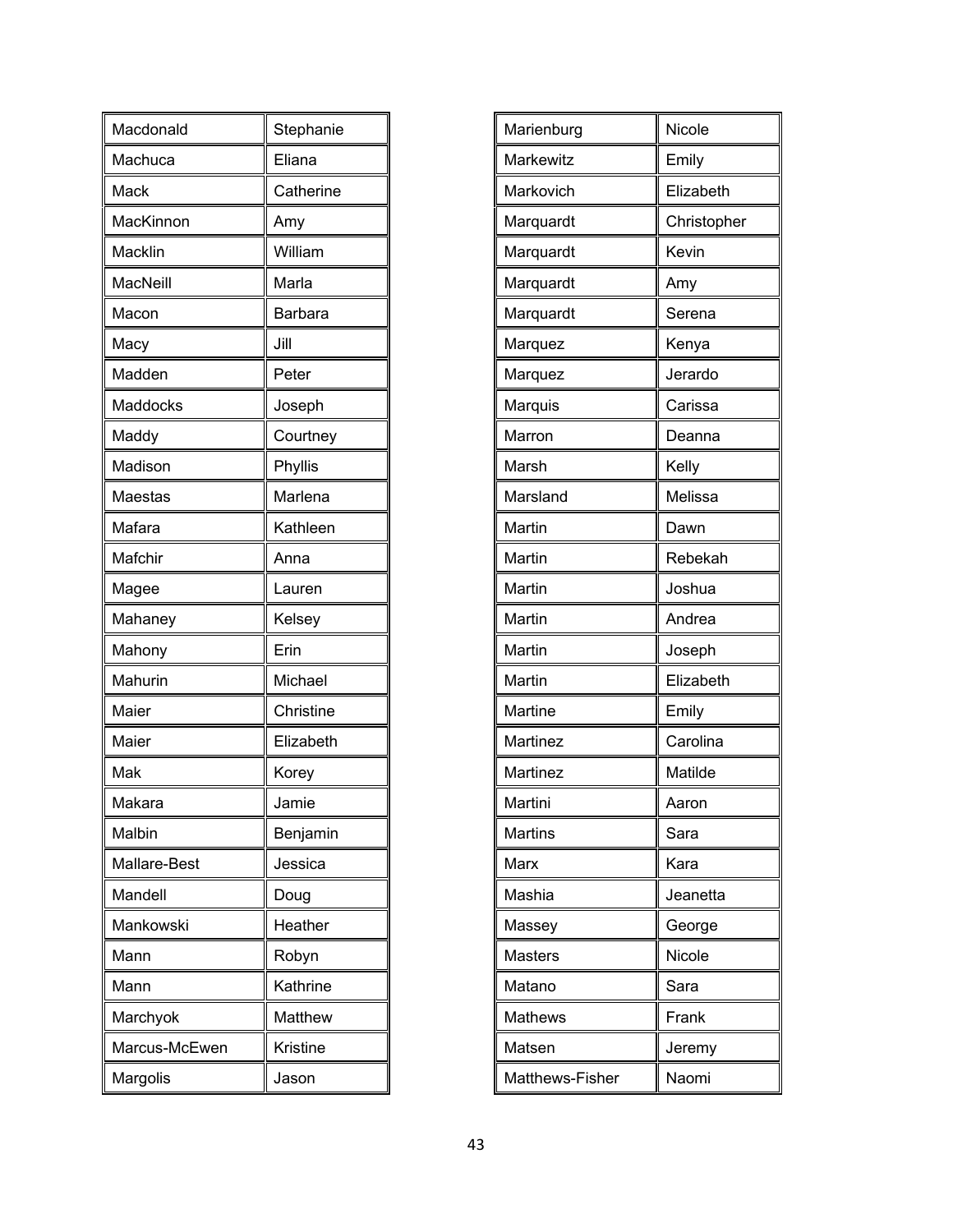| Matyiko          | Geri           |
|------------------|----------------|
| Mauldin          | Robin          |
| Maves            | Randall        |
| May              | Kellie         |
| Mayer            | Elizabeth      |
| Mayer            | Keelin         |
| Maynard          | Allyson        |
| Maynard          | Jamie          |
| Mayo             | Jennifer       |
| <b>McArthur</b>  | Martha         |
| <b>McBride</b>   | Amy            |
| <b>McBride</b>   | Haylee         |
| McCann           | Luke           |
| <b>McCarter</b>  | Andrea         |
| <b>McCarthy</b>  | Nicholas       |
| <b>McCarthy</b>  | Ellen          |
| McCartney        | Layne          |
| McCartney        | Kathryn        |
| <b>McCarty</b>   | Scott          |
| <b>McCarty</b>   | Christine      |
| McClain          | <b>Brandan</b> |
| McClain          | Stephanie      |
| McClay           | Mauria         |
| McClendon        | William        |
| McClincy         | Clare          |
| McCollister      | Wakana         |
| <b>McCormick</b> | Rosalind       |
| <b>McCormick</b> | Mary           |
| McCoy            | Caroline       |
| McCracken Ferro  | Erin           |
| McCulloch        | Caroline       |
| McDaid           | Heather        |

| McDowell             | Elizabeth    |
|----------------------|--------------|
| McEwan               | Karen        |
| McEwen               | Spencer      |
| McFadden             | Morgan       |
| McFadden             | <b>Brian</b> |
| McFaul-Amadoro       | Sunshine     |
| <b>McGhee</b>        | Shalonda     |
| McGlotten            | James        |
| McGowan              | Maya         |
| McGowan              | John         |
| <b>McHaley Foley</b> | Saneun       |
| McIntyre             | Linda        |
| McIntyre             | <b>Brian</b> |
| McIvor-Baker         | Ellery       |
| McKay                | Diana        |
| McKee                | Sarah        |
| McKee                | Erin         |
| McKelvey             | Da'Anyel     |
| McKenzie             | Valerie      |
| McKenzie             | Sharitha     |
| McKibben             | Darci        |
| <b>McKie</b>         | Donald       |
| McKie                | Jessica      |
| McKinney             | Yolanda      |
| McKinney-Heiney      | Hilary       |
| McKinstry            | Samuel       |
| McLaughlin           | Shannon      |
| McLaughlin           | John         |
| McLean               | Oksana       |
| McLellan             | Linda        |
| McLellarn            | Palmyra      |
| McLernon             | Gayle        |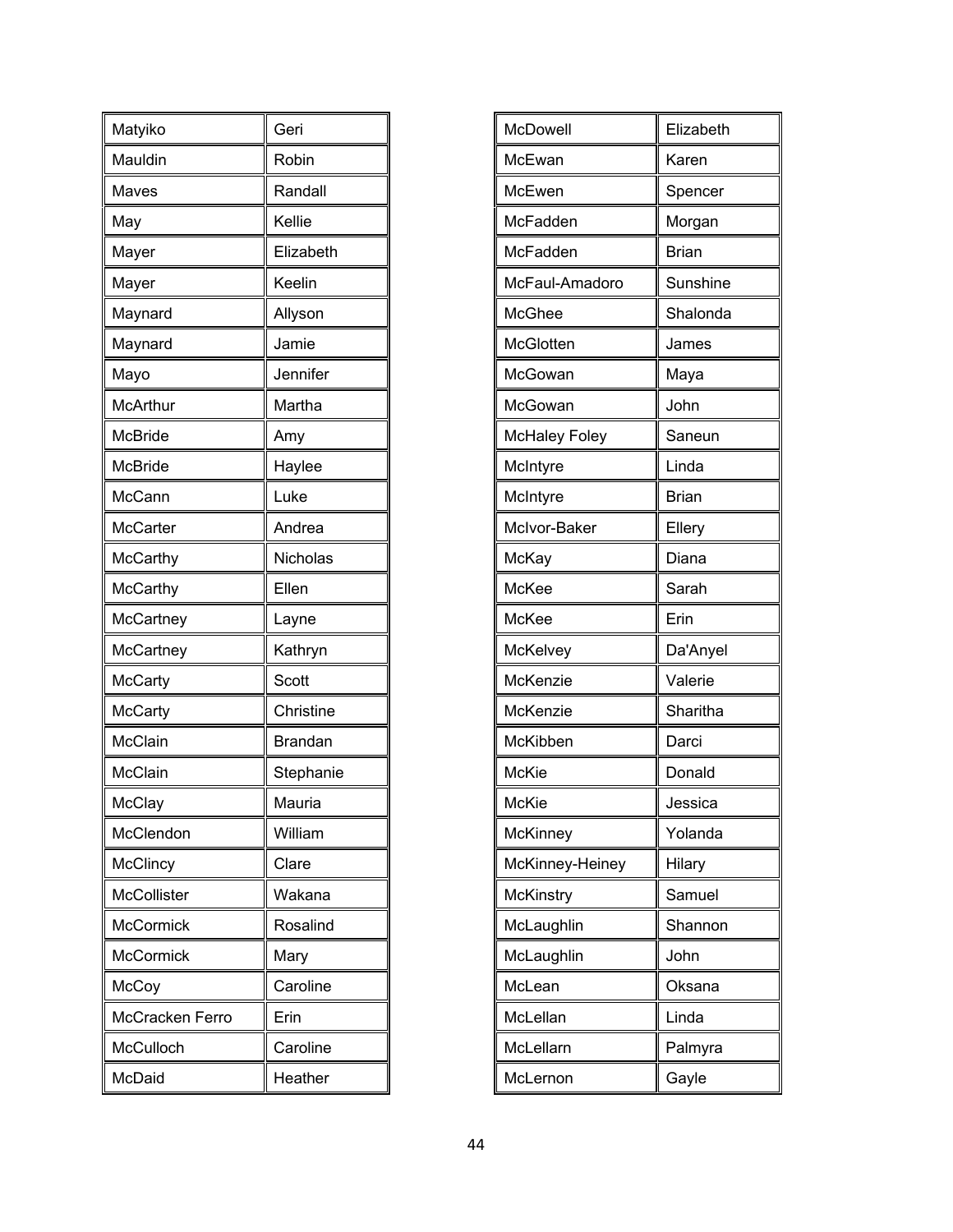| McMahon          | Jill           |
|------------------|----------------|
| McMahon          | Marie          |
| McMillan         | Julie          |
| <b>McNeal</b>    | Jeffrey        |
| McNeely          | James          |
| <b>McNulty</b>   | Erin           |
| <b>McNulty</b>   | Teri           |
| <b>McNutt</b>    | Nicole         |
| McQueen          | Adam           |
| McShane          | Joyce          |
| Mead             | Christopher    |
| Meadows          | Anneliese      |
| Meadows          | Richard        |
| Mears            | April          |
| Mease            | Sara           |
| Medley           | Ethan          |
| Melcher          | Katie          |
| Mella            | Douglas        |
| Melling          | Richard        |
| Mendels          | Sharon         |
| Mendez-Rodriguez | Demetrio       |
| Menke-Thielman   | Forest         |
| Mercer           | Stacy          |
| Merrill          | Gracia         |
| Meskimen         | John           |
| Metcalf          | Megan          |
| Metz             | John           |
| Mew              | <b>Natalie</b> |
| Meyer            | Mia            |
| Meyer            | Jennifer       |
| Meyer            | Marie          |
| Meyer            | <b>Brian</b>   |

| Meyers         | Craig         |
|----------------|---------------|
| Michael        | Janet         |
| Micheletti     | Kesia         |
| Michels        | Rose          |
| Mick           | Elizabeth     |
| Middleton      | Elizabeth     |
| Mildenberger   | Marjory       |
| <b>Miles</b>   | Anne          |
| <b>Miles</b>   | Douglas       |
| Miles-Gonzales | Jenny         |
| Milford        | Kelly         |
| Millar         | Alain         |
| Miller         | Deborah       |
| Miller         | Karen         |
| Miller         | Jolinda       |
| Miller         | Christia      |
| Miller         | Dana          |
| Miller         | Jamie         |
| Miller         | <b>Brandi</b> |
| Miller         | John          |
| Miller         | Julie         |
| Miller         | Jason         |
| Miller         | Seth          |
| <b>Millis</b>  | Stephanie     |
| Millon         | Claire        |
| Minato         | Joseph        |
| Miner          | Amy           |
| Mininger       | Madeline      |
| Mirsepassi     | Eric          |
| Mitchell       | Sharon        |
| Mitchell McVay | Angela        |
| Mode           | Connie        |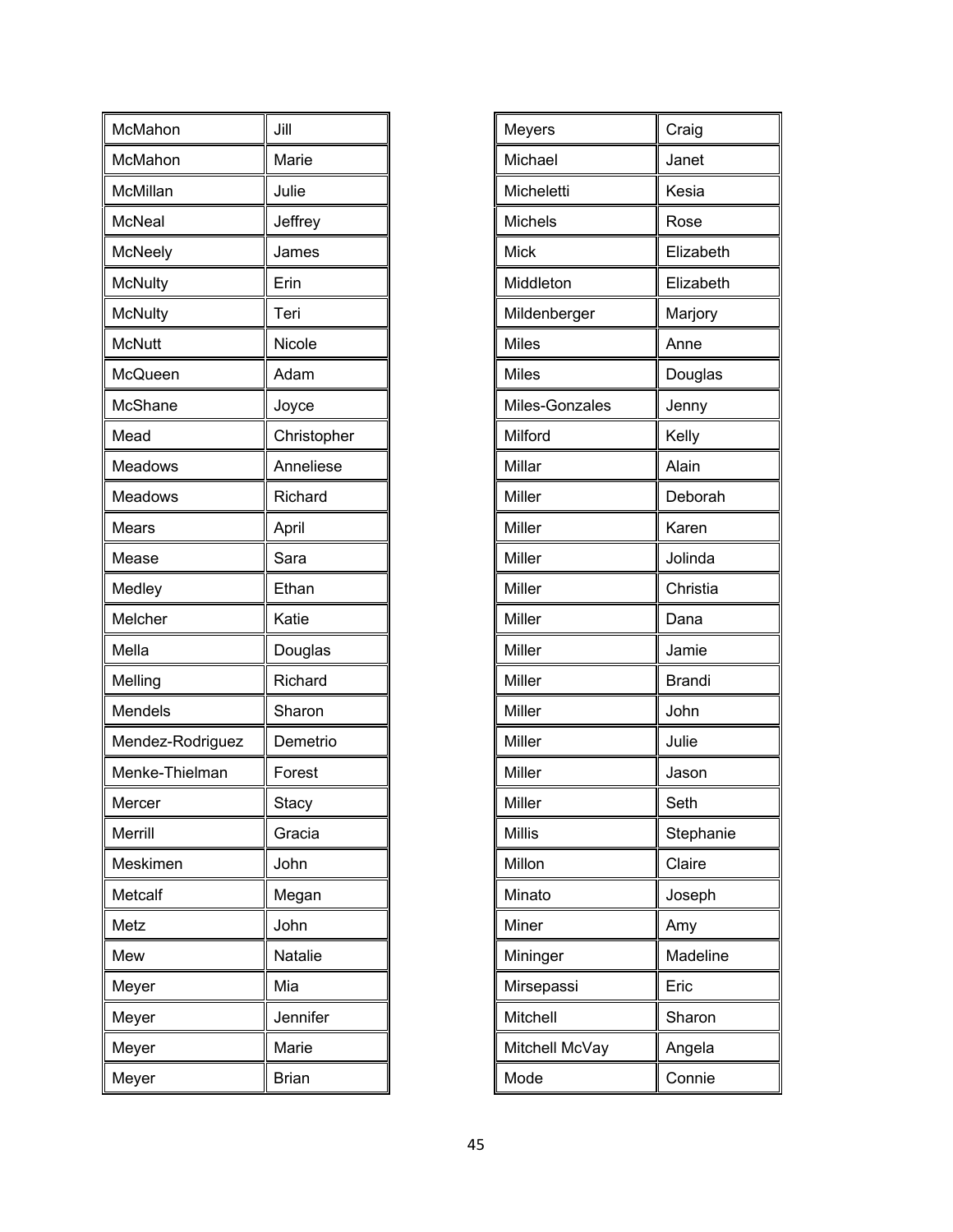| Mogi            | Eriko    |
|-----------------|----------|
| Moist           | Dennis   |
| Molina          | Jose     |
| Moller          | Erika    |
| Molloy          | David    |
| Monroe          | Melanie  |
| Montalbano      | Marie    |
| Montfort        | Alex     |
| Moon            | Kristin  |
| Mooney          | Amy      |
| Moore           | Kathryn  |
| Moore           | Darrell  |
| Moore           | Kathryn  |
| Moore           | Michael  |
| Morales-Vazquez | Karina   |
| Morden          | Donna    |
| Morell-Hart     | Daniel   |
| Moren           | Michael  |
| Morgan          | Melissa  |
| Morgan          | Debra    |
| Morgan          | Jennifer |
| Morgan          | Robert   |
| Morgan          | Darci    |
| Morgan          | Ronald   |
| Morley          | David    |
| Morlock         | Leigh    |
| Morrell         | Lisa     |
| Morris          | Melanie  |
| <b>Morris</b>   | Jacy     |
| Morris          | Shae     |
| Morse           | Cynthia  |
| Mosqueda        | Martha   |

| Moule          | Matthew       |
|----------------|---------------|
| Moxley         | Robert        |
| Moyer          | Megan         |
| Muir           | Kevin         |
| Mulvihill      | Michele       |
| Munana         | Anabel        |
| Muncie-Jarvis  | Ashley        |
| Munoz          | Deborah       |
| Munoz          | Mercedes      |
| Munro          | Avril         |
| Muraoka        | Kenneth       |
| Murchison      | Jessica       |
| Murdock        | Melinda       |
| Murer          | Margaret      |
| Murphy         | <b>Brooke</b> |
| Murphy         | Elisabeth     |
| Murr           | Gillian       |
| Murray         | Jessica       |
| Musashino      | Keisuke       |
| Musgnung       | Noel          |
| Mussio         | Sarah         |
| <b>Myers</b>   | Carolyn       |
| Myers          | Thomas        |
| Naganuma       | <b>Steve</b>  |
| Nagarajan      | Surya         |
| Nahurski       | Andrea        |
| Nally          | David         |
| Nam            | Hyung         |
| <b>Nations</b> | Katherine     |
| Nava-Replogle  | Alejandra     |
| Naze           | Craig         |
| Naze           | Christopher   |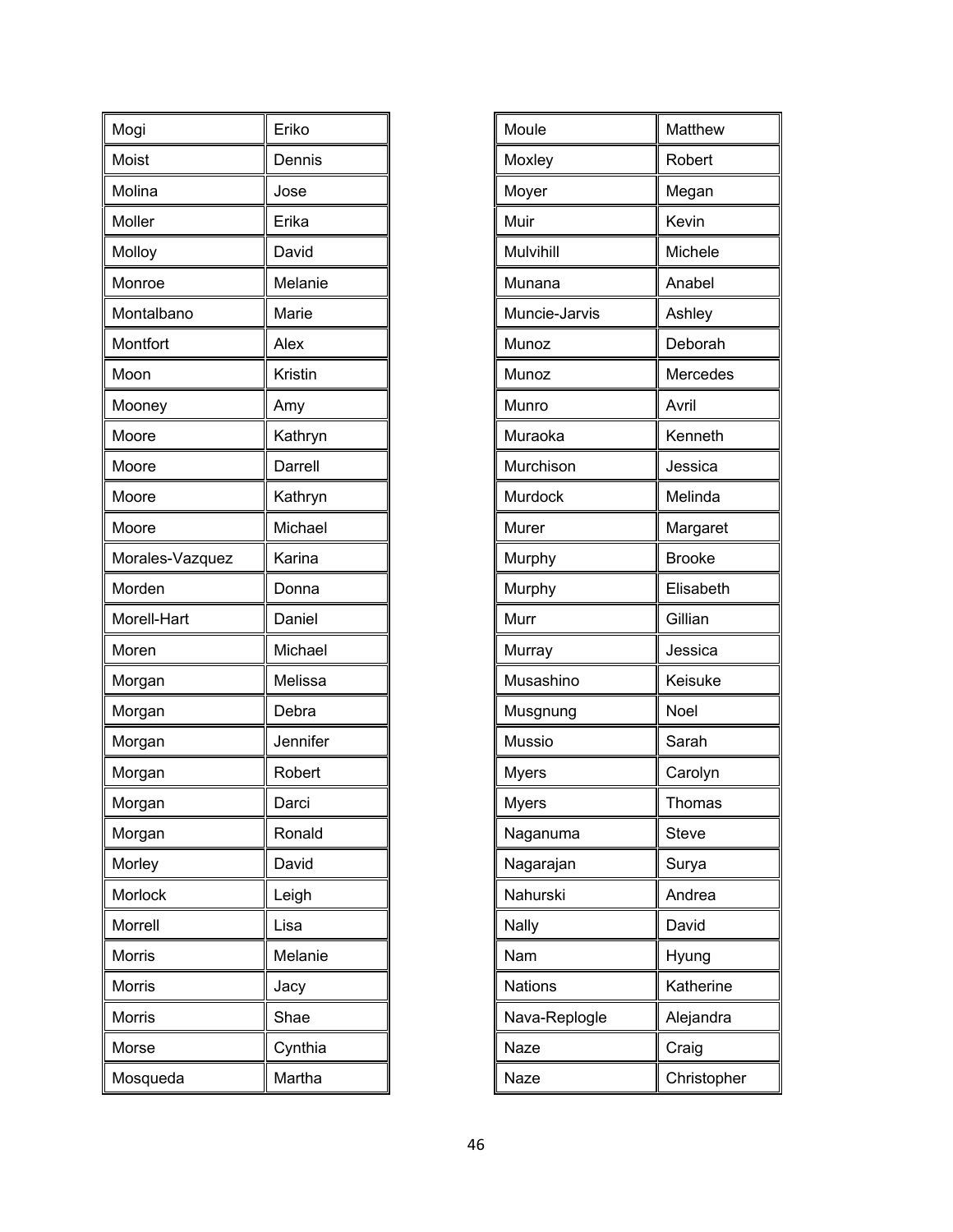| Neal            | Carolyn     |
|-----------------|-------------|
| Needham         | Benton      |
| Neff            | Suzanne     |
| Nelsen          | Laura       |
| Nelson          | Heather     |
| Nelson          | Susan       |
| Nelson          | Susan       |
| Nelson          | Bethany     |
| Nelson          | Janelle     |
| Nelson          | Sonya       |
| Nelson          | Craig       |
| Nelson          | Kasey       |
| Nemesi          | Emily       |
| Nemeth          | Zsuzsa      |
| <b>Ness</b>     | Diane       |
| Neufeld-Griffin | Teri        |
| Newton          | Allison     |
| Ngai            | Lillian     |
| Nguyen          | Nguyen      |
| Nguyen          | Thuy        |
| Nguyen          | Catherine   |
| Nichenko        | Linda       |
| Nicholas        | Timothy     |
| Nicholl         | Alicia      |
| Nichols         | Kelly       |
| Nichols         | Derek       |
| Nicholson       | Deborah     |
| Nicola          | Jill        |
| Nicola          | Michelle    |
| Niebergall-     |             |
| Eltagonde       | Christopher |
| Niebergall-     |             |
| Eltagonde       | Keala       |

| Nims            | Stephen       |
|-----------------|---------------|
| Noakes          | Kianne        |
| Nohner          | Nicholas      |
| Nolan           | Michael       |
| Nordwall Keller | Genevieve     |
| Norgaard        | Kasandra      |
| Norman          | Rebecca       |
| Norquist        | Melissa       |
| Nowland         | Sean          |
| Nunn            | Amy           |
| <b>Nutter</b>   | Jennifer      |
| O'Barrow        | Salaad        |
| O'Brien         | Jeanne        |
| O'Connell       | Margo         |
| Oesterle        | Carla         |
| O'Hagan         | <b>Brigid</b> |
| O'Hara          | Mary          |
| Olavarrieta     | Jose          |
| Olberding       | Claire        |
| O'Leary         | Megan         |
| O'Leary         | Alicia        |
| O'Leary         | Colleen       |
| O'Leary         | Elizabeth     |
| Oleson          | Matthew       |
| Olivas          | Ambar         |
| Olivera         | Christine     |
| Olsen           | Aaron         |
| Olsen           | Martin        |
| Olson           | William       |
| O'Malley        | Tamara        |
| Omey            | Denise        |
| ONeal           | Shawna        |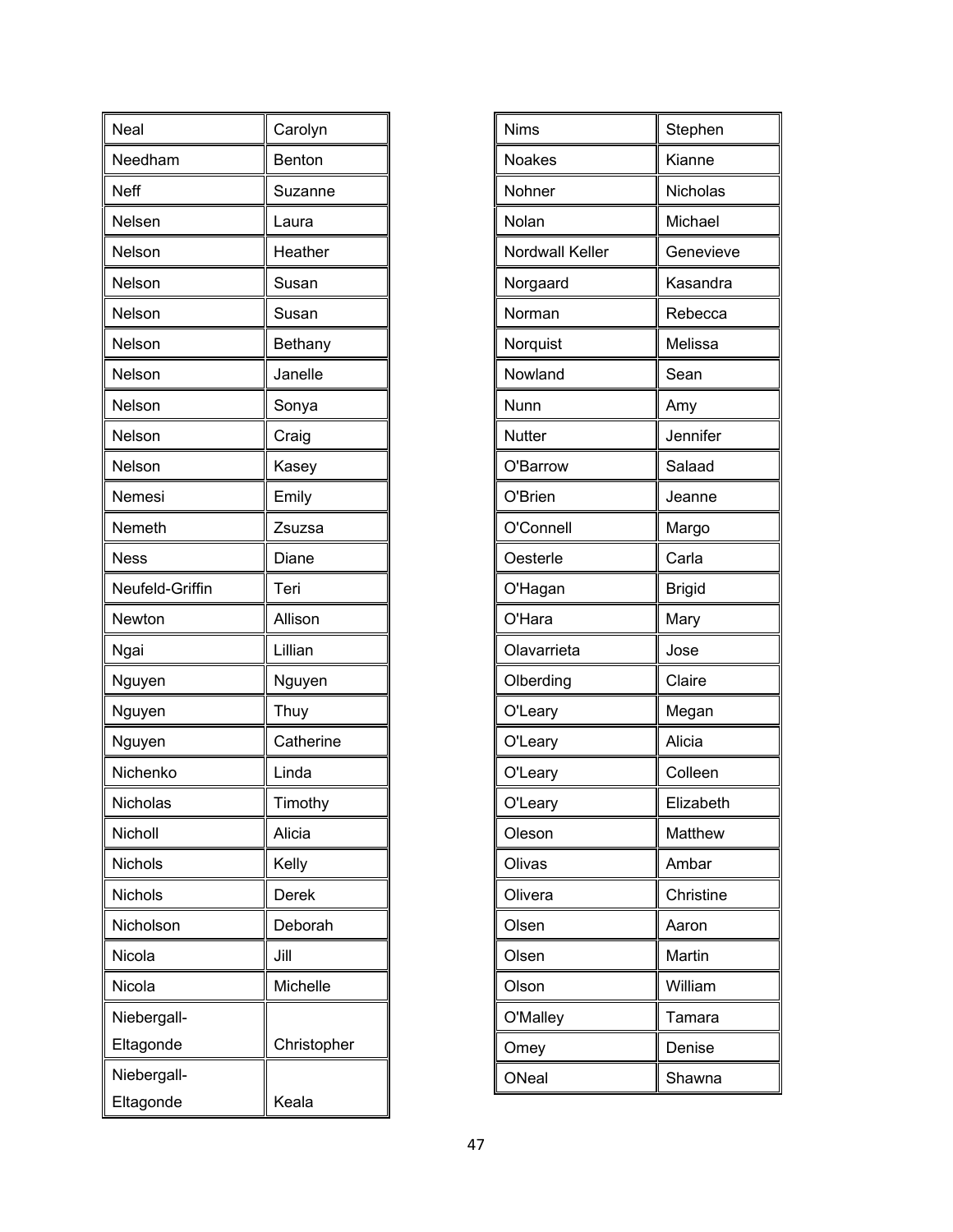| ONeill             | Juliana       |
|--------------------|---------------|
| O'Neill            | Steven        |
| O'Neill            | Michael       |
| Onnis              | Nicola        |
| Oppedisano         | John          |
| <b>Orcutt Kane</b> | Lisa          |
| Ordaz              | Maggie        |
| Ordway             | <b>Kirk</b>   |
| Oriard             | Colin         |
| Ortiz              | Esteban       |
| Ortiz              | Melissa       |
| Osborn             | Robi          |
| O'Shanecy          | Emelia        |
| O'Shea-Betker      | Patricia      |
| Oster              | Cameron       |
| Otero              | Mijail        |
| O'Toole            | Carrie        |
| Outcalt            | Sara          |
| Overvold           | Elena         |
| Owens              | Jason         |
| Owens              | Jennifer      |
| Page               | Kazuko        |
| Pagenstecher       | Aubrey        |
| Palici             | Sirenna       |
| Palmer             | Rosamma       |
| Palmer             | Julie         |
| Palmer             | <b>Brooke</b> |
| Palmer             | Megan         |
| Palmer             | Courtney      |
| Panagopoulos       | Raymond       |
| Parente            | Teri          |
| Parker             | Catherine     |

| Robert    |
|-----------|
| Sarah     |
| Trevor    |
| Shoko     |
| Laura     |
| Kylene    |
| Charlene  |
| Kirsten   |
| Daniel    |
| Gavriel   |
| Colleen   |
| Shannon   |
| Katherine |
| Mary      |
| Michelle  |
| Stephanie |
| Melissa   |
| Marie     |
| Ariel     |
| Julia     |
| Julie     |
| Ryan      |
| James     |
| Sara      |
| Nicole    |
| Margarett |
| Andrea    |
| Paige     |
| Michaelyn |
| Marty     |
|           |
| Celene    |
|           |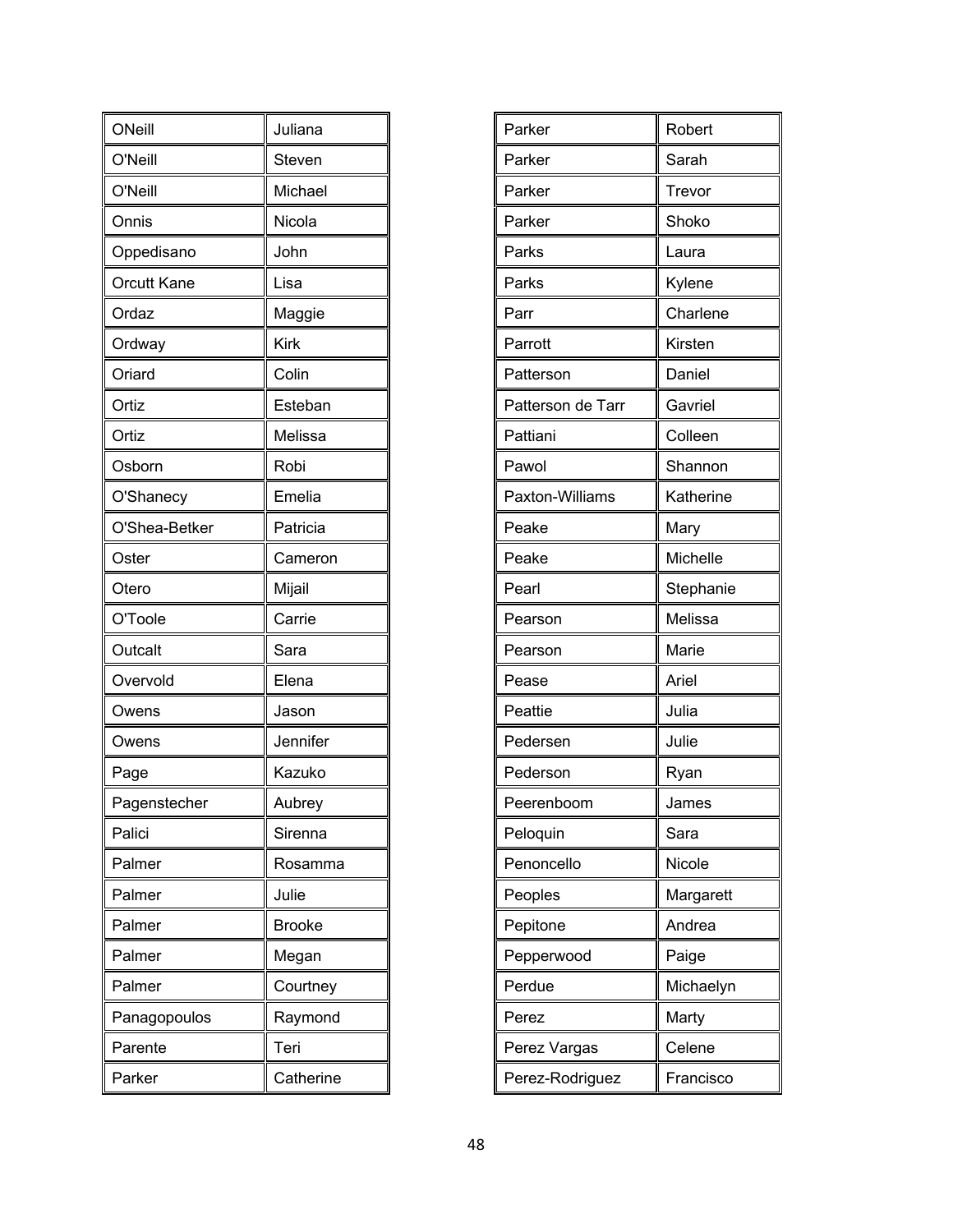| Perkins    | Jerrie         |
|------------|----------------|
| Pernice    | Anthony        |
| Peterka    | Sky            |
| Peters     | Diana          |
| Petersen   | Ingrid         |
| Petersen   | Irene          |
| Petersen   | Maya           |
| Peterson   | <b>Russell</b> |
| Peterson   | Lucinda        |
| Peterson   | Anna-Kate      |
| Peterson   | Stacy          |
| Peterson   | Gabrielle      |
| Petraglia  | Anthony        |
| Petrin     | Kelly          |
| Pettit     | Cara           |
| Phan       | Cristal        |
| Pier       | Nathan         |
| Pierce     | David          |
| Pierce     | Nancy          |
| Pierre     | Patrice        |
| Pinder     | Gabriela       |
| Pinney     | Suzanne        |
| Piper      | Shyla          |
| Pires      | Wendy          |
| Pixley     | Emily          |
| Plank      | Cynthia        |
| Plaza      | Linda          |
| Plein      | Michael        |
| Pluymers   | Rochelle       |
| Podichetty | Jennifer       |
| Polis      | Karen          |
| Pollock    | Sean           |

| Polzin          | Daniel       |
|-----------------|--------------|
| Polzin          | Amy          |
| Ponz            | Ana          |
| Porras          | Angela       |
| Porter          | Kristina     |
| Porter          | Patrisha     |
| Porter          | Kelsey       |
| Post            | <b>Brian</b> |
| Postema         | Anastacia    |
| Potestio        | Michele      |
| Powell          | Charity      |
| Prahl           | Alexandria   |
| Prakken         | Jennifer     |
| Pratt           | Emily        |
| Pressman-Olson  | <b>Beth</b>  |
| Price           | Robert       |
| Price           | Kayla        |
| Price           | Evan         |
| Price           | Makenzie     |
| Pryor           | Melanie      |
| Puhvel          | Peter        |
| Putnam-Almaguer | Saaron       |
| Qian            | Kun          |
| Qualey          | Greg         |
| Quan            | Alexander    |
| Quastler        | Juliana      |
| Quigley         | Julieanne    |
| Quinn           | Caitlin      |
| Quintana        | Gabrielle    |
| Quintero        | Tracy        |
| Quinton         | Erin         |
| Quiros          | Yailine      |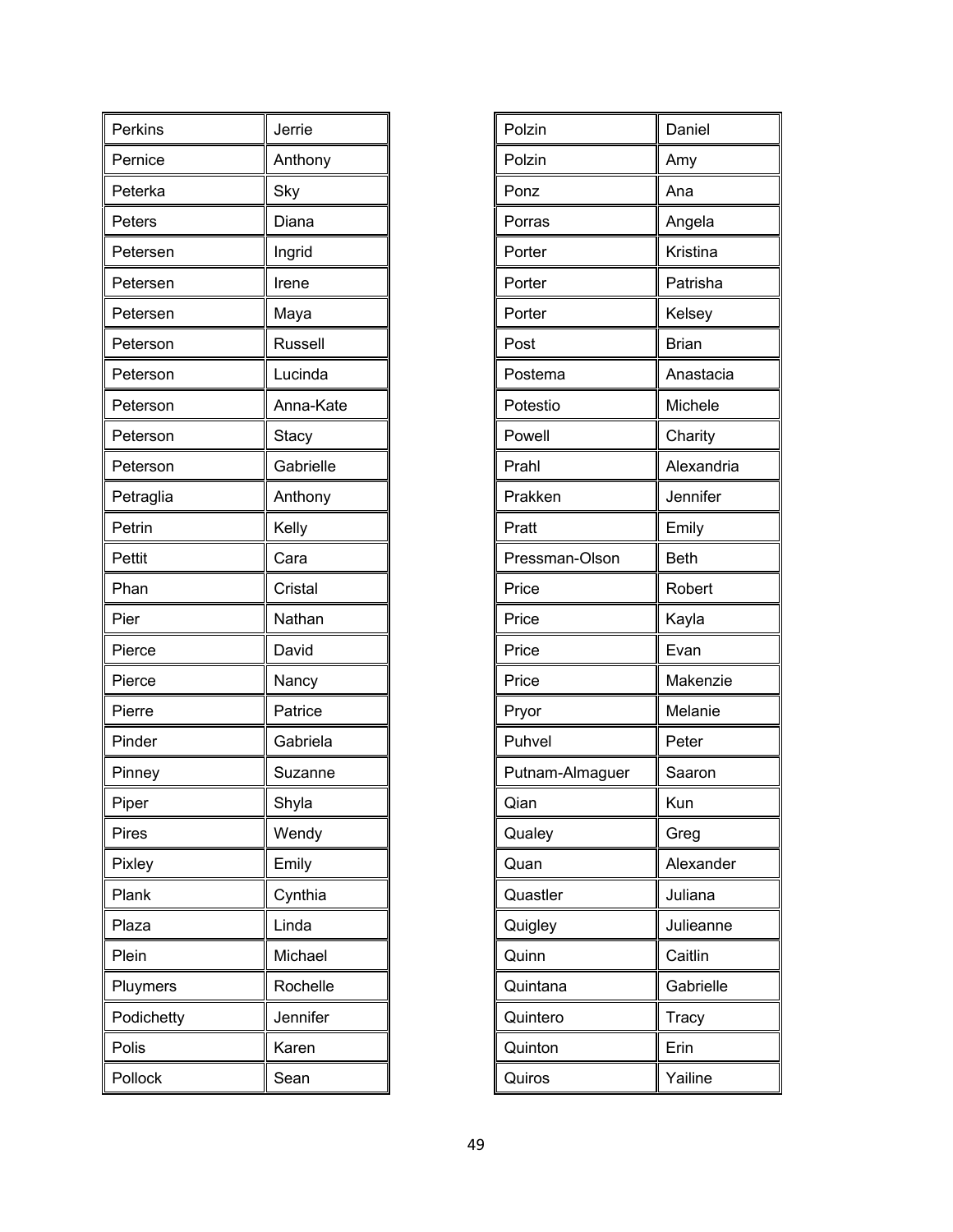| Rabchuk           | Alexander     |
|-------------------|---------------|
| Raczek            | Margaret      |
| Rader             | Jessica       |
| Radler-Okby       | Cynthia       |
| Rafferty          | Philip        |
| Railey            | Eddie         |
| Rainey            | John          |
| Rainey            | Ellen         |
| Raisman           | Elizabeth     |
| Ramirez           | Guiza         |
| Ramirez           | Cesar         |
| Ramirez           | Daniel        |
| Ramsey            | Melanie       |
| Ramsey            | Jeffrey       |
| Rangel            | Gregorio      |
| Ranjani           | Krishnan      |
| Raspone           | Sara          |
| Ray               | Rachel        |
| Ray               | Dawn          |
| Rebholz           | Jill          |
| Recht             | Isabel        |
| Recker            | Laura         |
| Redd              | <b>Bonnie</b> |
| Reddekopp         | Julianne      |
| Redding           | Tawnya        |
| Redmond           | Cynthia       |
| Redmond-Davenport | Kathleen      |
| Reed              | Nicole        |
| Reeser            | Ellen         |
| Reeves            | Gage          |
| Reeves            | Jennifer      |
| Rege              | Stephanie     |

| Rehm            | Thomas      |
|-----------------|-------------|
| Reich           | Rachel      |
| Reid            | Anne-Marie  |
| Reinholt        | Jeremy      |
| Reisman         | Deanna      |
| Relaford        | Rosemary    |
| Remington       | Erewyn      |
| Renauer         | Molly       |
| Repollet        | Marta       |
| Retherford      | Chris       |
| Revay           | Akiko       |
| Reynolds        | Ordella     |
| Reynolds        | Mark        |
| Reynolds        | Koll        |
| Reynolds        | Alix        |
| Rhoades         | Trisha      |
| <b>Richards</b> | Louise      |
| Richards        | Michelle    |
| Richardson      | Kevin       |
| Richman         | Melissa     |
| Richman         | Christian   |
| Ridabock        | Amy         |
| Riedel          | Gavin       |
| Riler           | Gary        |
| Rinehart        | Paul        |
| Rintoul         | Richard     |
| Rischiotto      | Jean        |
| Riscol          | Nichole     |
| Riser           | Christopher |
| Ritzinger       | Karen       |
| Rivera          | Toshiko     |
| Rivera Coca     | Evelyn      |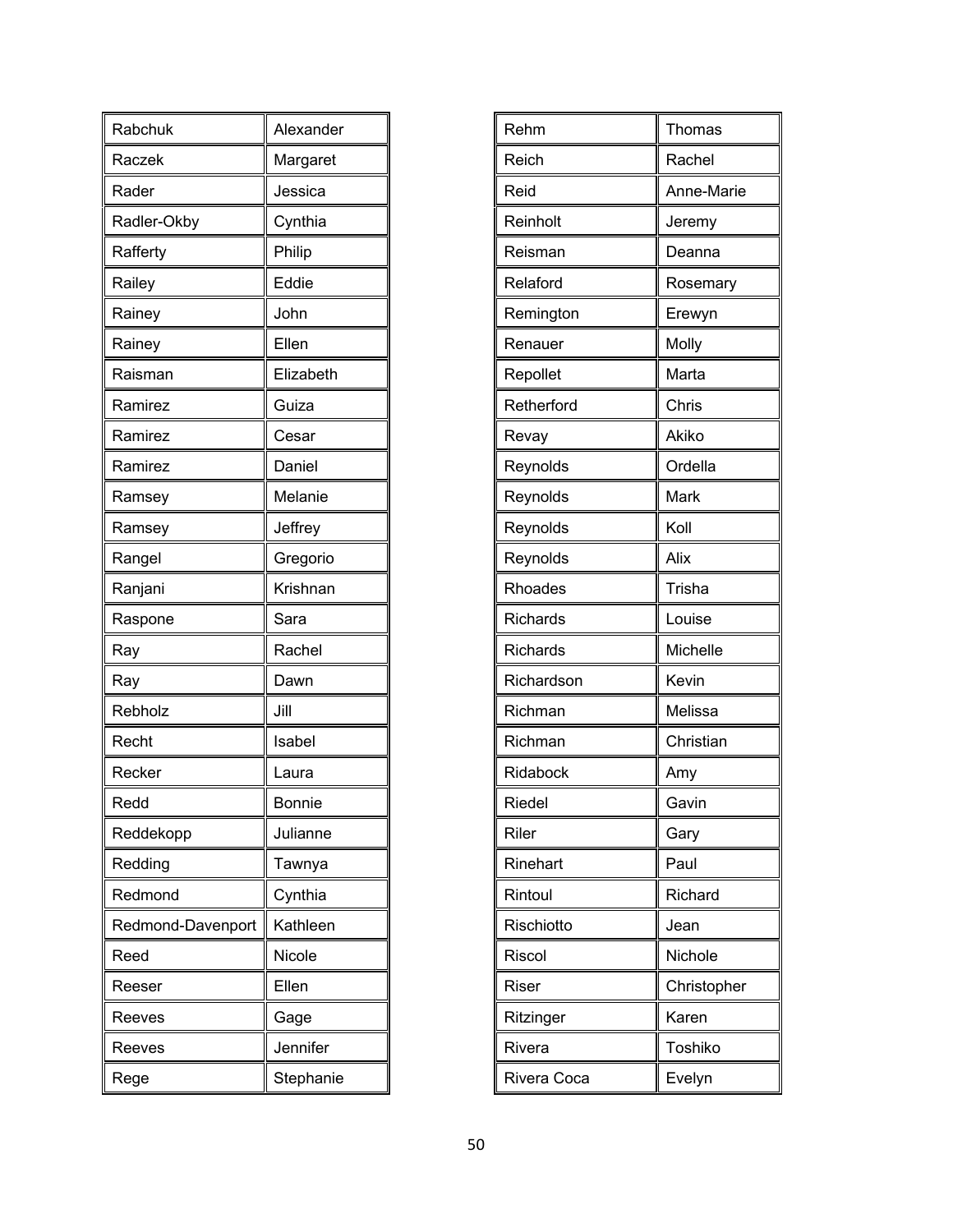| Robb          | Bonnie       |
|---------------|--------------|
| Robbins       | Amy          |
| Robblee       | Lindsay      |
| Robert        | Rodney       |
| Roberts       | Dawn         |
| Robertson     | Heather      |
| Robertson     | Elisabeth    |
| Robertson     | Susan        |
| Rocha         | Michael      |
| Rockness      | Tor          |
| Rockwell      | Melody       |
| Roddis        | Aaron        |
| Roddis        | JoAnna       |
| Rodeback      | Mary         |
| Rodgers       | Victoria     |
| Rodgers       | Grace        |
| Rodhe         | Casey        |
| Rodriguez     | Marisol      |
| Rodriguez     | James        |
| Rodriguez     | David        |
| Rodriguez     | Kate         |
| Roix          | Clair        |
| Rojas         | Agaryvette   |
| Rolfe         | Robin        |
| Rolfe-Redding | lan          |
| Roll          | Liza         |
| Rollins       | Ashley       |
| Romanaggi     | Joanne       |
| Ronyak        | Jennifer     |
| Rood          | Jeffrey      |
| Rooklyn       | <b>Miles</b> |
| Rosales       | Laura        |

| Rose              | Judith    |
|-------------------|-----------|
| Rose              | Donald    |
| Roser             | Jennifer  |
| Roska             | Jane      |
| Rosman            | Sarah     |
| Rosoff            | Stacy     |
| Ross              | Laurie    |
| Ross              | Carmel    |
| Ross              | Laura     |
| Rossington        | Donald    |
| Rossitto          | Kathleen  |
| Rossman           | Cathy     |
| Rosteck           | Darlene   |
| Rothery           | Rebecca   |
| Rothwell          | Kristina  |
| Rouse             | Karen     |
| Routtenberg       | Yael      |
| Rowan             | Christine |
| Rowe              | Joseph    |
| Rowey             | Diana     |
| Rozell            | Scott     |
| Rozewski          | Joseph    |
| Rozman            | Linda     |
| Ruberte           | Karina    |
| Rubrecht          | Michele   |
| Rudnick           | Darcy     |
| Rudolph           | Benjamin  |
| Ruhlman           | Margaret  |
| <b>Ruiz Riehl</b> | June      |
| Rumann            | Meredith  |
| Rundle            | Kelly     |
| Running           | Erik      |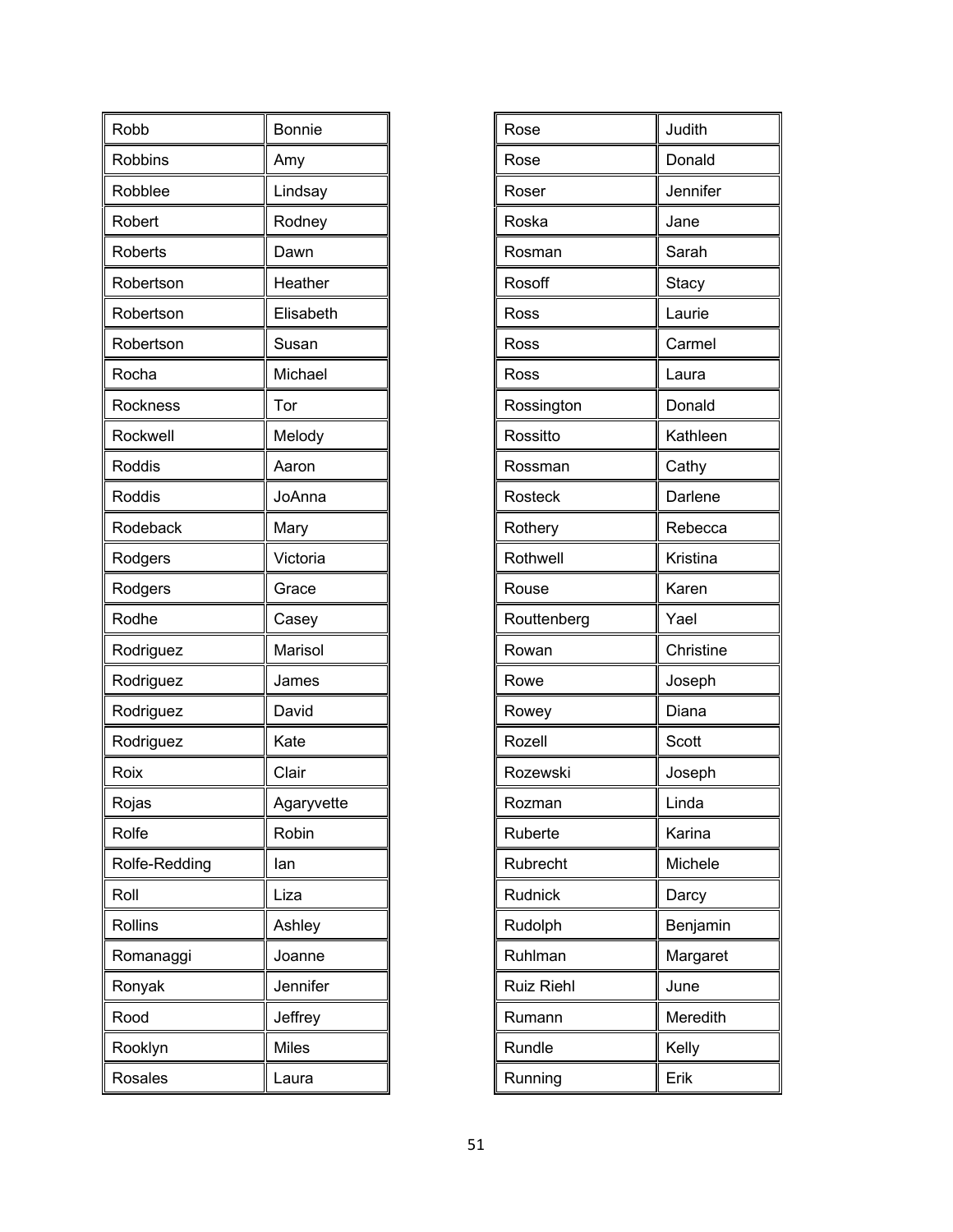| Russell    | Susan        |
|------------|--------------|
| Russell    | Shannon      |
| Russell    | Jessica      |
| Ryan       | Myron        |
| Ryan       | Lori         |
| Rybak      | Anne         |
| Ryczek     | John         |
| Sadhal     | Manpreet     |
| Safranek   | Nicole       |
| Sahler     | <b>Brian</b> |
| Salmon     | Michael      |
| Sammons    | Douglas      |
| Sammons    | Kimberly     |
| Sams       | Marci        |
| Sams       | Markelle     |
| Sanborn    | Emily        |
| Sancomb    | Mathew       |
| Sandri     | Shannon      |
| Sanford    | Quinn        |
| Sankovitz  | Debra        |
| Sansom     | Merritt      |
| Santangelo | Scott        |
| Sapienza   | Anna         |
| Satoorian  | Stephanie    |
| Satter     | Rachel       |
| Sauceda    | Cristina     |
| Saunders   | Melanie      |
| Savage     | Erin         |
| Savage     | Magdalene    |
| Sayler     | Laura        |
| Scantling  | Jeanette     |
| Schacker   | Sarah        |

| Schaffer              | Jane      |
|-----------------------|-----------|
| Schalk                | Bryan     |
| Schaper               | Catherine |
| <b>Schar Becker</b>   | Angela    |
| Schardt               | E         |
| Scheiman              | Anne      |
| <b>Scheller Fronk</b> | Mackinsey |
| Schiada               | Stephanie |
| Schiavo               | Stephanie |
| Schlosser             | Jessica   |
| Schmidt               | Andrea    |
| Schmidt               | Jayson    |
| Schmidt               | Jerod     |
| Schmidtke             | Elizabeth |
| Schmuck               | Kate      |
| Schnebeck             | Thomas    |
| Schneider             | Erika     |
| Schoettle             | Peggy     |
| Scholten              | David     |
| Schopmeyer            | Eric      |
| Schraer               | Mona      |
| Schrepping            | Jane      |
| Schulte               | Tessalie  |
| Schultz               | Kristine  |
| Schultz               | Charles   |
| Schulze               | Timothy   |
| Schumann              | Julie     |
| Schwartzkoph          | Terry     |
| Schwing               | Emilia    |
| Scott                 | Linda     |
| Scott                 | Josephine |
| Scott                 | Sylvia    |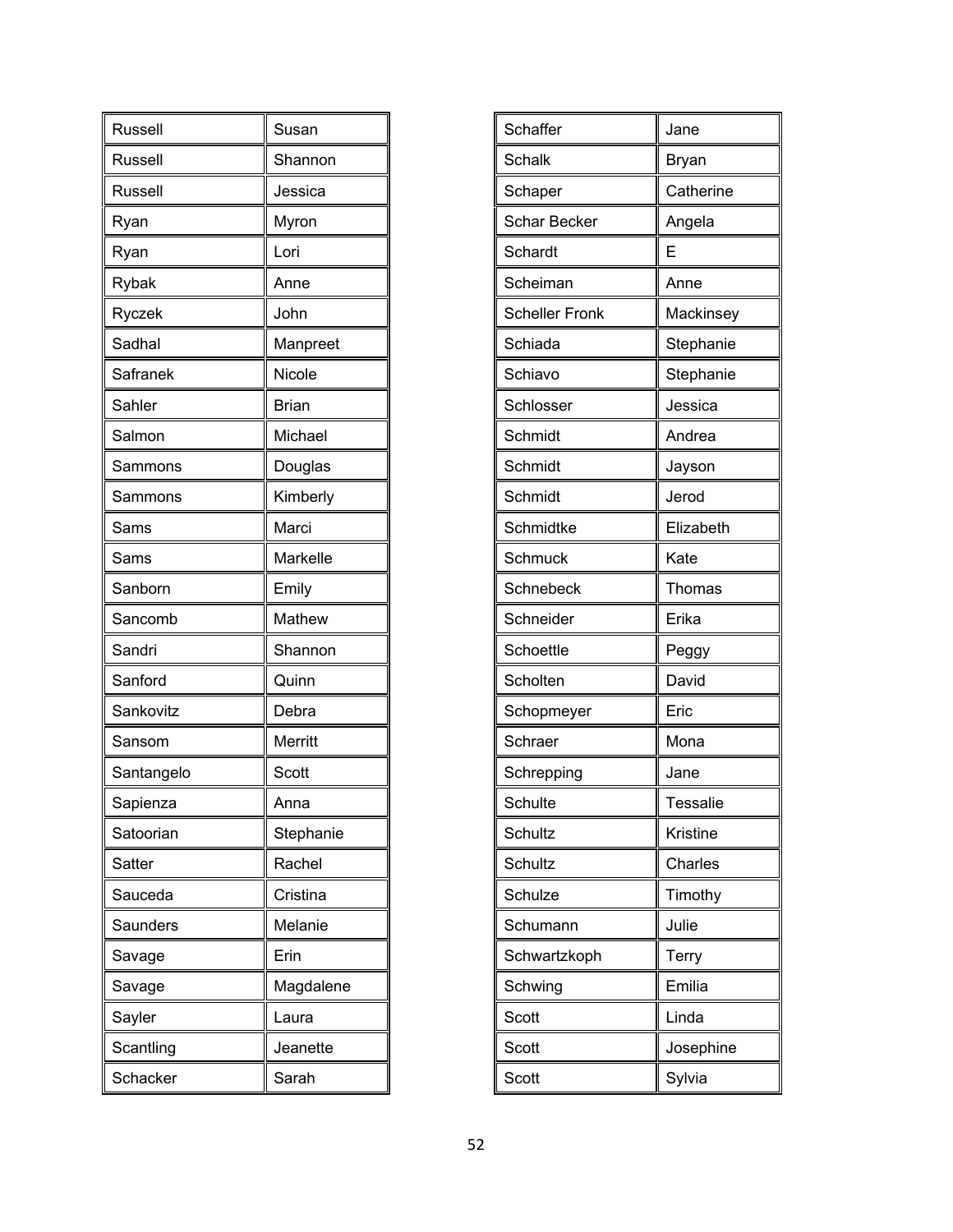| Scoville        | Steven        |
|-----------------|---------------|
| Scrutchions     | Gerald        |
| Seavey          | Erik          |
| Seeley          | Theresa       |
| Segraves        | Jessica       |
| Segurola        | Sofia         |
| Seifert         | David         |
| Sele            | Karen         |
| Selivanova      | Anna          |
| Sellers         | Andrew        |
| Selter          | Sherron       |
| Sesar           | Pamela        |
| Setterholm      | Suzanne       |
| Sexton          | Merry         |
| Sharp           | Gwendolyn     |
| Shaw            | Clifford      |
| Shay            | Karen         |
| Shea            | Susan         |
| Shea            | Cheri         |
| <b>Sheckels</b> | Polly         |
| Sheldon         | Suzanne       |
| Shelton         | Wendy         |
| Shelton         | Sarah         |
| Sherden         | David         |
| Sheridan        | <b>Brenna</b> |
| Sherman         | Martha        |
| <b>Shetler</b>  | Jeremy        |
| Shinagawa       | Donna         |
| Shiokari        | Lauren        |
| Shipe           | Ryan          |
| Shippy          | Lori          |
| Shonkwiler      | Laurie        |

| Shore       | Alla           |
|-------------|----------------|
| Short       | Richard        |
| Shriki      | Rina           |
| Shue        | Robin          |
| Shumway     | Lori           |
| Shutt       | Allison        |
| Siam        | Jose           |
| Sichel      | Kumar          |
| Siebold     | Kent           |
| Siegel      | Jennifer       |
| Siegel      | Douglas        |
| Siegfried   | Heather        |
| Sievers     | Allyson        |
| Silvernail  | Daniel         |
| Simonsen    | Shelley        |
| Simpson     | Crystal        |
| Simrell     | Melody         |
| Singer      | Sylvia         |
| Sipes       | Emily          |
| Siprian     | Daniel         |
| Siri        | Wendy          |
| <b>Sisk</b> | <b>Brian</b>   |
| Siu         | Caroline       |
| Skorohodov  | Elizabeth      |
| Sky         | Anna           |
| Skybak      | Leslie         |
| Skye        | Lauren         |
| Sletmoe     | Gary           |
| Sloan       | Shawn          |
| Slusher     | Charles        |
| Smith       | Kathryn        |
| Smith       | <b>Bridget</b> |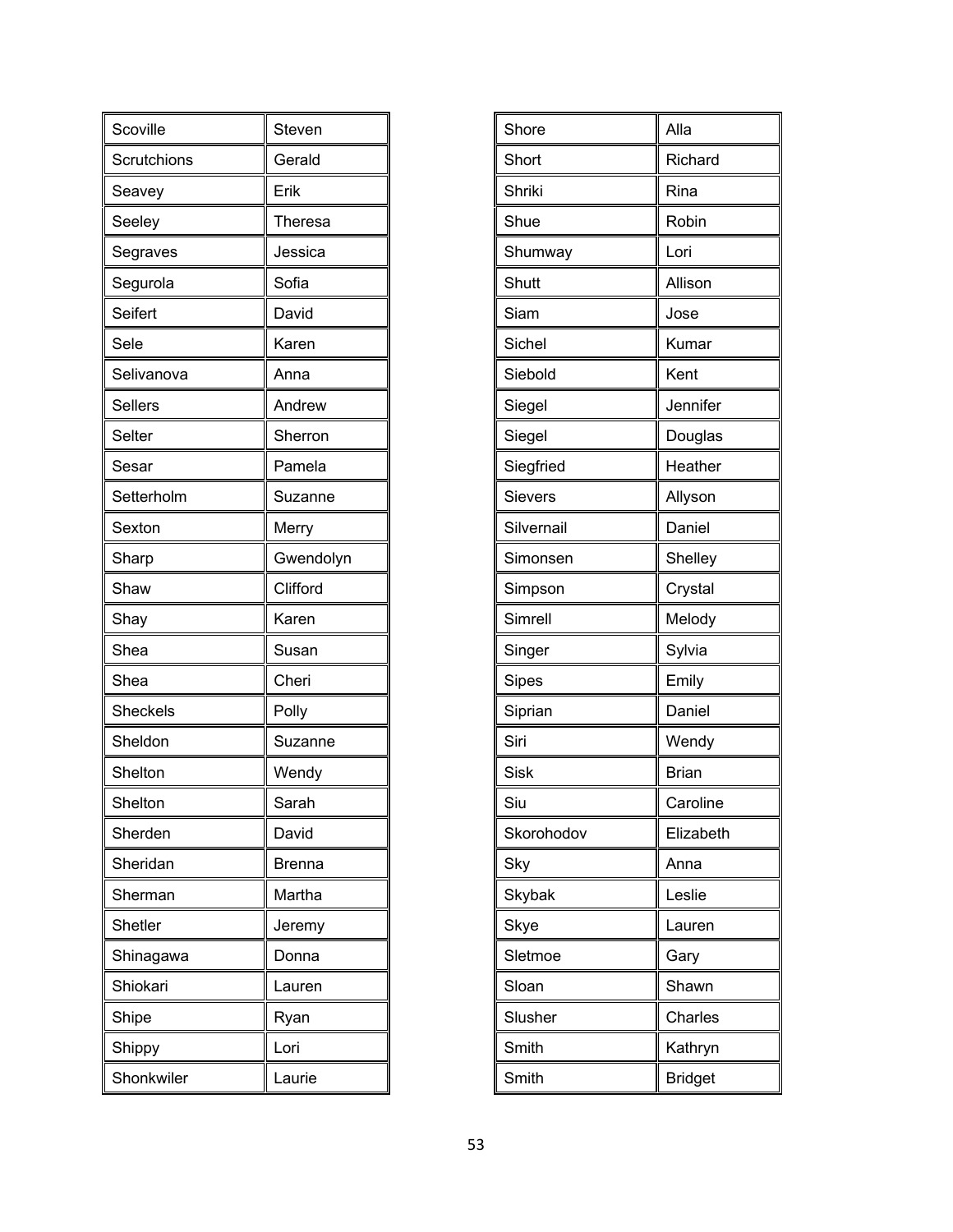| Smith        | Bryan        |
|--------------|--------------|
| Smith        | Bryan        |
| Smith        | Amy          |
| Smith        | Suzanne      |
| Smith        | Julie        |
| Smith        | Vanessa      |
| Smith        | Jason        |
| Smith        | Calvin       |
| Smith        | Heather      |
| Smith        | Allison      |
| Smith        | Steven       |
| Smith        | Christopher  |
| Smith        | Jennifer     |
| Smith        | Alexandra    |
| Smith-Wallis | Tija         |
| Smythe       | Shelby       |
| Sneed        | Joseph       |
| Snowadski    | Andrea       |
| Snyderbrown  | Christopher  |
| Soderquist   | Dawn         |
| Sogo         | Wakako       |
| Soliz        | Ronald       |
| Sollman      | Jennifer     |
| Sorensen     | Dena         |
| Sorensen     | Andrew       |
| Sorg         | Kelly        |
| Sossel       | Richard      |
| Soto         | Jacob        |
| Soulas       | Kara         |
| Souther      | Lisa         |
| Spann        | <b>Bobby</b> |
| Spector      | Lesley       |

| <b>Natalie</b> |
|----------------|
| Matthew        |
| Jane           |
| Sarah          |
| Connie         |
| Elizabeth      |
| Michelle       |
| Tanya          |
| Suella         |
| Liza           |
| Anne           |
| Matthew        |
| Laramie        |
| Dylan          |
| Rachel         |
| Michele        |
| Cortney        |
| Melissa        |
| Heathrina      |
| Ashley         |
| Anita          |
| Julia          |
| Janet          |
| Amy            |
| Amy            |
| Alexander      |
| Aron           |
| Amanda         |
| Samuel         |
| Matthew        |
| Patrick        |
| Sally          |
|                |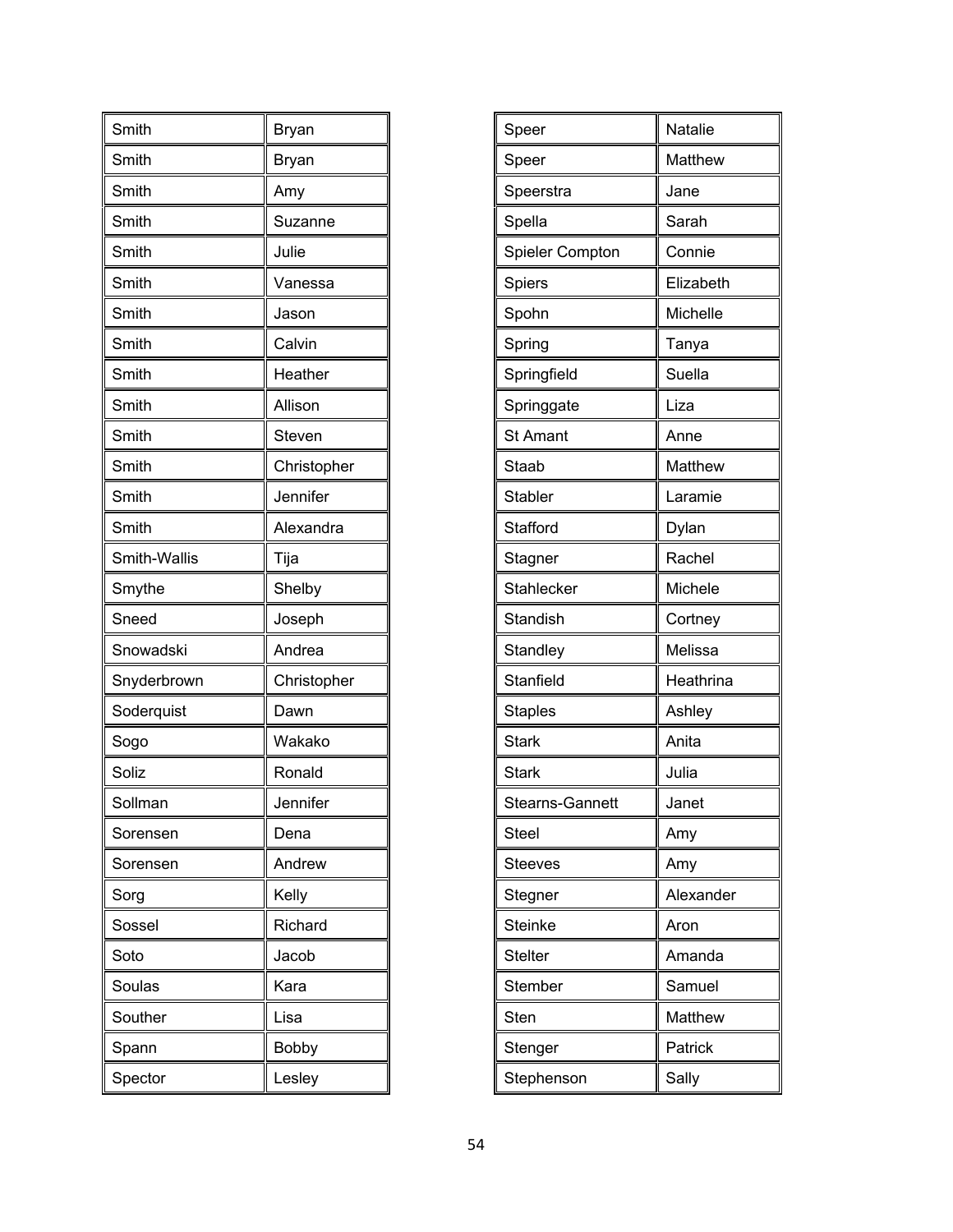| Steranko          | James       |
|-------------------|-------------|
| <b>Sterry</b>     | Claudia     |
| Stevens           | Heather     |
| <b>Stevens</b>    | Christopher |
| Stewart           | Matt        |
| Stinson           | Christine   |
| Stockstad         | Kimberly    |
| Stohl             | Joshua      |
| <b>Stolte</b>     | Kayla       |
| Stone             | Carolyn     |
| Stone             | Susan       |
| Stone             | Lindell     |
| Stone             | Jillian     |
| Stone             | Stephen     |
| Stonecipher       | Geoff       |
| Storm van Leeuwen | Janine      |
| Straub            | Mary        |
| Streano           | Anna        |
| Stremming         | Norman      |
| Strickler         | Michelle    |
| Strobel           | Michelle    |
| Stroman           | Kara        |
| Stroup            | David       |
| Struble           | Laura       |
| Stubbs            | Roberta     |
| Studt             | Ryan        |
| <b>Stultz</b>     | James       |
| <b>Sturges</b>    | Jeffrey     |
| <b>Sturges</b>    | Maren       |
| Su                | Jianying    |
| Suckow            | RaeAnn      |
| Sudermann         | Richard     |

| Suehiro        | Jamie        |
|----------------|--------------|
| Sullivan       | Nancy        |
| Sullivan       | Kathleen     |
| Sullivan       | Gwendolyn    |
| Sullivan       | Lindsey      |
| Sumiya         | Naomi        |
| Sumner         | Vickie       |
| Sussman        | Gabrielle    |
| <b>Sutter</b>  | Jeremy       |
| Sutton         | Jacqueline   |
| Sutton         | Amy          |
| Sutton         | Hannah       |
| Swan           | <b>Brian</b> |
| Swanson        | Shawn        |
| Swanson-Wright | Gail         |
| Sweeney        | Michelle     |
| Sweeney        | Lisa         |
| Swehla         | Eric         |
| Swerdlik       | Anthony      |
| Swinehart      | Timothy      |
| Switalla       | Craig        |
| Sykes          | Carolyn      |
| Szok           | Ann Marie    |
| Tabor          | Kathleen     |
| Tabshy         | Joshua       |
| <b>Talent</b>  | Lynn         |
| Talerico       | Tracie       |
| Talerico       | Frank        |
| Tanaka         | Yuki         |
| Tanner         | Gabrielle    |
| <b>Tapfer</b>  | Caley        |
| Taramasso      | Amy          |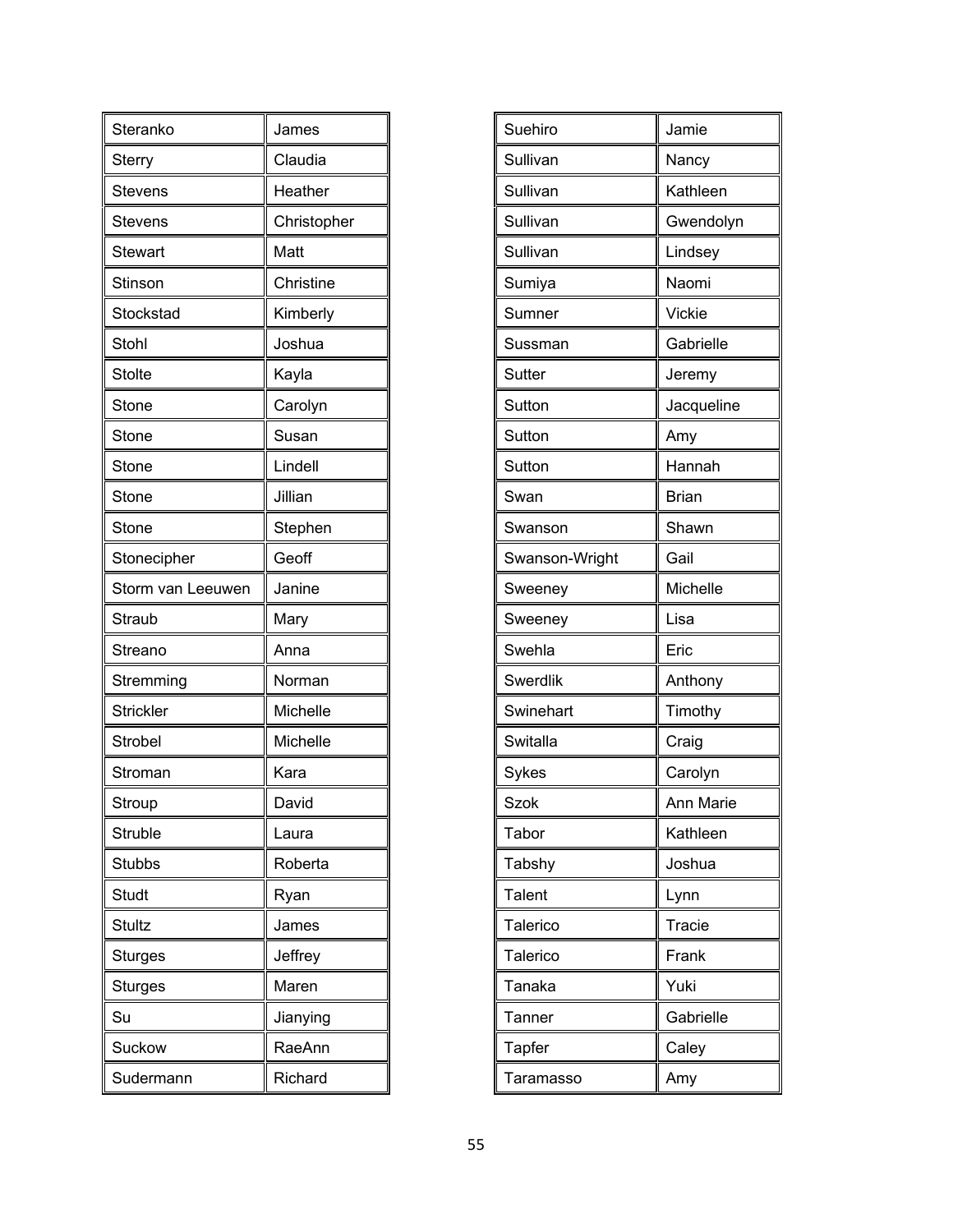| Tarnowski       | Ivan         |
|-----------------|--------------|
| Tate            | Raymond      |
| Taylor          | Marie        |
| Taylor          | Ginger       |
| Taylor          | Mary         |
| Taylor          | Kari         |
| Taylor          | Adam         |
| Telles-Ferreira | Henise       |
| Tellez-Gomez    | Elsa         |
| Temple          | <b>Tracy</b> |
| <b>Tetrick</b>  | Allison      |
| Tews            | Nicole       |
| Tharp           | Jonathan     |
| Thiel           | Elizabeth    |
| Thomas          | Jeremy       |
| Thomas          | Jennifer     |
| Thomas          | Erin         |
| Thomas          | Paige        |
| Thomas          | Christina    |
| Thomas-Coleman  | Sherree      |
| Thomason        | Marcia       |
| Thompson        | David        |
| Thompson        | William      |
| Thompson        | Jeffrey      |
| Thompson        | Raeann       |
| Thompson        | Haley        |
| Tighe           | <b>Betsy</b> |
| <b>Tillery</b>  | Mary         |
| Tilt            | Amy          |
| Timmerman       | Christian    |
| Timmons         | Peter        |
| Tims            | Margaret     |

| Tinling             | James             |
|---------------------|-------------------|
| <b>Tischleder</b>   | <b>Bree</b>       |
| Tobey               | Jill              |
| Todd                | Trisha            |
| Todd                | Rachel            |
| Todd                | Trevor            |
| Todd                | Michael           |
| Tofanelli-Dougherty | Moira             |
| <b>Tofel</b>        | Anna              |
| Tolentino           | Heidi             |
| Torain              | Heather           |
| <b>Toren Hrin</b>   | Melissa           |
| Tosh                | Cynthia           |
| <b>Tovar Valdes</b> | Nayibe            |
| Tran                | Ailien            |
| Tran                | Hoang             |
| Tran                | Connie            |
| <b>Trask</b>        | <b>Bren-Marie</b> |
| Trinchero           | Nadine            |
| <b>Trinh</b>        | Hung              |
| <b>Triplett</b>     | Tearale           |
| <b>Triplett</b>     | Tara              |
| <b>Tripp</b>        | Elizabeth         |
| Troehler            | Keri              |
| <b>Trotter</b>      | David             |
| Trovillion          | Noelle            |
| True                | Jason             |
| Truhlar             | April             |
| Truman              | Kirsten           |
| Trump               | Patricia          |
| Truong              | Yen               |
| Truong              | Veronique-Thu     |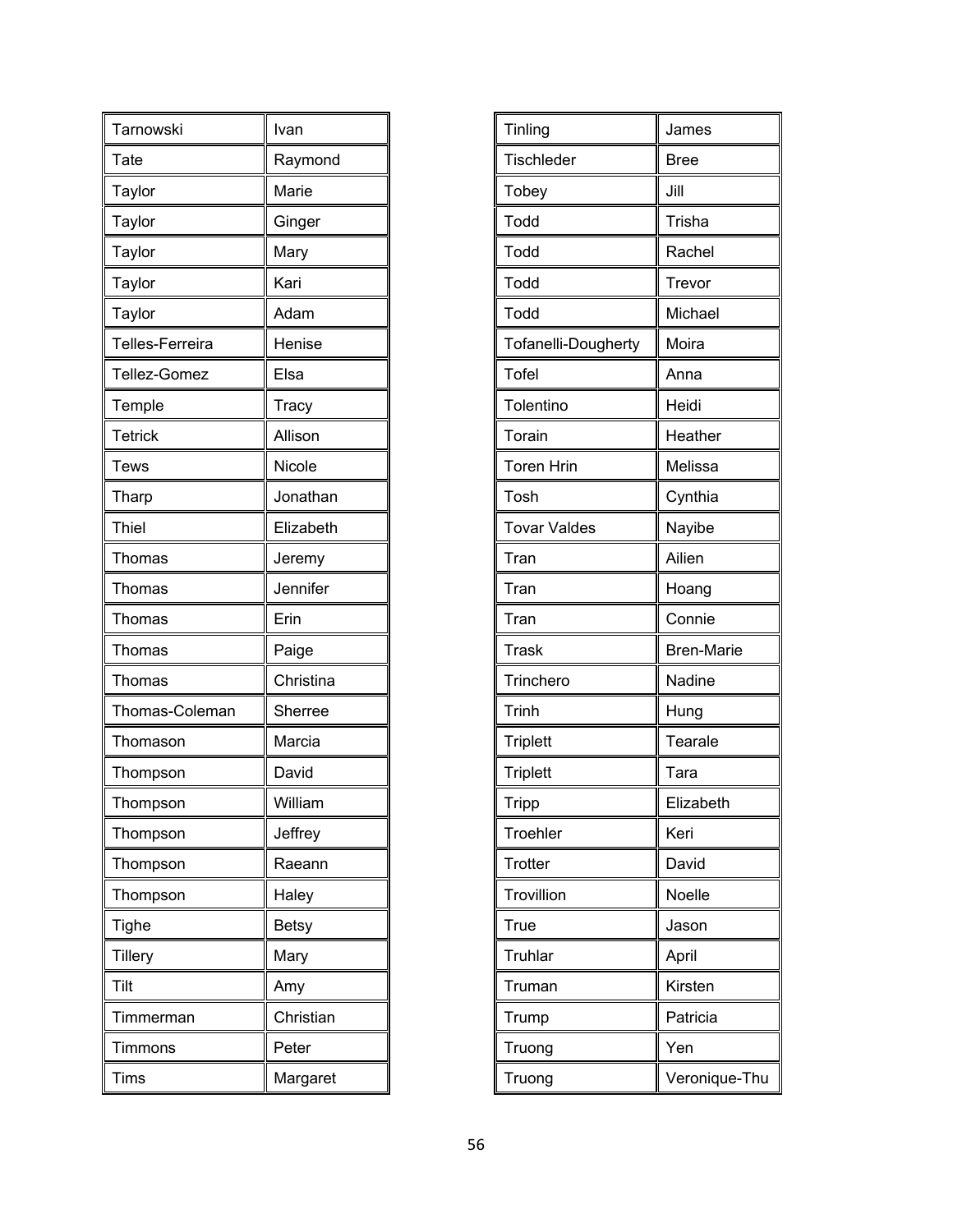| <b>Tucker</b>  | James          |
|----------------|----------------|
| <b>Tucker</b>  | Roslyn         |
| <b>Tucker</b>  | Catherine      |
| Tuggle         | <b>Brooke</b>  |
| Turley         | Danielle       |
| <b>Turley</b>  | Janine         |
| Turner         | Theresa        |
| Turner         | Valerie        |
| Tyler          | Sid            |
| Uchida         | Sumiko         |
| Underwood      | <b>Barbara</b> |
| Urbano-Neilson | Diane          |
| Urke           | Eric           |
| Ustach         | Thomas         |
| Vala           | Kristine       |
| Valent         | Laura          |
| Valenti        | Michael        |
| Valenzuela     | David          |
| Valenzuela     | Zulema         |
| Valley         | <b>Brian</b>   |
| Van Clock      | Lisa           |
| Van Dam        | Jane           |
| Van de Water   | Allen          |
| Van Egeren     | Sara           |
| Van Farowe     | Vonda          |
| Van Kopp       | Jennifer       |
| Van Lehman     | Gayle          |
| Van Patten     | Kelda          |
| Van Witzenburg | Melanie        |
| Vance          | Meagan         |
| Vancleve       | Madonna        |
| Vandenburgh    | Lauren         |

| VanMarter-Sanders | Richard  |
|-------------------|----------|
| Vann              | Jonquil  |
| Vasey             | Vicky    |
| Vasquez           | Luis     |
| Vaughan           | Amy      |
| Vaughn-Edmonds    | Holly    |
| Vausberg          | Joanna   |
| Vega              | Jaeger   |
| Velasquez         | Cynthia  |
| Ventura           | Mary     |
| Verbon            | Nicholas |
| Vercher           | Jonalee  |
| Verheyleweghen    | Susan    |
| Viajar            | Rosheil  |
| Vieira            | Esther   |
| Vigna             | Debra    |
| Vinger            | Dana     |
| Vogl              | Clifton  |
| Volnycheva        | Olga     |
| Volsky            | Lyubov   |
| Von Ahn           | Rochelle |
| Vorasai           | Kim      |
| Wade              | David    |
| Wager             | Wendy    |
| Wages             | David    |
| Wagner            | Rebecca  |
| Wagner            | Sarah    |
| Wagner            | Mary     |
| Wahl-Stephens     | Lauren   |
| Wahl-Stephens     | Jeremy   |
| Waiwaiole         | Poeko    |
| Walden            | Sarah    |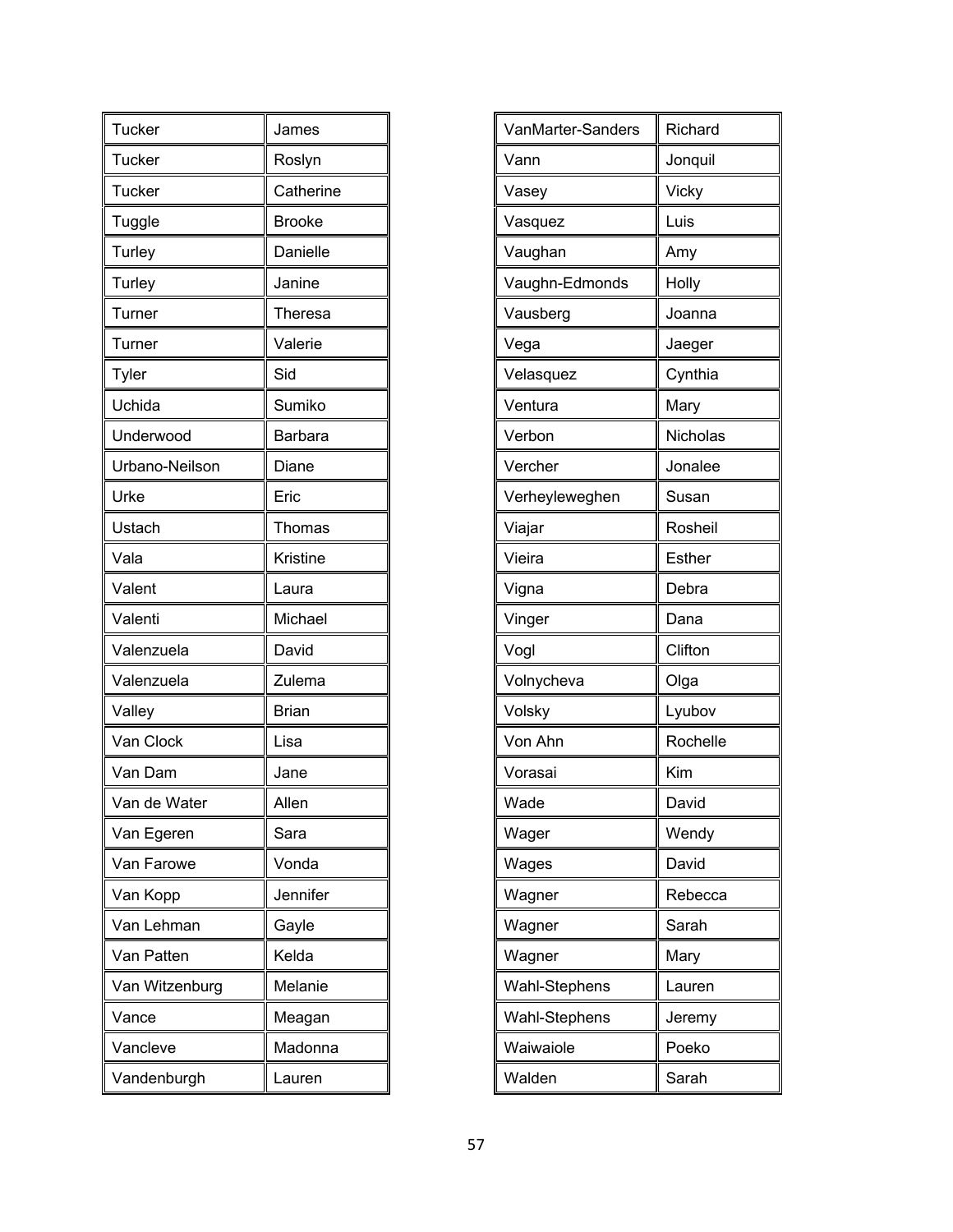| Walker              | Phillip        |
|---------------------|----------------|
| Walker              | Lisa           |
| Walker              | Jerrine        |
| Walker              | Joseph         |
| Walker              | Molly          |
| Walker              | Derrell        |
| Walker              | Jennifer       |
| Walker              | Susanna        |
| Walker              | Kyla           |
| Walker              | John           |
| Walker              | Coral          |
| Walker              | Melody         |
| Walker-Byrne        | Margaret       |
| Wall                | Helen          |
| Wall                | Sarah          |
| Wallace             | Kristin        |
| <b>Wallace Sosa</b> | Jacquelyn      |
| Wallis              | <b>Barbara</b> |
| Walmer              | Steven         |
| Walrod              | John           |
| Walrod              | Julianne       |
| Walterbach          | Sandra         |
| Walters             | Douglas        |
| Walters             | Rhonda         |
| Walter-Young        | Rayne          |
| Wang                | Mo             |
| Ward                | James          |
| Warfel              | Sonia          |
| Warfield            | Virginia       |
| Warner              | Mark           |
| Warren              | Erica          |
| Washington          | Kenneth        |

| Washington   | Andre          |
|--------------|----------------|
| Wasinger     | Nettajane      |
| Wasserman    | Debra          |
| Wasson       | Shannon        |
| Waters       | <b>Bradley</b> |
| Watkins      | Terresa        |
| Watkins      | Lily           |
| Watkins      | Mary           |
| Watson       | Nichole        |
| Watson       | Wendi          |
| Watson       | Nathan         |
| Watson       | Nicole         |
| Watson       | Christopher    |
| Waugh        | Ronald         |
| Waymire      | Kerrie         |
| Weatherill   | Megan          |
| Weaver       | Erin           |
| Weaver       | Miranda        |
| Weber        | Chris          |
| Webster      | Randall        |
| Weesner      | Lurena         |
| Weidner      | Paula          |
| Weigandt     | Elise          |
| Weimer       | Laurie         |
| Weinberg     | Kenneth        |
| Weiner       | Joshua         |
| Weiner       | Adam           |
| Weir-Mayorga | Willow         |
| Weitman      | Tina           |
| Wellington   | Cory           |
| Wendel       | Kara           |
| Wenger       | Melissa        |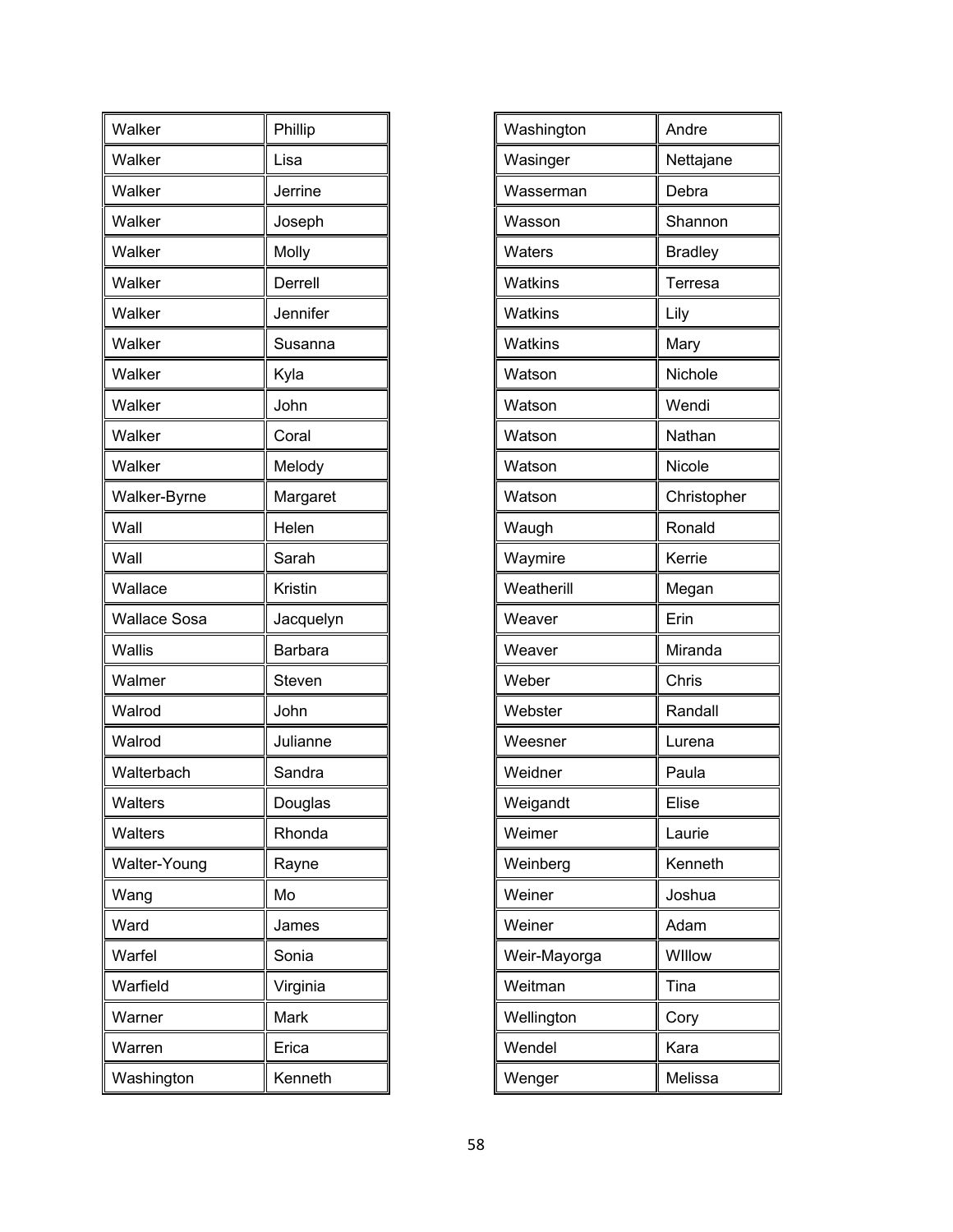| Werner     | Adele     |
|------------|-----------|
| Werts      | Kristin   |
| Wessinger  | Anna      |
| West       | Kerri     |
| West       | Tara      |
| West       | S         |
| Whatmore   | Ellen     |
| Wheeler    | Christen  |
| Wheeler    | Shawna    |
| Wheeler    | Rhonda    |
| Whisler    | Casey     |
| Whisnand   | Megan     |
| Whitaker   | Liza      |
| Whitaker   | Jennifer  |
| Whitaker   | Julie     |
| White      | Amy       |
| White      | Linda     |
| White      | Laura     |
| White      | Benjamin  |
| Whitewolff | Steven    |
| Whitmore   | Carole    |
| Whitney    | Morgan    |
| Wich       | Katherine |
| Wicker     | Tarehna   |
| Wiencke    | Susan     |
| Wierth     | David     |
| Wierth     | Dorothy   |
| Wiesner    | William   |
| Wilde      | Rose      |
| WilderTack | Elenoir   |
| Wilebski   | Katy      |
| Wilebski   | Jeffrey   |

| Wilken       | <b>Huck</b> |
|--------------|-------------|
| Wilkins      | Laurel      |
| Wilkins      | Jayme       |
| Wilkinson    | Jack        |
| Williams     | Michael     |
| Williams     | Kathleen    |
| Williams     | Takiyah     |
| Williams     | Jane        |
| Williams     | Diane       |
| Williams     | Lori        |
| Williams     | Jamie       |
| Williams     | Kelsey      |
| Williams     | Todd        |
| Williamson   | Anne        |
| Willis       | Kernan      |
| Wilson       | Curtis      |
| Wilson       | William     |
| Wilson       | John        |
| Wilson       | Kimberlee   |
| Wilson       | Daniel      |
| Wilson       | Courtney    |
| Wilson       | Holly       |
| Wilson       | Gina        |
| Wilson       | Kimberly    |
| Windham      | Stephanie   |
| Windle       | Lilly F     |
| Winicki      | Frank       |
| Winn         | Elaine      |
| Winokur      | Emily       |
| Winterbower  | Ryan        |
| Winterspring | Ċ           |
| Wisely       | Kendra      |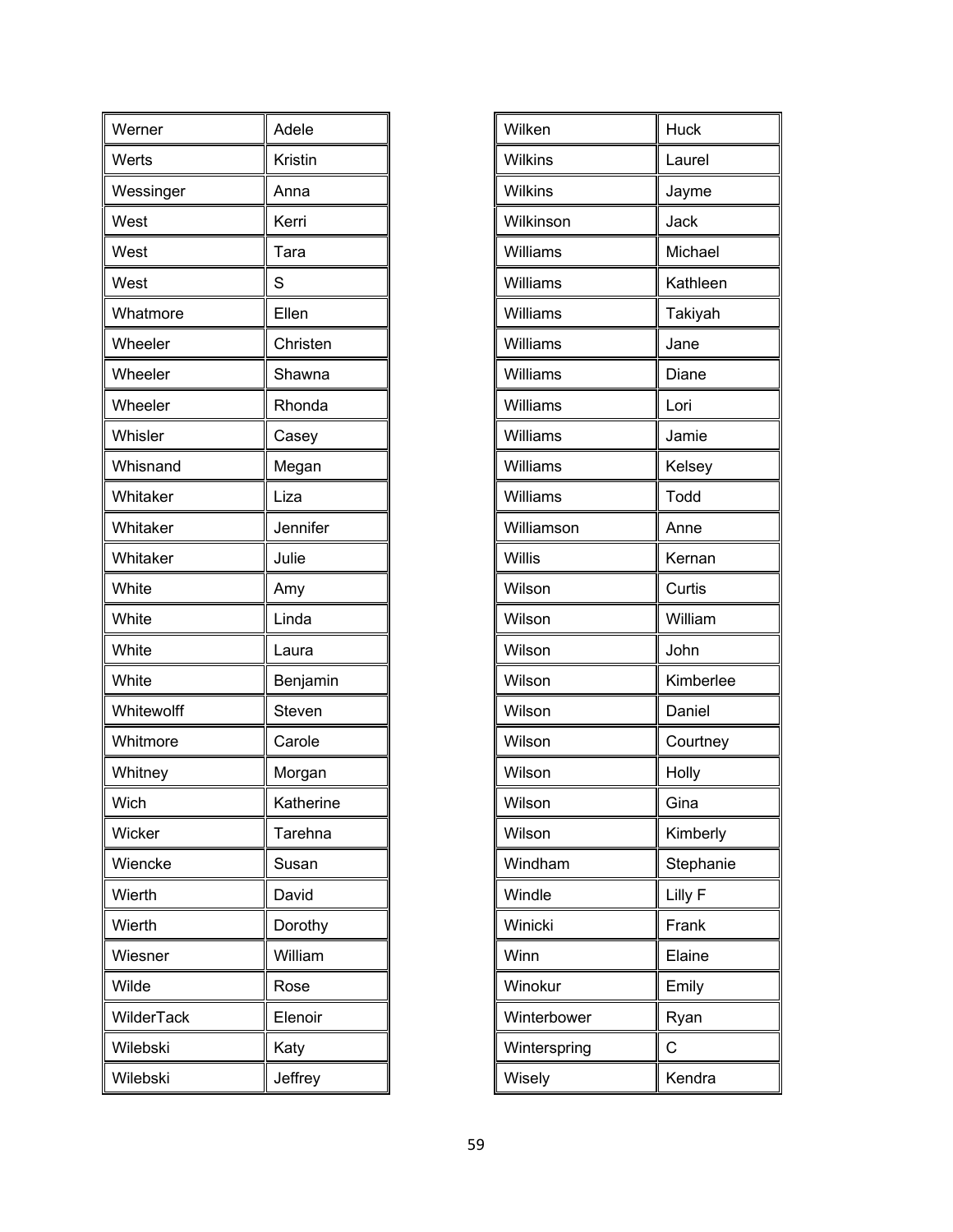| Wisher       | Tracy       |  |
|--------------|-------------|--|
| Wixon        | Benjamin    |  |
| Wolf         | James       |  |
| Wolfe        | Joshua      |  |
| Wolfe        | Catherine   |  |
| Wolfer       | MaLynda     |  |
| Wolfer       | Stephanie   |  |
| Wolff        | Kathryn     |  |
| Wolff-Myren  | Desiree     |  |
| Wong         | Elisa       |  |
| Woodhouse    | Leslie      |  |
| Woods        | Kenneth     |  |
| Woods        | Tanan       |  |
| Woods        | Cari        |  |
| Wortham      | Cecile      |  |
| Wright       | Emily       |  |
| Wright       | Julie       |  |
| Wulferdingen | Christine   |  |
| Yago         | Ernest      |  |
| Yang         | Xiaonan     |  |
| Yao          | Kendra      |  |
| Yarlott      | Katherine   |  |
| Yarne        | Lynn        |  |
| Yoder        | Nicholas    |  |
| Yonamine     | Moe         |  |
| York         | Michelle    |  |
| York         | Anna-Sophia |  |
| Yoshida      | Lainie      |  |
| Yoshida      | Reiko       |  |

| Yoshiwara       | Mariko         |  |
|-----------------|----------------|--|
| Young           | Richard        |  |
| Young           | Megan          |  |
| Young           | Gerald         |  |
| Younie          | Gail           |  |
| Yovu            | Christine      |  |
| Yu              | Chiung-Chen    |  |
| Yu              | Beyoung        |  |
| Zadoff          | Dina           |  |
| Zambrano        | Kerry          |  |
| Zartler         | James          |  |
| Zelazek         | Daniel         |  |
| Zeller-Williams | Lavonna        |  |
| Zerba           | Jeffrey        |  |
| Ziady           | Joshua         |  |
| Zibelman        | Michael        |  |
| Zimmer          | Sarah          |  |
| Zimtbaum        | Mark           |  |
| Zipp            | Kathleen       |  |
| Zogas           | <b>Brianne</b> |  |
| Zook            | Daren          |  |
| Zwissler        | Karen          |  |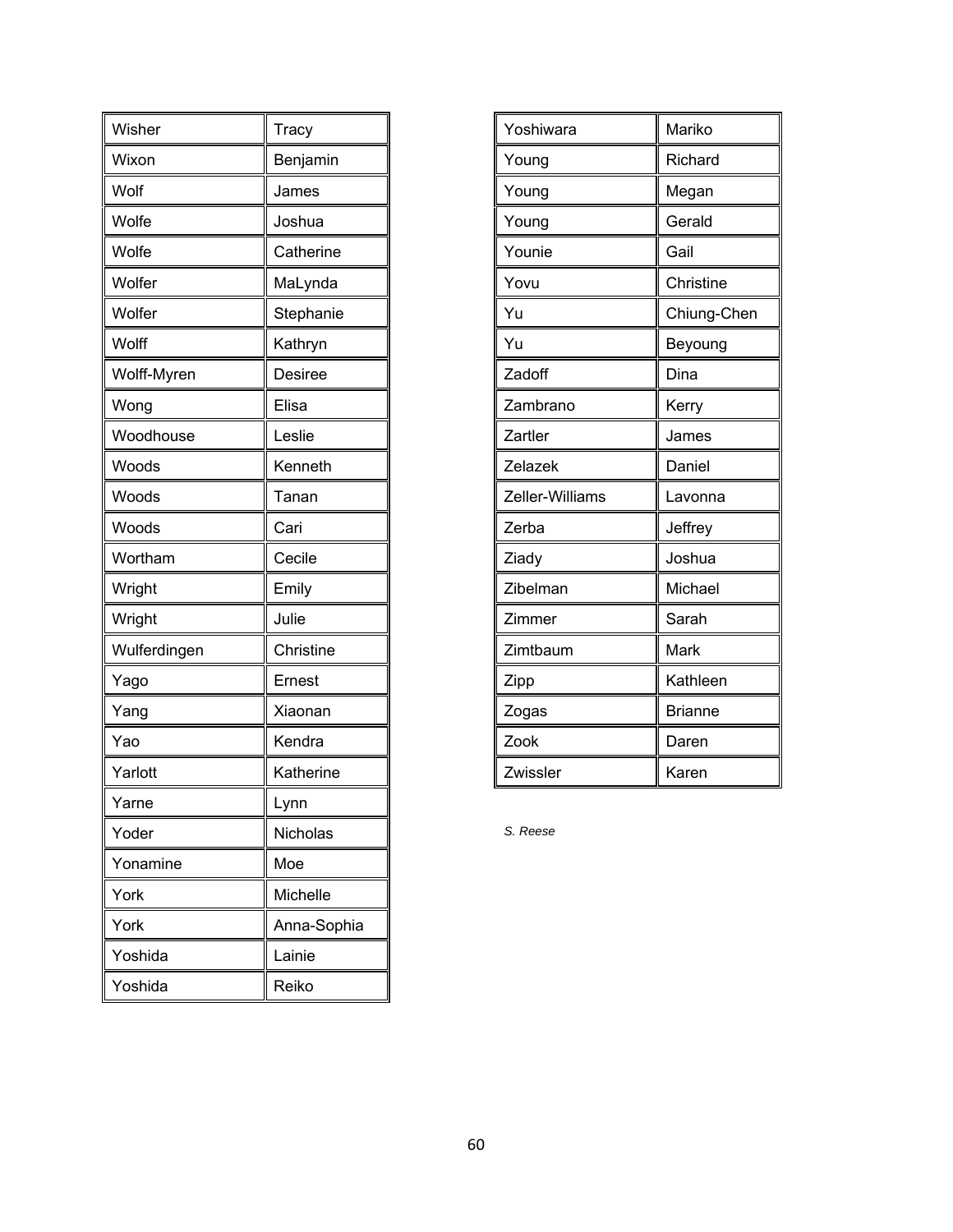HOLD: Notice of First Time Non-Extension Contract Teachers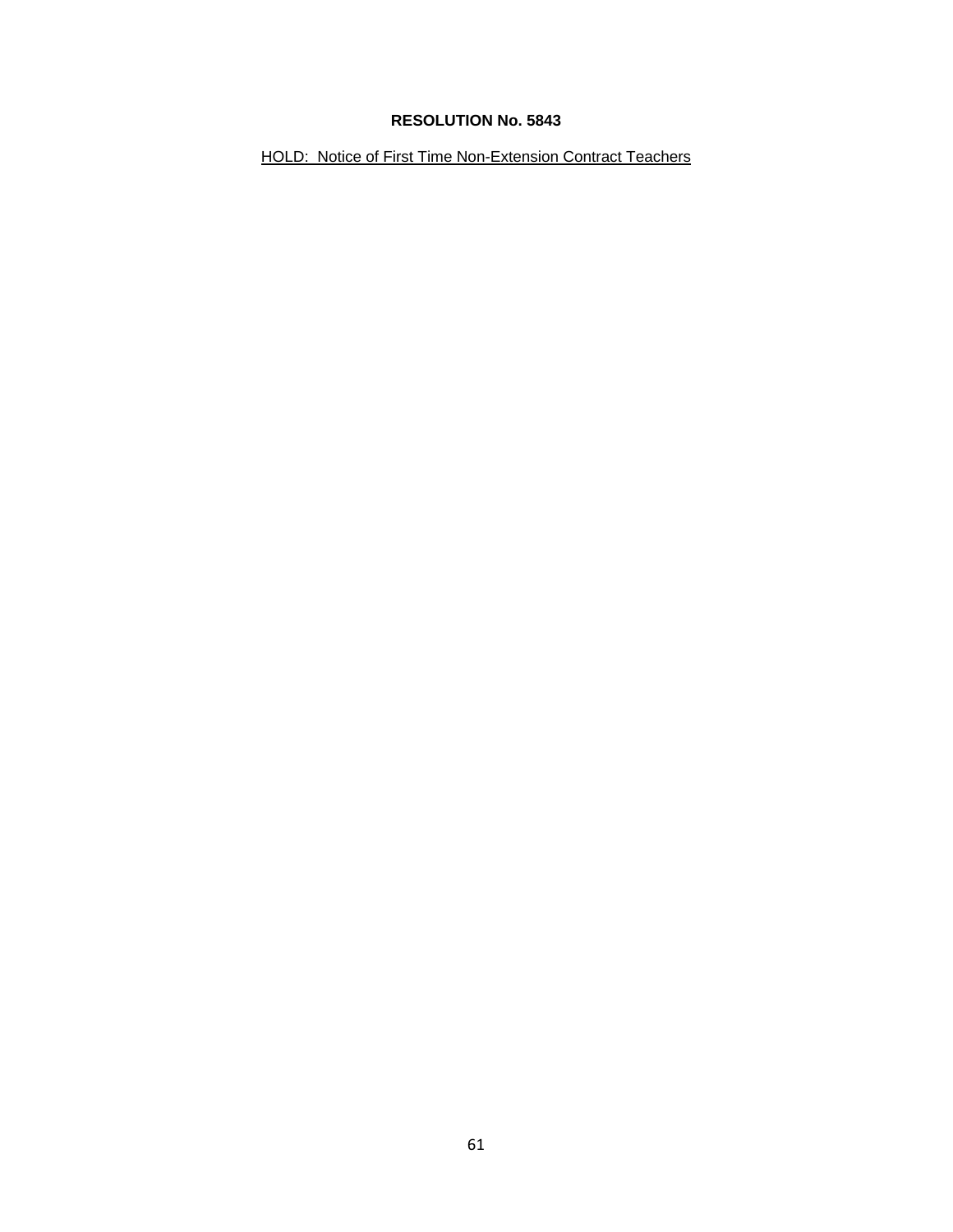Other Matters Requiring Board Approval

Resolution Numbers 5844 through 5853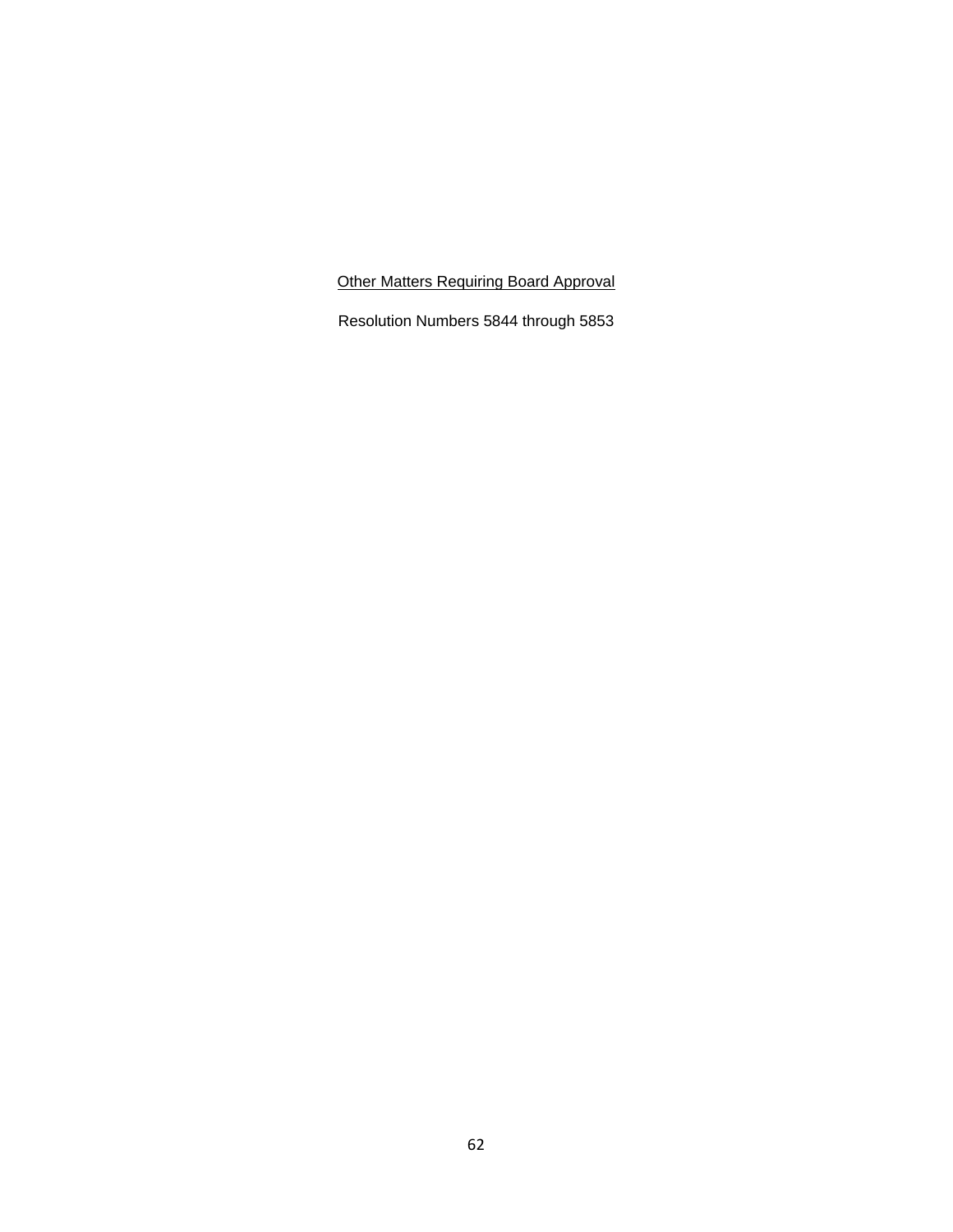#### Resolution to Recognize Classified and Non-Represented Employee Appreciation Week March 4-8, 2019

#### **RECITALS**

- A. Portland Public Schools' Classified and Non-Represented employees are essential members of our educational team. From the moment students board a school bus each weekday morning, their learning experience is shaped by members of our Classified and Non-Represented staff. On the front lines and behind the scenes, the men and women of our Classified and Non-Represented staff are in a unique position to influence our school communities. They create a positive learning environment for our students by assisting them in the classroom; preparing and serving meals; caring for their physical needs; transporting them; keeping them safe; and aiding their families. Classified and Non-Represented staff keep our administrative and school offices humming; attend to our buildings and grounds; help us communicate with each other and our community; shepherd supplies and equipment; and because of this vital and integral role, we are grateful for their work and support.
- B. The Board of Education for Portland Public Schools acknowledges and applauds Portland Public Schools' Assistive Tech Practitioners, Attendance Monitors, Book Clerks, Bookkeepers, Bus Drivers, Campus Monitors, Clerks, Community Agents, CNA's, Custodians, Educational Assistants (ESL, Headstart, Gen Ed), Food Service Assistants, Instructional Tech Assistants, Library Assistants, Licensed Physical Therapists (LPTA), Certified Occupational Therapy Assistants (COTA), Maintenance Workers, Nutrition Services Workers, Orthopedic Equip Techs, Occupational and Physical Therapists, Para Educators (Special Ed), Secretaries, Security Techs, Sign Language Interpreters, Transportation Route Schedulers, Analysts, Associates, Coordinators, Functional Leads, Developers, Advocates, Evaluators, Photojournalists, Supervisors, Technicians and Specialists and Senior Specialists and more too numerous to mention.
- C. For their efforts on behalf of the more than 49,000 students in the Portland Public Schools community, the Classified and Non-Represented employees deserve our collective recognition and thanks.

#### **RESOLUTION**

- 1. The Board of Education declares March 4-8, 2019 Classified and Non-Represented Employee Appreciation Week in recognition of the many daily services provided to enrich and support students in Portland Public Schools toward their highest achievement possible.
- 2. Be it further resolved, that the Board encourages the Portland Public Schools community to join in honoring Classified and Non-Represented Employees for their impact on our students and our community.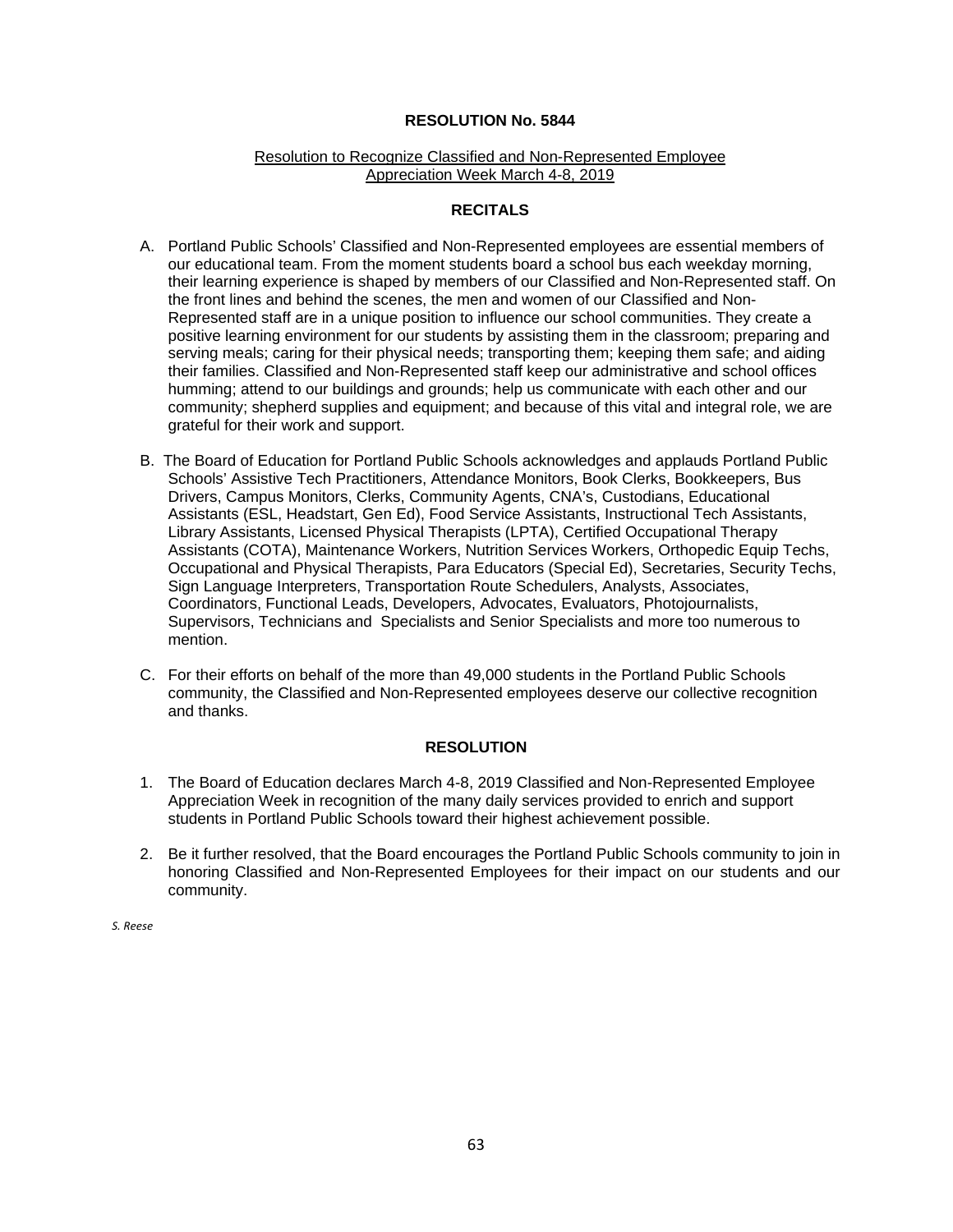#### Adoption of 2019-20 School Year-Round Calendar for Rosa Parks

### **RECITALS**

- A. In March of 2014, District staff, teachers, and community members from Rosa Parks Elementary School, requested to pilot a year-round balanced calendar for the 2014-15, 2015-16, and 2016-17 school years. In May 2018, the Rosa Parks year-round calendar was extended for an additional year for the 2018-19 school year.
- B. The March 17, 2014 staff report cited a number of measurements that the districts would track that were both qualitative and quantitative.
- C. In the Fall of 2019, the Oregon Department of Education will post its annual district and school report card accountability data and outcomes for the 2018-19 school year; in addition, other data from the school and district will be available to inform the school community and district discussions.
- D. During the 2019-2020 school year, District and Rosa Parks staff will examine academic and other student outcomes and community satisfaction under the year-round calendar, and provide the Board and community a recommendation on the continuation of the year-round calendar no later than the end of January 2020. If the decision is made to move to the standard PPS school calendar in future years, the Office of School Performance will work with the building principal to develop a plan and timeline to share with the Board and community for a smooth transition to take place.

### **RESOLUTION**

The Board adopts the proposed 2019-2020 year-round school calendar for Rosa Parks Elementay School.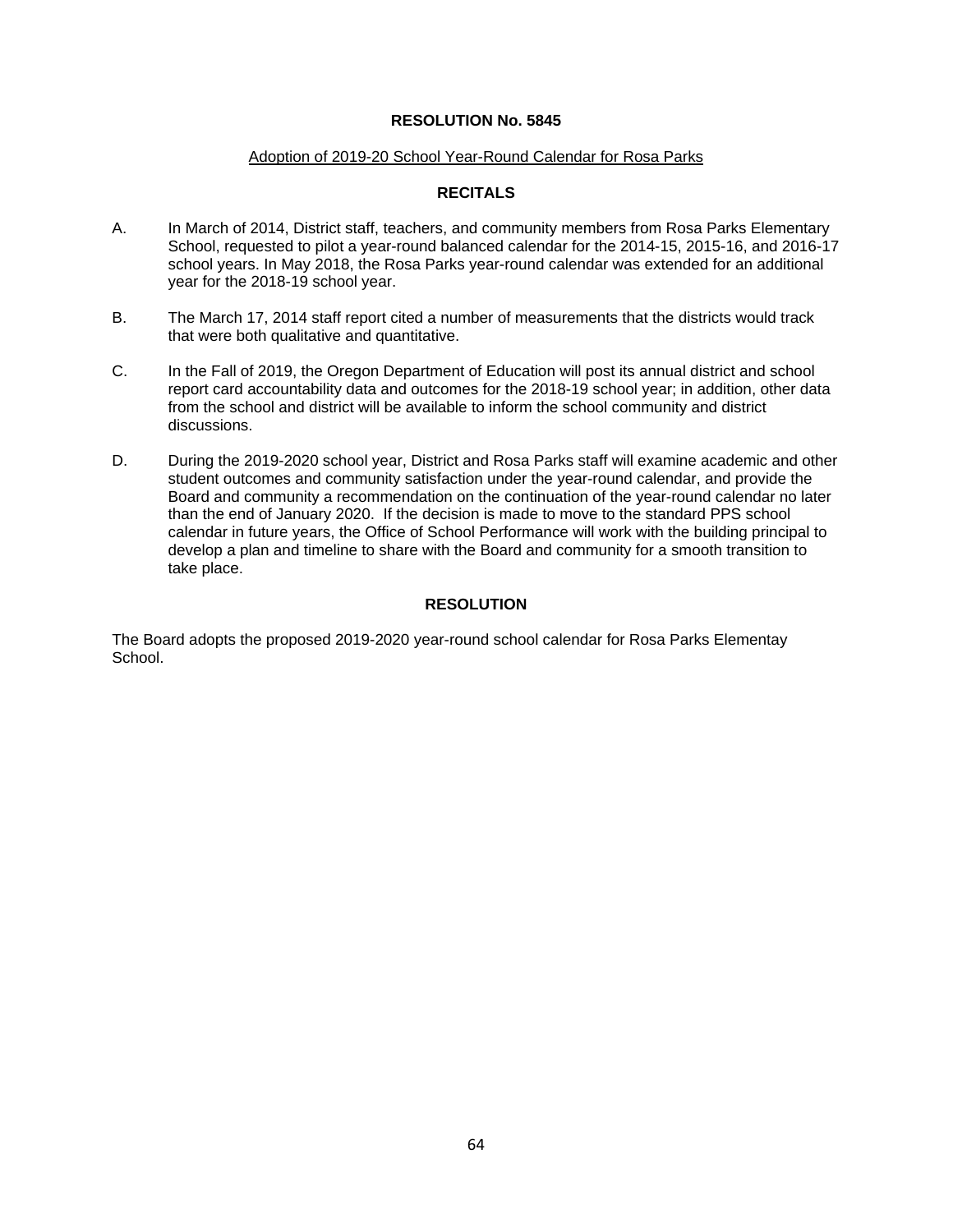#### Resolution Approving Renewal of the Charter Agreement with The Emerson Public Charter School

### **RECITALS**

- A. On February 10, 2003, Portland School District 1J ("District") entered into a three-year initial contract with The Emerson Public Charter School ("Emerson") for the operation of a K-5 charter school.
- B. On April 20, 2006, after a process in accordance with ORS 338.065, the District entered into a renewal contract with Emerson for a second three-year term.
- C. On March 30, 2009, the Portland Public School Board ("Board") approved Resolution 4064 to renew the contract with The Emerson Public Charter School ("Emerson") under a "flexible five-toten-year" agreement, which expires on June 30, 2019.
- D. The process and criteria for considering the renewal of a charter are described in ORS 338.065. The criteria include a requirement that the first renewal of a charter must be for the same term as the initial charter, and all future renewals must be for a term of no less than five and no more than 10 years. The Emerson Charter School will be entering its third renewal period and has requested a ten-year renewal term.
- E. Emerson delivered its request for renewal of its charter agreement consistent with ORS 338.065.
- F. The District Charter School Program Director reviewed Emerson's renewal request in good faith using criteria consistent with ORS 338.065(6), which require an evaluation of whether the public charter school is:
	- a. in compliance with ORS Chapter 338 and all other applicable state and federal laws;
	- b. in compliance with the charter of the public charter school;
	- c. meeting or working toward meeting the student performance goals and agreements specified in the charter or in any other written agreements between the District and Emerson;
	- d. fiscally stable and has used the sound financial management system described in the proposal and incorporated into the written charter; and
	- e. in compliance with any other renewal criteria specified in the charter.
- G. On February 25, 2019, the Board Charter Schools Committee held a public hearing to hear comment on Emerson's charter renewal request. A copy of the hearing minutes and materials are on file at the District Board office.
- H. On March 5, 2019, after reviewing the information presented by Emerson in support of its renewal request, including information from the public hearing and the staff report, Superintendent Guerrero recommended that the District renew the charter agreement with Emerson. A copy of Superintendent Guerrero's recommendation is on file at the District Board office.

### **RESOLUTION**

- 1. The Board of Education for Portland Public Schools has determined that Emerson's request to renew its charter meets the criteria of ORS Chapter 338.
- 2. The Board of Education for Portland Public Schools directs staff to negotiate a ten-year charter agreement between the District and Emerson that is consistent with ORS Chapter 338 and with District policies, is in a form approved by the District's General Counsel, and that includes the following provisions:
	- a. The contract with The Emerson School shall be for a maximum enrollment of 175 students in grades K-5. Emerson will continue to receive pass-through State School Funds at the statutory minimum of 80% of the charter school per-student rate for students in grades K-5, in accordance with ORS 338.
	- b. Emerson will provide evidence satisfactory to the District that: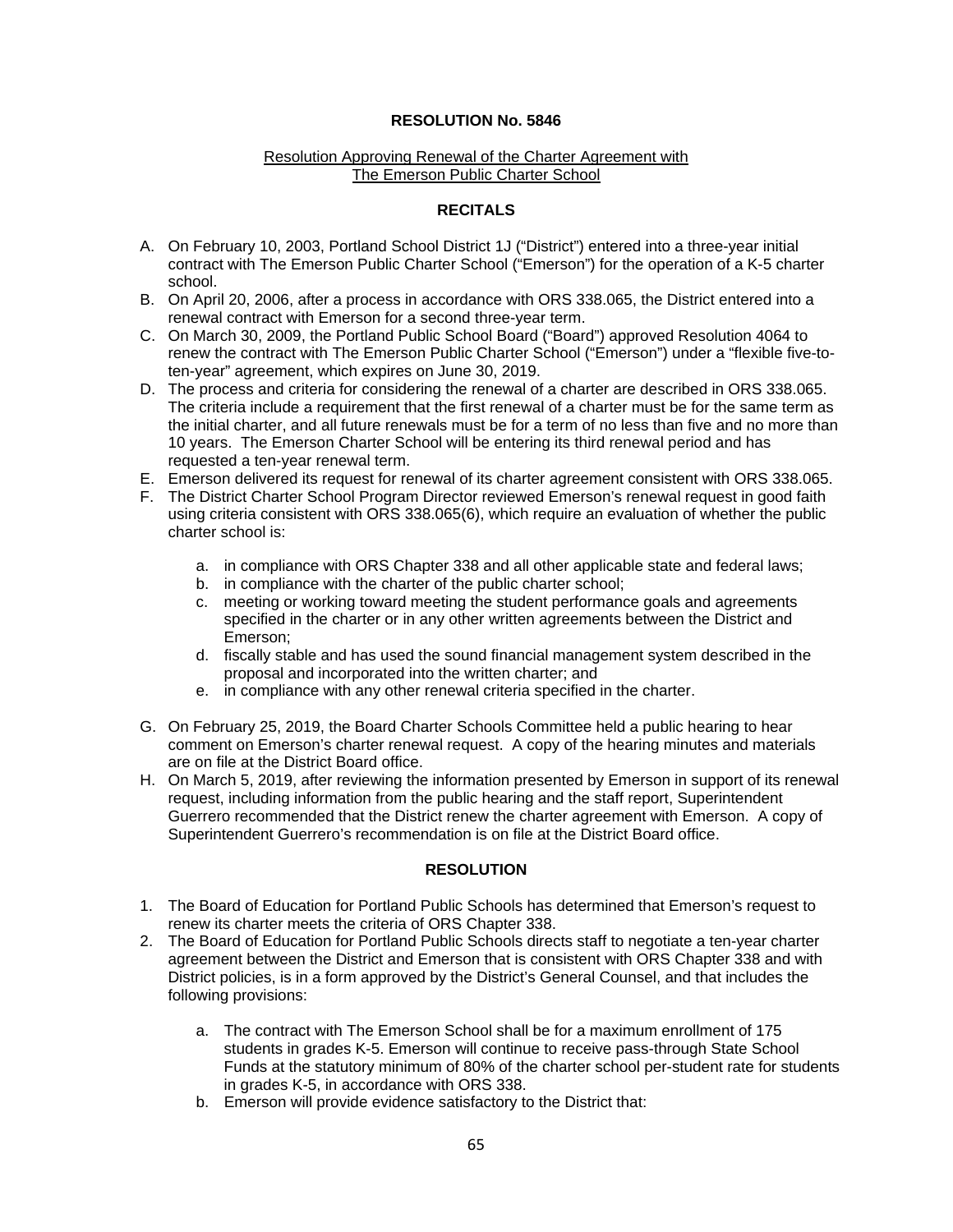- i. Sources of donations and grants are reasonably assured, and that there is a plan in place for supplementing funds received from the State School Fund (SSF) as necessary;
- ii. Emerson has a contingency plan in place if revenues are significantly less than or expenses are significantly more than projected, or if there is a significant cut in the SSF charter school rate or decline in enrollment; and
- iii. Each school year's budget will be amended and resubmitted to the District when there are any significant changes to the SSF charter school rate or an enrollment decline of more than 10%.
- c. Emerson will provide a plan to attract a diverse population of students, specifically including Economically Disadvantaged students. Emerson will report on the implementation of this plan and the ongoing results in its Annual Performance Framework and Report.
- 3. The Board of Education for Portland Public Schools directs the Superintendent to report to the Board each year on Emerson's compliance with the terms of the charter agreement. This report may be part of an overall report for all District-sponsored charter schools.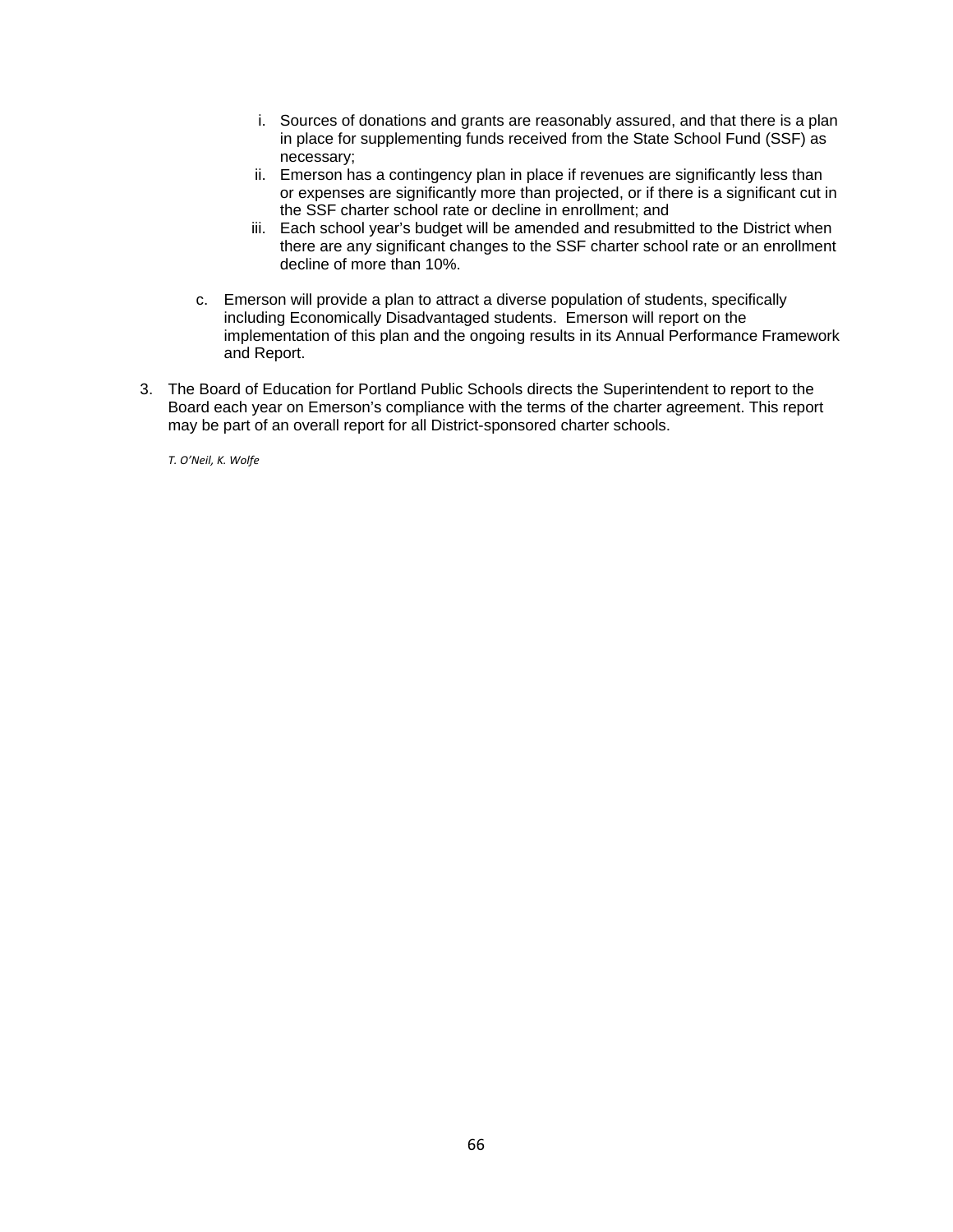#### Resolution Approving the Request for Extension of the Charter Agreement with Portland Arthur Academy Public Charter School

### **RECITALS**

- A. On March 28, 2011, the Portland Public School Board ("Board") approved Resolution 4437 to renew the contract with The Portland Arthur Academy Public Charter School ("Portland Arthur Academy").
- B. The term of this contract was a five-to-ten-year "flexible" term, which is defined in Section J of the contract with Arthur Academy as the following:

"The term of this agreement shall be for five years, scheduled to terminate as of June 30, 2016 (unless earlier terminated as provided herein). However, this agreement shall be considered a "flexible term" agreement, and will contain the following provisions:

- 1. During the fifth year of this contract, the Board and/or the school will determine whether a renewal process is deemed necessary based on Arthur Academy's ability to meet academic performance standards, its fiscal stability, its adherence with all applicable state laws, and its compliance with all terms of this contract.
- 2. If the Board and/or the school determine that a renewal process is not necessary, then the term of the contract shall be extended by one year.
- 3. If the Board and/or the school determine that a renewal process is necessary, then the renewal process will take place in that school year.
- 4. The process described above will repeat annually until the 10<sup>th</sup> year of the contract, at which time the renewal process will be mandated in accordance with ORS 338.065(c).
- 5. At any point between the fifth and  $10<sup>th</sup>$  year of the contract, either party (Arthur Academy or the District) may request that the renewal process be initiated and, provided that this request falls within a reasonable timeline, the renewal process will take place within that school year."
- C. Portland Arthur Academy's performance has been reviewed on an annual basis in three major areas: academic, organizational, and financial. According to the data and information gathered, Portland Arthur Academy's performance meets or exceeds standard in all areas.
- D. On February 8, 2019, the Charter Schools Committee of the Board heard the school's request and the staff review of Portland Arthur Academy's program.
- E. On March 5, 2019, after reviewing the information presented by Portland Arthur Academy in support of its extension request, including the staff report, Superintendent Guerrero recommended that the District extend the charter agreement with Portland Arthur Academy. A copy of Superintendent Guerrero's recommendation is on file at the District Board office.

### **RESOLUTION**

The Board approves Portland Arthur Academy's request, and directs staff to extend Portland Arthur Academy's contract by one year.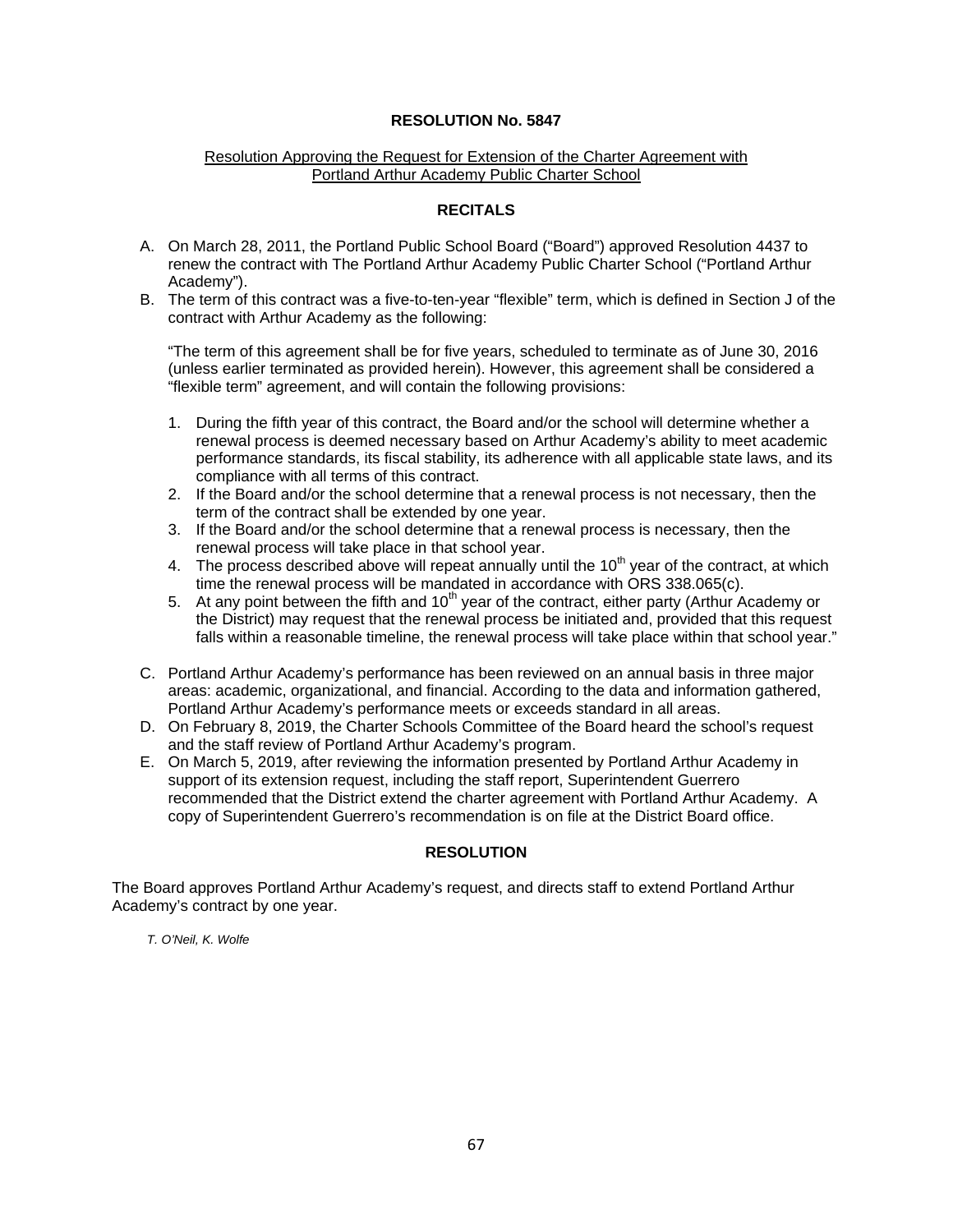### Resolution Approving the Request for Extension of the Charter Agreement with Opal Public Charter School

### **RECITALS**

- A. On March 28, 2011, the Portland Public School Board ("Board") approved Resolution 4436 to renew the contract with Opal Public Charter School ("Opal").
- B. The term of this contract was a five-to-ten-year "flexible" term, which is defined in Section E of the contract with Opal as the following:

"The term of this agreement shall be for five years, scheduled to terminate as of June 30, 2016 (unless earlier terminated as provided herein). However, this agreement shall be considered a "flexible term" agreement, and will contain the following provisions:

- 1. During the fifth year of this contract, the Board and/or the school will determine whether a renewal process is deemed necessary based on Opal's ability to meet academic performance standards, its fiscal stability, its adherence with all applicable state laws, and its compliance with all terms of this contract.
- 2. If the Board and/or the school determine that a renewal process is not necessary, then the term of the contract shall be extended by one year.
- 3. If the Board and/or the school determine that a renewal process is necessary, then the renewal process will take place in that school year.
- 4. The process described above will repeat annually until the  $10<sup>th</sup>$  year of the contract, at which time the renewal process will be mandated in accordance with ORS 338.065(4)(c).
- 5. At any point between the fifth and 10<sup>th</sup> year of the contract, either party (Opal or the District) may request that the renewal process be initiated and, provided that this request falls within a reasonable timeline, the renewal process will take place within that school year."
- C. Opal's performance has been reviewed on an annual basis in three major areas: academic, organizational, and financial. According to the data and information gathered, Opal's performance meets contractual and statutory standards.
- D. On February 8, 2019, the Charter Schools Committee of the Board heard the school's request and the staff review of Opal's program.
- E. On March 5, 2019, after reviewing the information presented by Opal in support of its request, including the staff report, Superintendent Guerrero recommended that the District extend the charter agreement with Opal School. A copy of Superintendent Guerrero's recommendation is on file at the District Board office.

#### **RESOLUTION**

The Board approves Opal's request, and directs staff to extend Opal's contract by one year.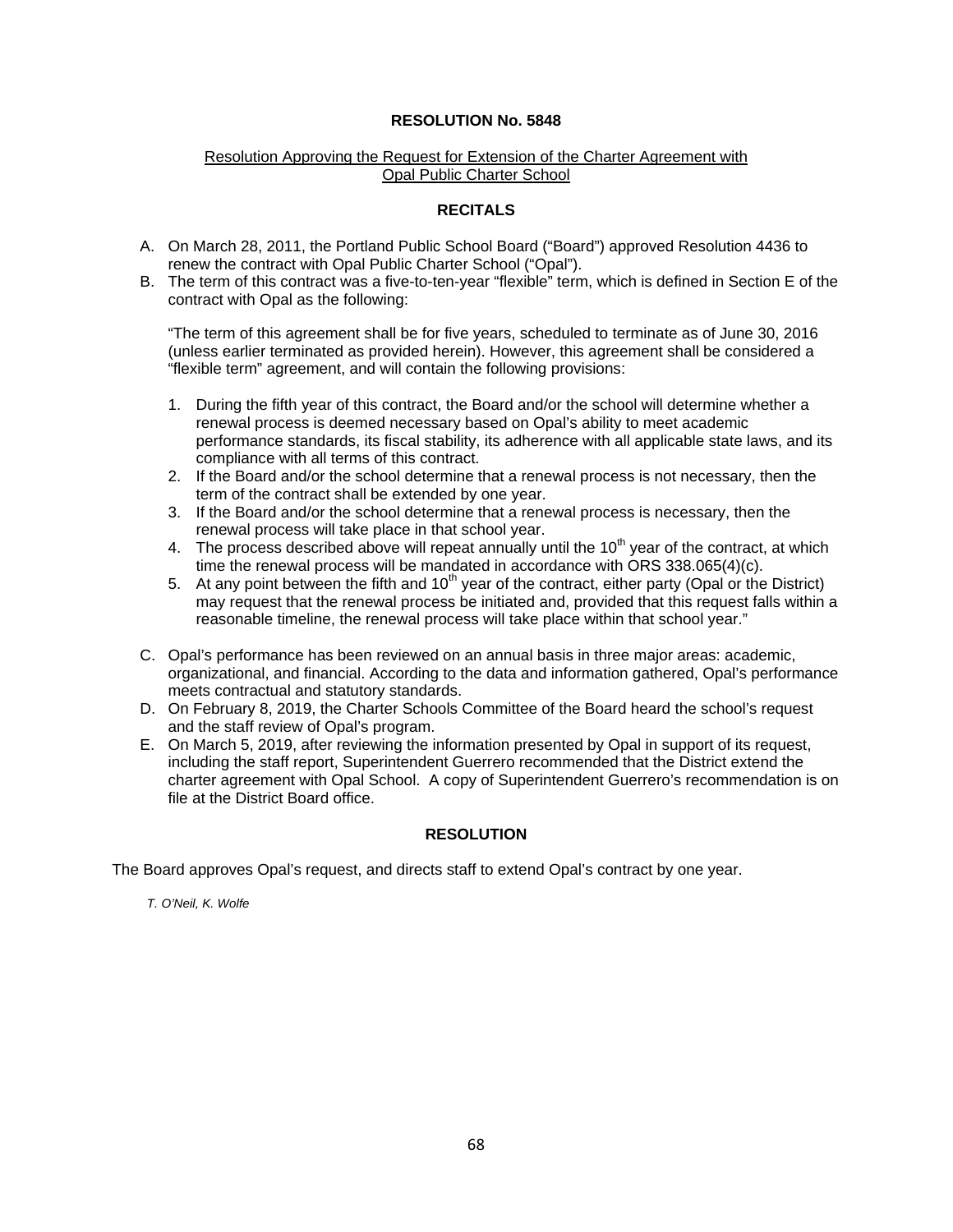### Resolution Approving the Request for Extension of the Charter Agreement with Portland Village Public Charter School

### **RECITALS**

- A. On December 3, 2012, the Portland Public School Board ("Board") approved Resolution 4700 to renew the contract with Portland Village Public Charter School ("Portland Village School").
- B. The term of this contract was a five-to-ten-year "flexible" term, which is defined in Section J of the contract with Portland Village School as the following:

"The term of this agreement shall be for five years, scheduled to terminate as of June 30, 2018 (unless earlier terminated as provided herein). However, this agreement shall be considered a "flexible term" agreement, and will contain the following provisions:

- 1. During the fifth year of this contract, the Board and/or the school will determine whether a renewal process is deemed necessary based on Portland Village School's ability to meet academic performance standards, its fiscal stability, its adherence with all applicable state laws, and its compliance with all terms of this contract.
- 2. If the Board and/or the school determine that a renewal process is not necessary, then the term of the contract shall be extended by one year.
- 3. If the Board and/or the school determine that a renewal process is necessary, then the renewal process will take place in that school year.
- 4. The process described above will repeat annually until the  $10<sup>th</sup>$  year of the contract, at which time the renewal process will be mandated in accordance with ORS 338.065(4)(c).
- 5. At any point between the fifth and  $10<sup>th</sup>$  year of the contract, either party (Portland Village School or the District) may request that the renewal process be initiated and, provided that this request falls within a reasonable timeline, the renewal process will take place within that school year."
- C. Portland Village School's performance has been reviewed on an annual basis in three major areas: academic, organizational, and financial. According to the data and information gathered, Portland Village School's performance meets contractual and statutory standards in the financial and organizational areas. The school has provided an academic Performance Improvement Plan and has one year to show improvement in achievement prior to further district action.
- D. On February 8, 2019, the Charter Schools Committee of the Board heard the school's request and the staff review of Portland Village School's program.
- E. On March 5, 2019, after reviewing the information presented by Portland Village School in support of its extension request, including the staff report, Superintendent Guerrero recommended that the District extend the charter agreement with Portland Village School. A copy of Superintendent Guerrero's recommendation is on file at the District Board office.

### **RESOLUTION**

The Board approves Portland Village School's request, and directs staff to extend Portland Village School's contract by one year with the following provision:

a. Portland Village School will undergo the Improvement Plan Review beginning in November 2019, and a full contract renewal process beginning January 2020.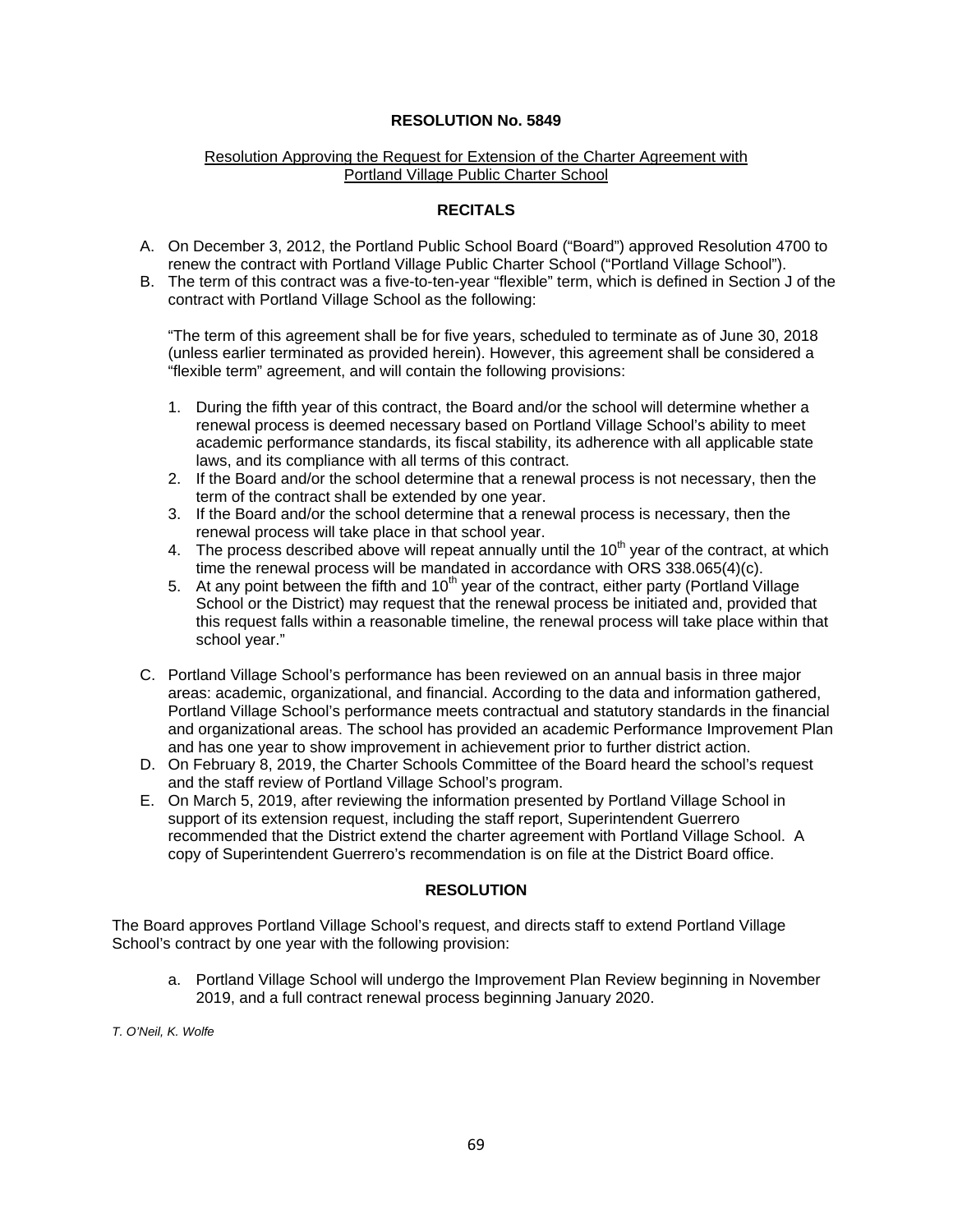#### Resolution to Uphold the Superintendent's Decision on a Step 2 Appeal – Complaint No. 2019-01

## **RECITALS**

The Board of Education has received and reviewed Complaint # 2019-01 submitted and the Superintendent's response to it.

### **RESOLUTION**

The Board of Education upholds the Superintendent's decision of the Step 2 appeal as the final decision.

## **RESOLUTION No. 5851**

### Students Requesting Exemption from PE State Requirement

## **RECITALS**

- A. In accordance with OAR 581-022-1910, Portland Public Schools may excuse students from a state required program or learning activity, where necessary, to accommodate students' disabilities or religious beliefs:
- B. Approval of the exemption shall be based upon and shall include:
	- 1) A written request from the student's parent or guardian or the student, if that student is 18 years of age or older or a legally emancipated minor, listing the reasons for the request and a proposed alternative for an individualized learning activity which substitutes for the period of time exempt from the program and meets the goals of the learning activity or course being exempt;
	- 2) An evaluation of the request and approval by appropriate school personnel (the alternative should be consistent with the student's educational progress and career goals as described in OARs 581-022-1670 and 581-022-1510).
- C. Following approval by Portland Public Schools Board of Education, and upon completion of the alternative, credit shall be granted to the student.

### **RESOLUTION**

- 1. Be it resolved that the Board of Education approves eight Portland Public Schools high school students to be granted exemption from the state PE requirement.
- 2. In accordance with OAR 581-022-1910, all students have a physician statement that documents their specific physical limitation as it relates to this requirement, as well as a written state of agreement from their parent/guardian. All students will replace the PE credit requirement with alternative coursework as required .

*K. Cuellar*